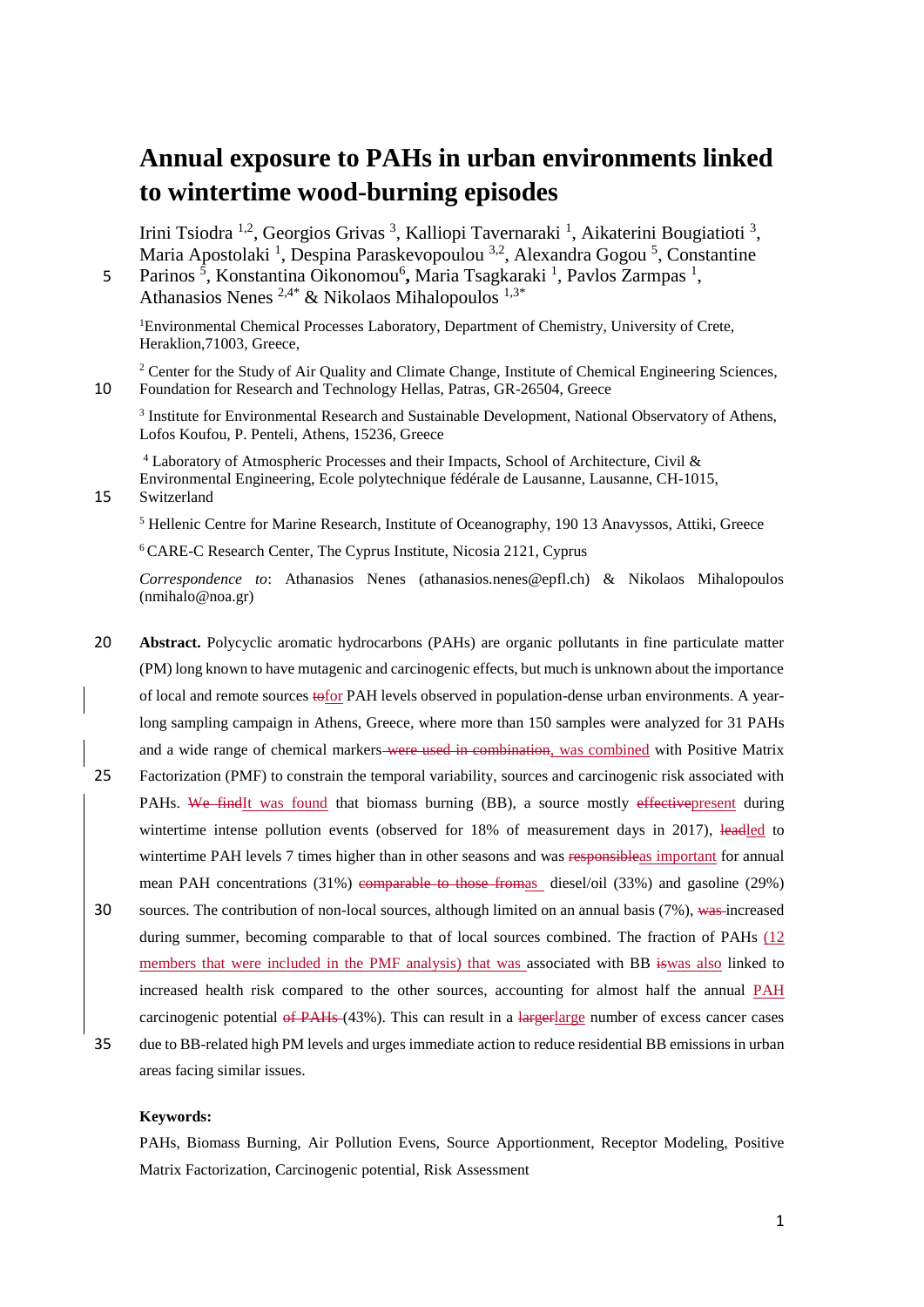#### 40 **1. Introduction**

Polycyclic aromatic hydrocarbons (PAHs) are abundant in the atmosphere and can be present in the gas or particulateparticle phase (Finlayson-Pitts, 1997; Lin et al., 2015). Ambient PAHs originate mainly from internal combustion engines, stationary sources such as power and industrial plants, residential heating (including using firewood), as well as from regional sources (e.g. biomass burning), cooking,

- 45 and wildfires) (Finlayson-Pitts, 1997;(Finlayson-Pitts, 1997; Simoneit, 2002; Bond et al., 2013)Simoneit, 2002; Bond et al., 2013). Specifically, biomass burning (BB) emissions heavily impact air quality (Karagulian et al., 2015), ecosystems (Crutzen and Andreae, 1990) and the climate (Bond et al., 2013), and are considered of ever-increasing importance for global aerosol source characterization. Particular PAH members are either known orSeveral PAHs are characterized as potential carcinogens
- 50 and/or mutagens (IARC,2010; Nowakowski et al., 2017)(IARC,2010; Nowakowski et al., 2017). The IARC Group 1 carcinogen Benzo[*a*]pyrene (BaP) is extensively studied among PAHs and is used as a marker for PAH toxicity. The European Union with the directive 2004/107/EC has set thean air quality standard for the carcinogenic risk of PAHs—at. While the directive highlights the necessity of measurement for several PAHs (at least six other members), it lays down an annual target value of only
- for BaP (1 ng m-3 55 ΒaP.), which is selected as a marker for the carcinogenic risk of polycyclic aromatic hydrocarbons in ambient air.

The presence of PAHs tends to be highly enrichedenhanced in large-urban agglomerationsenvironments (Jiang et al., 2014; Mo et al., 2019; Ringuet et al., 2012), such as Athens, Greece. Studies to date in Athens show that PAH concentrations are significantly enhanced during the cold period of the year

- 60 (Mantis et al., 2005). Potential sources in the area include incomplete combustion processes, like domestic heating, road transport, fossil fuel combustion and cooking (Stavroulas et al., 2019). Since the 2010 economic crisis in Greece, fireplace and woodstove usage for domestic heating increased dramatically(Mantis et al., 2005) and linked to a multitude of incomplete combustion sources. Fireplace and woodstove usage for domestic heating in Greece has increased dramatically since the 2010 financial
- 65 crisis, having considerable impacts on air quality in major urban centers, such as Athens (Grivas et al., 2018; Paraskevopoulou et al., 2014; Theodosi et al., 2018). Moreover, the contribution of wildfires to regional background PAHs in the area could(Paraskevopoulou et al., 2014; Grivas et al., 2018; Theodosi et al., 2018) and Thessaloniki (Saffari et al., 2013), that host half the population of Greece. It is worth noting that since 2013 several violations of the EU limit value for BaP have been recorded in
- 70 Greek cities, with concentrations showing a clear wintertime enhancement (NAPMN, 2020). Greek urban centers are not unique in this regard, as residential BB is a major issue for urban air quality throughout Europe. Studies in Central European cities have reported BB contributions to cumulative particle PAH concentrations that even exceed 50% (Li et al., 2018; Masiol et al., 2020; Schnelle-Kreis et al., 2007), while in other Mediterranean urban areas its impact appears less profound (Callén et al., 2014).
- 75 Uncontrolled residential BB emissions can lead to the appearance of intense pollution events (IPE), during which very high urban levels of organic aerosols are observed in urban centers worldwide (Florou et al., 2017; Saffari et al., 2013; Fountoukis et al., 2016). Excessive exposure of urban populations to ambient woodsmoke pollution can cause severe health effects (Kocbach Bølling et al., 2009; Naeher et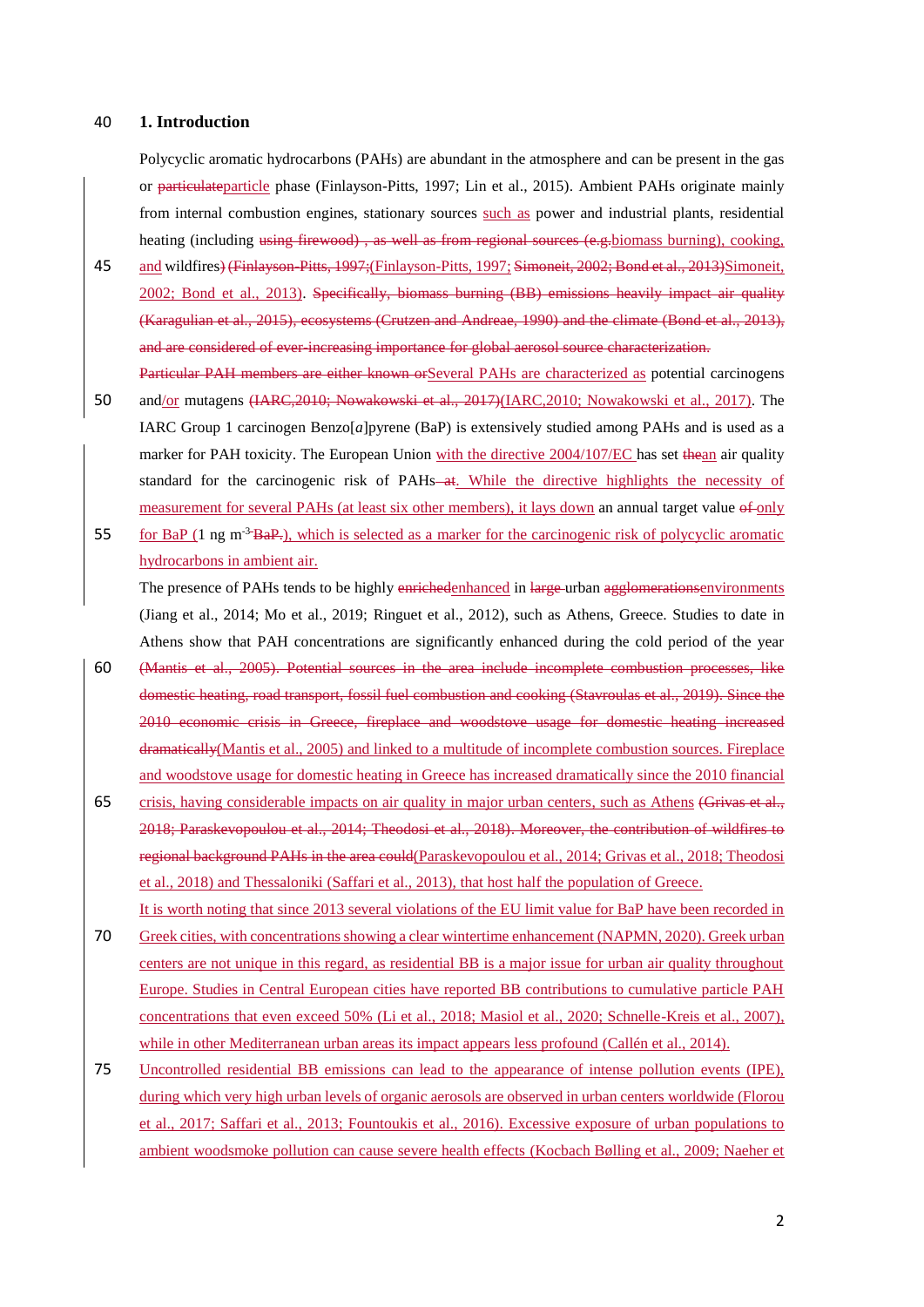al., 2007; Wong et al., 2019), especially in view of the very high concentrations of highly-oxidized

- 80 organic species from nighttime chemistry, and their potential to enhance toxicity (Kodros et al., 2020). Moreover, the contribution of wildfires to regional background PAHs can be significant, given their increased incidence as a result of climate change (McCarty et al., 2020; O'Dell et al., 2020). Especially wildfires near urban centers can have a direct and pronounced effect on population exposure. Every summer since 2017, for example, intense episodes of air quality degradation from wildfire smoke near
- 85 major Greek urban regions (such as Athens, Patras, Heraklion, Kalamata and Pyrgos) have been recorded. During these events, largely increased  $PM_{2.5}$  and  $PM_{10}$  levels (reaching a few hundreds of  $\mu$ g m<sup>-3</sup>) that persist for several days [\(https://panacea-ri.gr;](https://panacea-ri.gr/) Amiridis et al., 2012; Stavroulas et al., 2019) are observed. The uncontrolled residential BB emissions have led to the appearance of intense pollution events (IPE), during which very high levels of organic aerosols are observed in urban centers like Athens (Florou et
- 90 al., 2017), Thessaloniki (Saffari et al., 2013), Paris (Fountoukis et al., 2016) and other cities worldwide. It is feared that excessive exposure of urban populations to ambient wood-smoke pollution can cause severe health effects (Kocbach Bølling et al., 2009; Naeher et al., 2007), especially in view of the very high concentrations of highly-oxidized organic species from nighttime chemistry, and their potential to enhance toxicity (Kodros et al., 2020).
- 95 It is worth noting that since 2013 following the remarkable increase of biomass use for residential heating in Greece – violations of the EU limit value for BaP have started to be recorded in several Greek cities, with concentrations showing a clear wintertime enhancement (NAPMN, 2020). Greek cities, where excessive wood burning appeared as a result of the recent recession, are not a "special case", since residential BB is emerging as a major issue for urban air quality throughout Europe. Studies in Central
- 100 European cities have reported BB contributions to cumulative particle PAH concentrations that even exceed 50% (Li et al., 2018; Masiol et al., 2020; Schnelle-Kreis et al., 2007) while in other Mediterranean urban areas its impact appears less profound (Callén et al., 2014).

Although much work has been done on PAH sources of PAHs, their attribution using atmospheric samples is often pursued through highly uncertain diagnostic ratios for measured concentrations 105 (Katsoyiannis et al., 2011). Relatively few studies exist in Europe and N. America that utilize receptor modeling (e.g. Schnelle-Kreis et al., 2007; Sofowote et al., 2008)(e.g. Schnelle-Kreis et al., 2007; Sofowote et al., 2008; Iakovides et al., 2021a), an approach that can quantify the relative contributions of distinct local and regional sources to PAH levels and associated carcinogenic risks that urban populations are exposed to. The

- 110 The present study aims to characterize the variability and sources of PAHs in Athens, Greece, one of the largest urban centers in the Eastern Mediterranean. This is one of the first studies in Greece and Southeastern Europe to utilize PMF receptor modeling for source apportionment of PAHs. For this, filterbased analysis is combined with online chemical speciation, allowing for the association of PAH groups with specific OA components and the verification of PMF-resolved sources. At present, there are only a
- 115 few studies involving PAHs, that comparatively assess offline and online organic aerosol source apportionment (e.g. Bozzetti et al., 2017; Srivastava et al., 2018). To specifically characterize the diurnal variability of PAHs and the BB source, separate daytime and nighttime filter samples were analyzed here, as done in a some previous studies in Greece (Saffari et al., 2013; Tsapakis and Stephanou, 2007).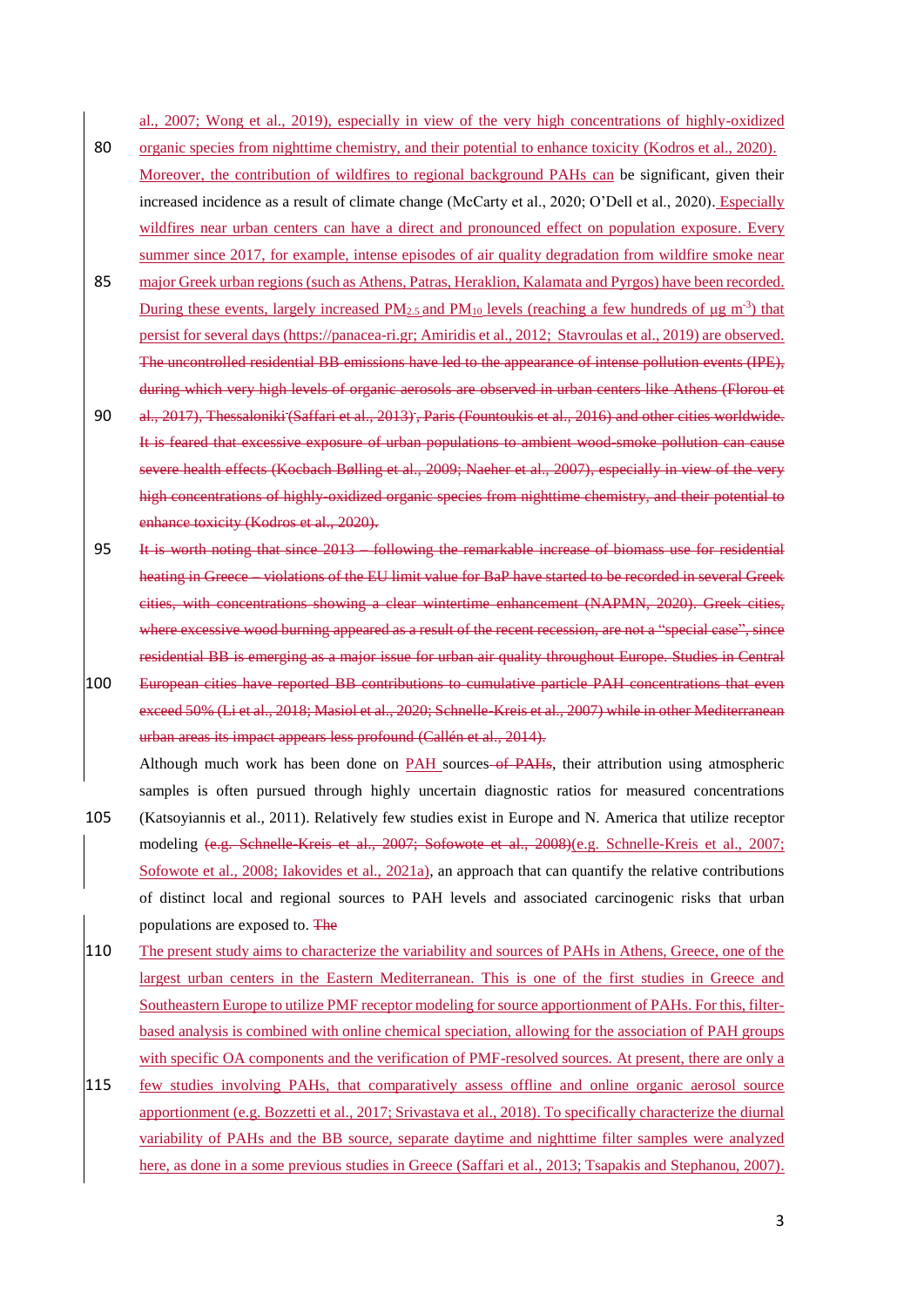The separation of diesel and gasoline aerosol sources that is attempted in this work is also highly 120 important for Athens which stands out as a particularity among European cities, given the very small penetration of diesel cars in the passenger fleet due to the ban that existed up to 2011. The resulting identification of carbonaceous aerosol source profiles can provide useful reference for source apportionment studies that use long-term chemical speciation data in urban areas, thus enabling a sourcespecific toxicity assessment. Here, we demonstrate this for Athens, Greece, one of the largest urban

125 eenters in the E. Mediterranean, that considers local against regional contributions and characterizeis highly important for policies on PAH sources associated with biomass burning, diesel/oil burning, gasoline vehicles and non-local aerosols, while we assess the importance of long-range transport for PAH levels observed in the region.exposure reduction.

#### **2. Materials and Methods**

#### 130 **2.1 Study area**

The Greater Athens Area (GAA, Figure S1), with 3.8 million inhabitants, is one of the largest metropolitan regions in Southern Europe and a major commercial and transportation hub. Nearly 3 million private cars are registered for circulation in the GAA, along with 0.3 million trucks and buses (Hellenic Statistical Authority, 2020). Up to 2011, diesel-powered private cars were banned in Athens 135 and while, even though nowadays they consist comprise the majority of new sales, they still only account for  $\frac{6}{9}$  of the fleet, approximately. Up to 2011, heating oil has beenwas the predominantly used fuel for domestic heating in Athens (in 76% of residences). However, between 2011-2018-its consumption in the GAA decreased by 61% in 2011-2018 (Hellenic Statistical Authority, 2019), with people resorting to alternative heating sources, including biomass burning in fireplaces and stoves. 140 Industrial activity in the GAA is minor in the central basin and while it is mostly concentrated in the Thriassion plain, 10-20 km to the northwest of central Athens and separated by a low-altitude mountain range. The port of Piraeus, to the southwest, is the largest passenger port in Europe and also one of the

busiest container ports in the Mediterranean (Figure S1). The complex topography of the basin favors the appearance of mesoscale flows throughout the year and the frequent stagnation of air masses 145 (Kassomenos et al., 1998).

#### **2.2 Sampling and Analyses**

Ambient PM2.5 samples were collected between December 4, 2016 – January 31, 2018, at the urban background site of the National Observatory of Athens (NOA) at Thissio (37.97326◦ N, 23.71836◦ E), a location representative of urban background air quality in central Athens (Stavroulas et al., 2019; 150 Theodosi et al., 2018). During the winter months (December-February), separate daytime and nighttime filters were collected every 12h (6:00-18:00 LST, 18:00-6:00 LST, respectively), for a total of 80 samples, while 76 24 h filters were sampled from March to November. A low-volume sampler (3.1 PNS 15, Comde Derenda GmbH, Stahnsdorf, DE) with a flow rate of 2.3 m<sup>3</sup>h<sup>-1</sup> was used to collect particles onto quartz fiber filters of 47mm diameter (Flex Tissuquartz, Pall Corporation, Port Washington, NY, 155 USA). Field and laboratory blanks were routinely collected.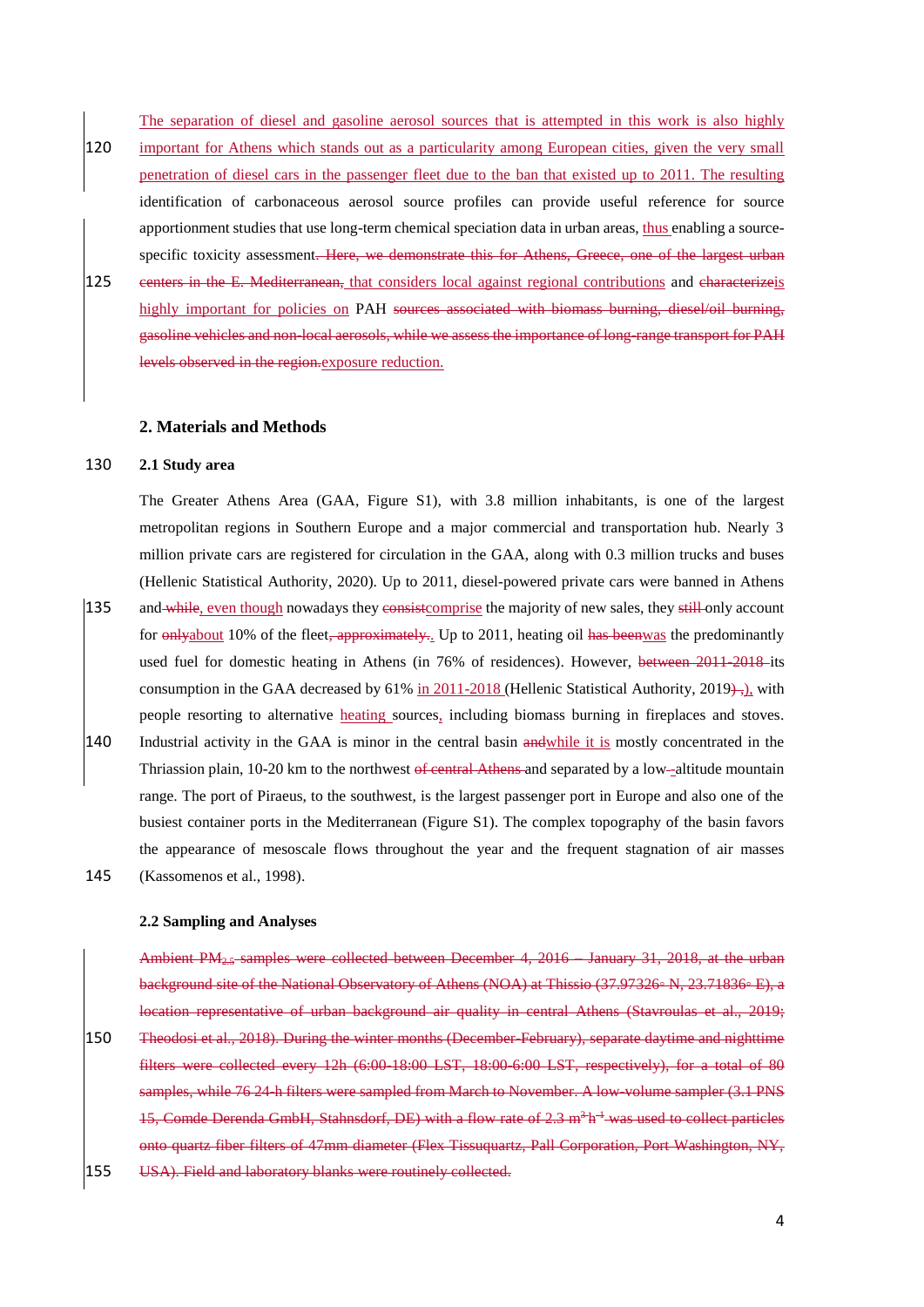**PAHsAmbient PM**<sub>2.5</sub> samples were collected between December 4, 2016 – January 31, 2018, at the urban background site of the National Observatory of Athens (NOA) at Thissio (37.97326◦ N, 23.71836◦ E), which is located 146m above sea level and is representative of the urban background conditions in central Athens (Stavroulas et al., 2019; Theodosi et al., 2018).

- 160 During the non-winter months, two samples per week were analyzed, on alternating days between weeks. This way, a representative distribution between weekday and weekend samples (69% - 31%) was achieved, since it is known that this is an important temporal scale inducing variability in urban PAH levels (Dutton et al., 2010; Lough et al., 2006). The same approach was followed for the winter period, focusing at the same time on as many daytime-nighttime pairs as possible to characterize the diurnal
- 165 patterns. From December to February, separate daytime and nighttime filters were collected every 12h (6:00-18:00 LST, 18:00-6:00 LST, respectively) for a total of 80 samples, while 76 24-h filters were sampled from March to November. The sampling schedule also satisfies the 2004/107/EC directive requirements for PAHs (roughly 1 measurement per week, equally distributed around the year), allowing the comparison with the BaP target value.
- 170 A low-volume sampler (3.1 PNS 15, Comde Derenda GmbH, Stahnsdorf, DE) with a flow rate of 2.3  $m<sup>3</sup>$ h<sup>-1</sup> was used to collect particles onto quartz fiber filters of 47mm diameter (Flex Tissuquartz, Pall Corporation, Port Washington, NY, USA). The inlet height was 2 m above ground. Field and laboratory blanks were routinely collected. PAHs in the filter samples were quantified by gas chromatography-mass spectrometry (GC-MS, Agilent 6890N, Agilent Technologies Inc., Santa Clara, CA, USA). Prior to the
- 175 analysis, samples were spiked with a mixture of deuterated internal standards for identification of PAHs and calculation of recovery efficiencies (16 members, LGC Standards, Middlesex, UK). Extraction was madeperformed following the pre-established procedure of Gogou et al. (1998)Gogou et al. (1998) with modifications (Parinos et al., 2019) (Supplement, Section S1, Table S1). Briefly, extracts were obtained using a 50:50 n-hexane-dichloromethane mixture and were purified on a silica column. PAHs were eluted 180 with a 10 mL n-hexane/ethyl acetate (9:1 v/v) mixture and placed into a glass vial for further concentration under a gentle nitrogen stream. [<sup>2</sup>H<sub>12</sub>]perylene, used as an internal standard, was spiked into the vial before sealing and storage. Limits of Detection (LODs) were calculated as 3 times the
- standard deviation of blanks. On the day of the analysis, injections with internal standards were also run to calculate relative response factors (RRF). The identification of compounds was based on the retention 185 time, mass fractionation and co-injection of standard mixtures.

Organic and elemental carbon (OC, EC) were determined with the thermal-optical transmission method (TOT, Sunset Laboratory Inc., Portland, OR, USA) (Cavalli et al., 2010; Paraskevopoulou et al., 2014), water-soluble ions with ion chromatography (IC) (Paraskevopoulou et al., 2014) and monosaccharide anhydrides (levoglucosan, mannosan and galactosan) using High-Performance Anion Exchange 190 Chromatography with Pulsed Amperometric Detection (HPAEC-PAD) Organic and elemental carbon (OC, EC) were determined by the thermal-optical transmission (TOT) method, using a Sunset carbon analyzer (Sunset Laboratory Inc., Portland, OR, USA) (Cavalli et al., 2010; Paraskevopoulou et al., 2014). Water-soluble ions were detected by ion chromatography (IC) (Paraskevopoulou et al., 2014) and monosaccharide anhydrides (levoglucosan, mannosan and galactosan) by High-Performance Anion 195 Exchange Chromatography with Pulsed Amperometric Detection (HPAEC-PAD) (Iinuma et al., 2009).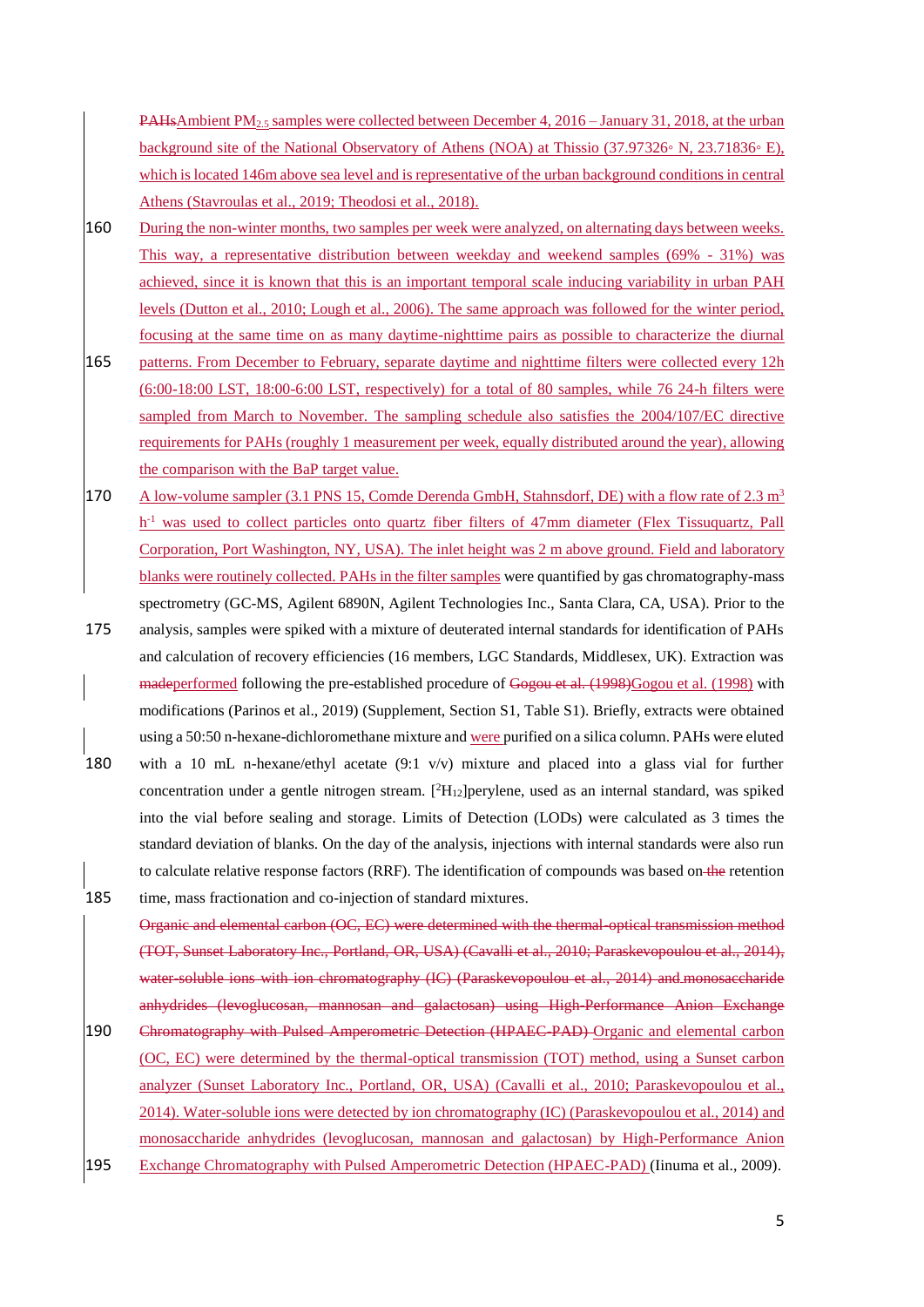The submicron organic aerosol (OA) fraction, that was monitored by an Aerosol Chemical Speciation Monitor (ACSM, Aerodyne Inc., Billerica, MA, USA)(Ng et al., 2011) during the first winter period (December 2016 – February 2017), was decomposed into components representative of specific sourcesprocesses (namely hydrocarbon-like OA, biomass burning OA, cooking OA, semi-volatile and low-

- 200 volatility oxygenated OA), through Positive Matrix Factorization (PMF) using the Source Finder toolkit (SoFi) (Bougiatioti et al., 2014; Canonaco et al., 2013). Finally, equivalent Black carbon (BC) levels were monitored by a 7-wavelenth aethalometer (AE33, Magee Scientific, Berkeley, CA, USA) and apportioned in two components, associated with fossil-fuel combustion ( $BC_{ff}$ ) and wood-burning ( $BC_{hb}$ ), respectively (Drinovec et al., 2015; Liakakou et al., 2020).
- 205 The submicron organic aerosol (OA) fraction was monitored at the same site by an Aerosol Chemical Speciation Monitor (ACSM, Aerodyne Inc., Billerica, MA, USA) (Ng et al., 2011). Τhe ACSM samples ambient air, through a critical orifice to a particle-focusing aerodynamic lens. The particle beam is driven in the detection chamber where non-refractory particles are flash-vaporized at  $600^{\circ}$ C and ionized by electron impact. Finally, the resulting fragment ions are characterized by a quadrupole mass
- 210 spectrometer. The obtained organic mass spectra are decomposed into OA components representative of specific sources-processes (namely hydrocarbon-like OA, biomass burning OA, cooking OA, semivolatile and low-volatility oxygenated OA), through Positive Matrix Factorization (PMF), based on the multilinear engine ME-2 algorithm and using the Source Finder toolkit (SoFi) (Canonaco et al., 2013; Bougiatioti et al., 2014). The standard sampling duration of the Q-ACSM that was used is 30 min. ACSM
- 215 monitoring was carried out for the majority of the filter-sampling period (Dec-2016 to Jan-2018). Data on OA, ionic composition and organic spectra were available with the exception of September and October 2017. Validated, PMF-resolved OA source contributions were available during December 2016 – July 2017. Additional details on the OA measurement and analysis can be found in Stavroulas et al.,  $(2019).$
- 220 Equivalent Black carbon (BC) levels were monitored by a 7-wavelenth aethalometer (AE33, Magee Scientific, Berkeley, CA, USA), with compensation for loading (DualSpot) and multiple scattering effects (Liakakou et al., 2020). The instrument applies internally the two-component Aethalometer model (Drinovec et al., 2015; Sandradewi et al., 2008) and provides online estimates of the BB (%) contribution to BC at 880 nm, using the assumption that absorbing aerosols from fossil fuel (FF) combustion and

225 biomass burning (BB) have distinct spectral properties. Regulatory pollutants and meteorological parameters (temperature, wind speed-direction) were routinely measured at the Thissio station... Reference-grade instrumentation was used for measurement of CO (NDIR, APMA 360, Horiba Inc.),  $NO_x$  (chemilluminescence, APNA 360 Horiba Inc.) and  $O_3$  (UV-Vis, 49-i, Thermo Fisher Scientific Inc.).  $NO<sub>x</sub>$  concentration data were also obtained from a nearby regulatory

230 (Greek Ministry of Environment and Energy) traffic site (Athinas Str., 0.9 km to NE of Thissio). ACSM, Aethalometer, gaseous pollutant, temperature and wind speed data were averaged on an hourly basis. Four-day air mass back trajectories, arriving at Thissio at 1000m, (Grivas et al., 2018; Kalkavouras et al., 2020; Stavroulas et al., 2019), were calculated using the Hybrid Single Particle Lagrangian Integrated Trajectory (HYSPLIT) model and grouped daily using cluster analysis (Kalkavouras et al., 235 2020)(Kalkavouras et al., 2020). The altitude of 1000m was chosen to capture the regional transport with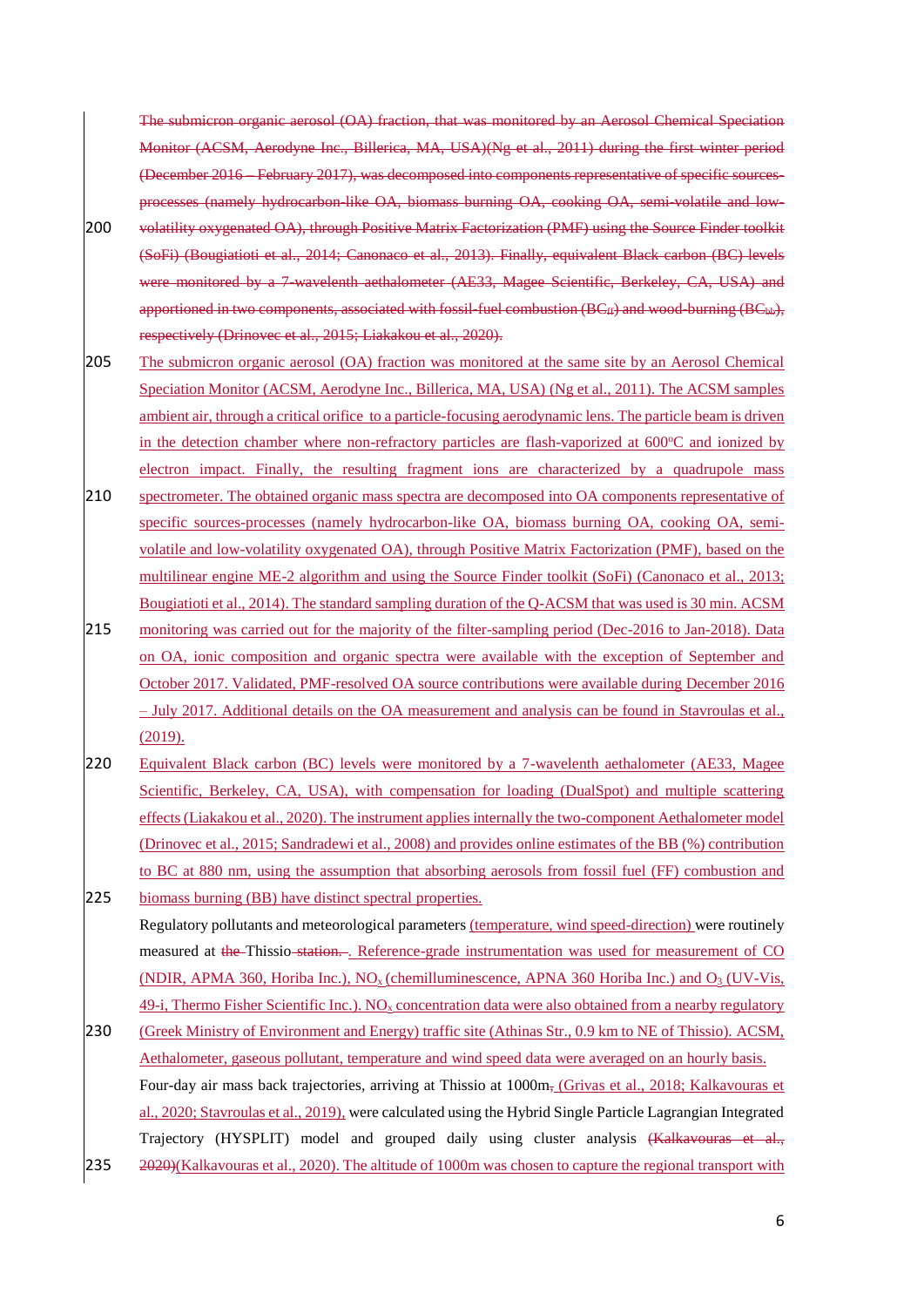a high probability of affecting pollution within the boundary layer (hence, air quality and population exposure) and is consistent with typical planetary boundary layer estimates over Athens (Kokkalis et al., 2020).

#### **2.3 Source apportionment**

240 PMF analysis was performed using the EPA PMF 5.0 model (Norris et al., 2014)(Norris et al., 2014). The 12-h samples collected during the winter intensive campaigns were appropriately combined to 24-h periods, between 6:00 LST of each day and 6:00 LST of the following. In total, 104 24-h samples were considered for the analysis. The carbonaceous aerosol speciation dataset that was used consisted of OC and EC, PAHs, oxalate and levoglucosan. Total carbon (TC: sum of OC, EC) was included as a total 245 variable in the PMF model, for a meaningful mass balance approach (Piletic et al., 2013; Valotto et al., 2017). In total, 16 species were entered in the analysis, including 12 PAH members. Rotational and random errors were assessed using the bootstrap (BS) and displacement (DISP) error estimation methods included in the EPA PMF 5.0 software (Paatero et al., 2014). Details on PMF model design parameters, solution metrics, uncertainties and error indices are provided in the Supplement (Section S2, Table S2).

#### 250 **2.4 PAH contribution to carcinogenic risk**

The "toxic equivalence factor" (TEF) approach was used to estimate the carcinogenic potency of measured PAHs, in which the toxicity of each member is expressed using BaP as reference (Taghvaee et al., 20182018a):

$$
\sum BaP_{eq} = \sum (C_i \, TEF_i) \tag{1}
$$

255 where  $C_i$  is the concentration (ng m<sup>-3</sup>) and TEF<sub>i</sub> is the Toxicity Equivalent Factor of each member (Bari et al., 2010; Nisbet and LaGoy, 1992). The lifetime excess cancer risk (ECR) from inhalation was estimated as follows:

$$
ECR = \sum BaP_{eq} \; UR_{BaP} \tag{2}
$$

where  $UR_{BaP}$  (unit risk) refers to the number of excess cancer cases in the population with chronic inhalation exposure to 1 ng m−3 260 of BaP over a lifetime of 70 years. Estimations were made using reference UR<sub>BaP</sub> values of  $1.1 \times 10^{-6}$  (0.11 cases per 100,000 people) – according to the Office of Environmental Health Hazards Assessment (OEHHA) of the California Environmental Protection Agency (CalEPA) – and  $8.7 \times 10^{-5}$  (8.7 cases per 100,000 people) – according to the World Health Organization (WHO) (Alves et al., 2017; Elzein et al., 2019).

#### 265 **3. Results and Discussion**

#### **3.1 Temporal Variability**

Figure 1 presents the monthly variation of total PAH concentrations, displaying a notable wintertime enhancement of concentrations relativeas compared to the summer period. Mean ΣPAH concentrations in winter 2016-2017, spring 2017, summer 2017,  $\frac{f_{\text{all}}}{f_{\text{all}}}$  and winter 2017-2018 were 7.0  $\pm$  10.1,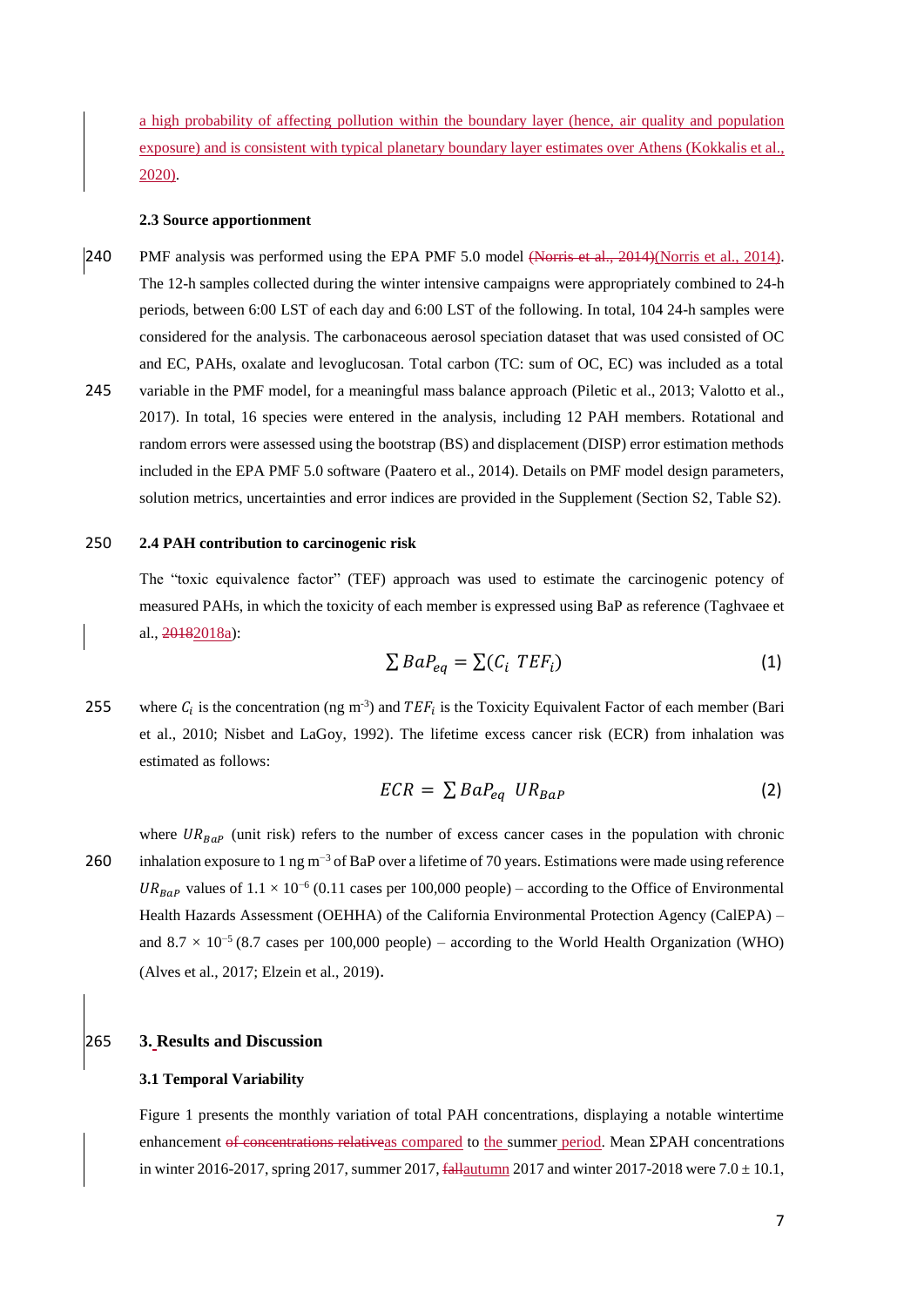- 270  $2.5 \pm 4.1$ ,  $0.9 \pm 0.9$ ,  $2.2 \pm 3.2$  and  $22.3 \pm 26.8$  ng m-3, respectively, indicating a clear seasonal cycle. The mean annual (2017) BaP concentration in this study (0.26 ng  $m<sup>3</sup>$ <del>in 2017) does</del>) did not exceed the EU target value, but remains abovenevertheless was higher than the WHO reference level (0.12 ng m<sup>-3</sup>), with largely). Largely increased BaP levels beingwere observed during episodic-wintertime episodic events. These results can be placed in context by comparison against past studies  $\frac{\partial^2 f}{\partial x^2}$  PAHs in the GAA (Table
- $[275 \quad S3]_{\overline{7}}$ ) that have identified similar seasonal profiles, although not with such pronounced winter-summer differences. Moreover, this study reports the highest mean annual BaP concentrations at a background location in the GAA in over two decades (Marino et al., 2000). In the few studies in the area that have compared traffic with background sites, there appears to be an important roadside enhancement of PAH levels.In the few studies in the area that have compared traffic with background sites, there appears to be
- 280 an important roadside enhancement of PAH levels (Andreou and Rapsomanikis, 2009; Mantis et al., 2005; Pateraki et al., 2019). Therefore, it is noteworthy that the present, urban background, BaP annual mean concentration is comparable to the mean BaP concentrations reported at 21 sites in the GAA by a study of annual duration in 2010-2011, 7 of which however included 7were high-traffic locations. Specifically, the street-site concentrations were reportedly higher by 44 and 55% for ΣPAHs and BaP,
- 285 respectively, compared to urban background sites (Jedynska et al., 2014). This comparison likely indicates an increase of urban background levels in Athens, with implications for the population's exposure.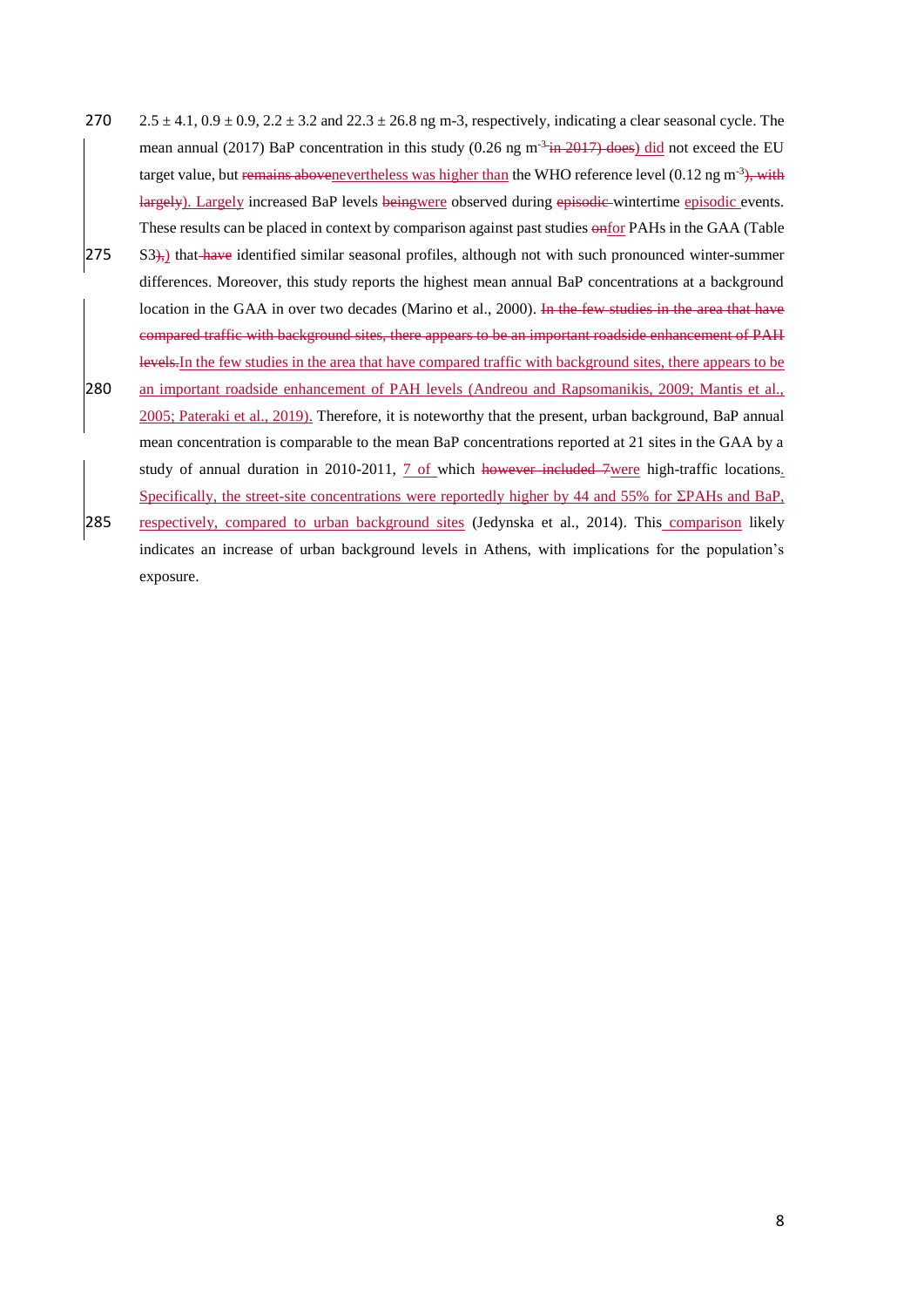



295

ClassificationThe classification of PAHs by molecular weight is thought to provide a link toinformation about their sources. For example, low molecular weight PAHs  $(LMW; 128-178 gmol^{-1})$  and medium molecular weight PAHs (MMW; 202-228gmol<sup>-1</sup>) have been linked to diesel engine emissions (Zheng et al., 2017), while MMW and high molecular weight (HMW; 252-300 gmol<sup>-1</sup>) PAH concentrations can be 300 notably influenced by BB emissions (Han et al., 2019; Masiol et al., 2020). Figure 1 displays also the ΣPAH fractions of LMW, MMW and HMW PAHs, by-season of the year. During winter and autumn, HMW PAHs comprisecomprised the most abundant fraction (60% and 51%, respectively), implying a possible impact from BB. In spring there is was an increase of the LMW fraction (49%), while during summer, when regional fine aerosol sources maximize their influence (Grivas et al., 2018), the higher 305 percentage (53%) comescame from MMW species.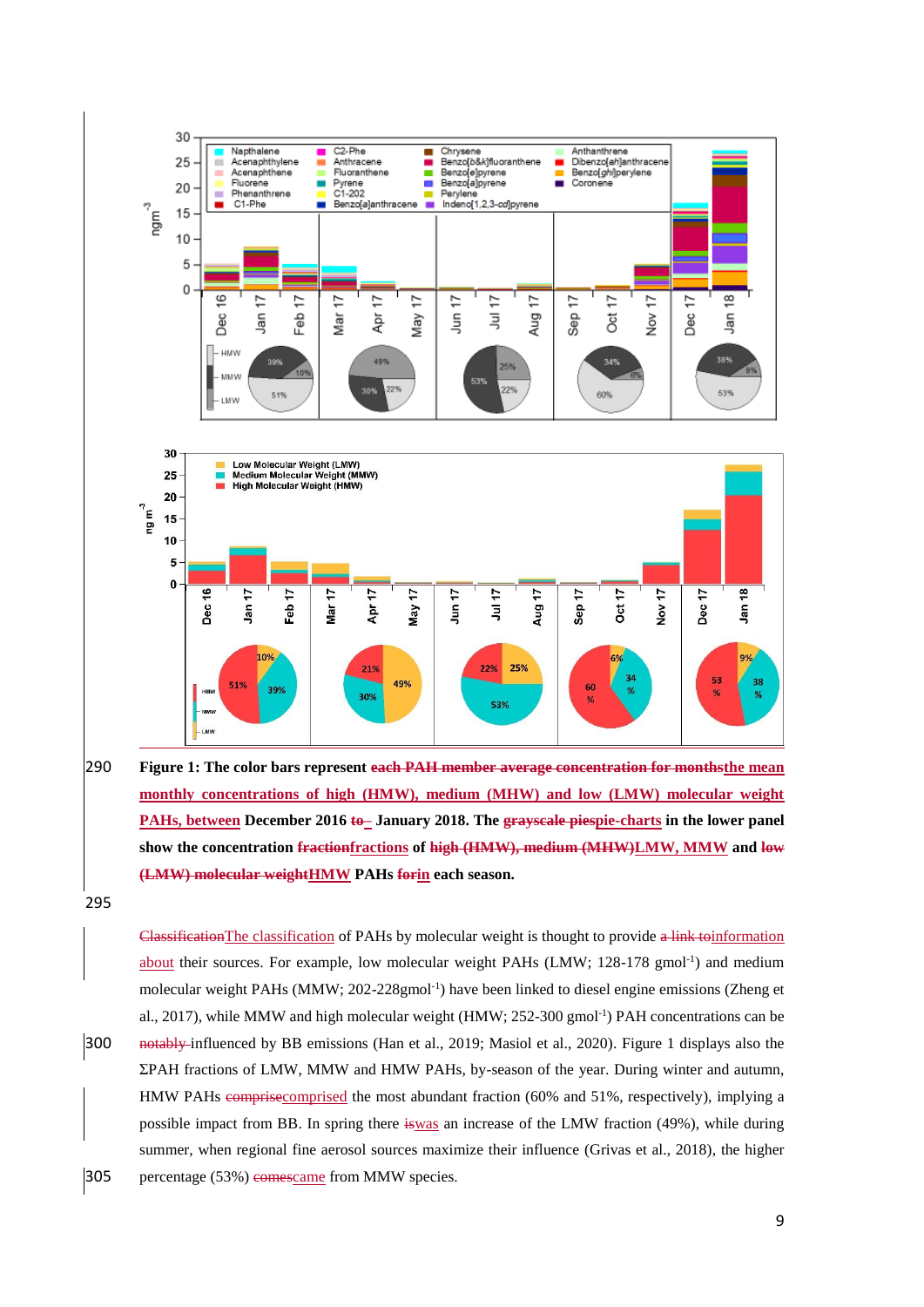A prior study carried out during 2001-2002 (Table S3), well-before the economic recession in Greece, at a GAA site not adjacent to a major road (Mantis et al., 2005), reports(Mantis et al., 2005), reported an LMW-MMW-HMW PAHsPAH fractionation similar to our with the present study (Figure S2), despite the considerably higher residential BB emissions here. However, the present concentrations of ΣPAHs

- 310 and BaP in the present study arewere higher  $\left($ , by a factor of 1.4 and 1.8, respectively $\right)$ . This most likely suggests an importanta significant effect of the new BB source on an annual level, since PAHsPAH emissions from the road transport sector in Greece remained similarrelatively comparable between the two periods (EIONET, 2021)(EIONET, 2021). This impliesThese results indicate that approaches based on MW alone have limitations, since many PAH members are emitted by both fossil fuel and biomass
- 315 burning, and the attribution of PAH sources eanshould be better constrained byaddressed through receptor modelling.

The seasonal variability seen in Figure 1 is assessed statistically (t-tests) to identify significant seasonal differences (winter against non-winter measurements), with results presented in Table S4. Higher mean PAH concentrations were observed during wintertime, when emissions from processes like biomass

320 burning are more intense. Lower PAH levels were recorded during the non-winter period due to the additional effects of volatilization, photochemical degradation and enhanced atmospheric dispersion. For all PAH members, concentrations were significantly higher during the winter season at the 0.95 confidence level with the exception of  $\Sigma$  C1-202 (which however registered a large number of BDL values).

- 325 Temperature-dependent processes like gas/particle partitioning can affect the observed seasonal variability of semi-volatile PAH compounds. Previous studies in Greece (Iakovides et al., 2021b; Mandalakis et al., 2002; Sitaras and Siskos, 2001, 2008; Terzi and Samara, 2004; Vasilakos et al., 2007), that performed both gas- and particle-phase measurements, reported that LMW PAHs were found predominantly in the gas phase (gas-phase fractions: 88-97%), MMW PAHs in both gas and particle
- 330 phase (gas phase: 46-90%) and HMW PAHs mainly in the particle phase (particle phase: 71-100%). In the present study, only the particle phase of PAHs was measured. In an effort to assess the fractionation of PAH members between the particle phase (measured) and the gas phase in the dataset, an approximation was performed, based on the partitioning theory of semi-volatile organics due to absorption by organic material in the particle phase (Pankow, 1994). This approach, and the partitioning-
- 335 absorption equations used to calculate the partitioning coefficient  $K_p$  and therefore the gas/particle concentration ratios, have been used by numerous PAH studies (e.g. Andreou and Rapsomanikis, 2009; Xie et al., 2013). The estimations here were found to be in agreement with the above mentioned studies in Athens and indicate that volatilization leads to minimal fractions of particle LMW PAHs (found in the gas-phase in mean fractions of 71-100%). Regarding MMW, Flt and Pyr are the main compounds
- 340 affected by volatilization (15-25%, respectively). HMW members remain relatively unaffected, being partitioned in the particle phase in fractions of 91-100%, even though during regional transport and through successive dilutions, a substantial part of HMW could end up being lost from the particle phase due to physical volatilization. The partitioning characterization methodology and results are presented in section S3 of the Supplement (Figure S3). Finally, as it has been proposed, some organic components 345 can adopt an amorphous solid or semisolid state, that can further impact the rate of heterogeneous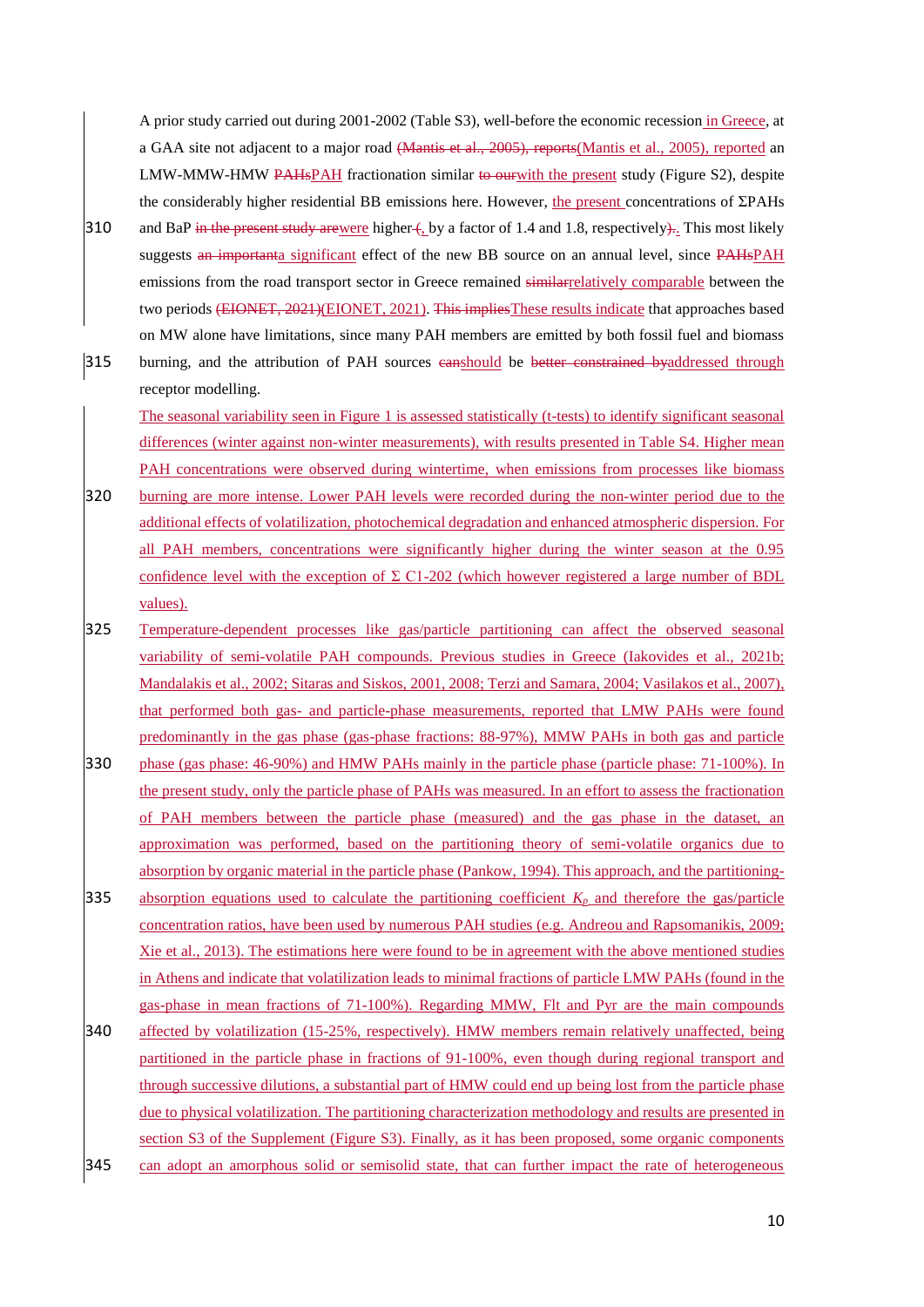reactions and multiphase processes (Shiraiwa et al., 2011). Ιn our study for PAHs this does not seem to be the case, as PAHs from outside the region of Athens will be shown later in the paper to be present at low levels.

Apart from volatilization processes, the temporal variability of emission sources can account for a major

- 350 part of observed seasonal differences. Correlations of PAHs with primary  $(NO<sub>x</sub>, CO)$  and secondary  $(O<sub>3</sub>)$ pollutants can provide insights into the related sources and atmospheric processes. The correlation analysis was performed separately for winter and non-winter months and results are presented in section S3 of the Supplement (Table S5). LMW members and Flt, Pyr showed weak correlations with primary pollutants (NOx, CO), that were slightly higher during the cold period. MMW and HMW members were
- 355 highly correlated with CO at Thissio and  $NO<sub>x</sub>$  at the traffic site during both the winter and non-winter periods. For those members, the highest wintertime correlations ( $r$ : 0.62-0.88,  $p < 0.01$ ) signify the additional contribution of biomass burning and heating oil combustion emissions that co-emit heavier PAHs and CO, NO<sub>x</sub>. In the non-winter period there were relatively higher correlations of Cor, IP and BghiP with CO and NO<sub>x</sub> as measured at Thissio (*r*: 0.55-0.81,  $p < 0.01$ ), that probably indicate an impact 360 from light-duty vehicles (Weiss et al., 2011), in the absence of domestic burning.

#### **3.2 Investigating intense pollution events: nighttime vs. daytime**

Summary statistics for 12- and 24-h ΣPAH averages are provided in Table 1. The highest PAH concentrations arewere observed during intense pollution events (IPE)—), that in this work are defined as periods with mean BC concentrations exceeding  $2 \mu g m^{-3}$ , stagnant conditions with wind speeds below 365 3 ms<sup>-1</sup> and a lack of precipitation (Fourtziou et al., 2017). Peak wintertime levels of BC (Figure  $\frac{12}{3}$ )  $e$ **oincide**S4) coincided with BC<sub>bb</sub> maxima, indicating a predominance of biomass burning over other local combustion sources for carbonaceous aerosols during these events (Liakakou et al., 2020). These high levels are considered to be mainly driven by emissions and not changes in mixing-layer height (Liakakou et al., 2020).

| 370 | Table 1: Average values $\pm$ standard deviation of PAH concentrations categorized according to their |
|-----|-------------------------------------------------------------------------------------------------------|
|     | molecular weight, during wintertime intense pollution events (IPE).                                   |

|                              | <b>LMW</b>                                  | <b>MMW</b>                            | <b>HMW</b>                            | $\Sigma$ PAHs<br>-3 |
|------------------------------|---------------------------------------------|---------------------------------------|---------------------------------------|---------------------|
|                              | $(128-178 \text{ g} \text{mol}^{-1})$<br>-3 | $(202-228$ gmol <sup>-1</sup> )<br>-3 | $(252-300 \text{ g} \text{mol}^{-1})$ | $($ ng m            |
| <b>IPE DAY</b>               | $($ ng m<br>$1.79 \pm 1.95$                 | $($ ng m $)$<br>$1.13 \pm 0.50$       | $($ ng m<br>$4.01 \pm 4.11$           | $6.94 \pm 4.27$     |
| <b>IPE NIGHT</b>             | $1.51 \pm 1.28$                             | $4.97 \pm 7.69$                       | $21.56 \pm 20.31$                     | $28.04 \pm 27.56$   |
| <b>IPE 24-h</b>              | $1.62 \pm 1.57$                             | $3.44 \pm 6.22$                       | $14.54 \pm 18.05$                     | $19.6 \pm 23.78$    |
| <b>Non-IPE DAY</b>           | $1.21 + 1.27$                               | $0.92 \pm 0.77$                       | $1.81 \pm 1.59$                       | $3.93 \pm 2.51$     |
| Non-IPE                      | $0.46 \pm 0.25$                             | $0.71 \pm 0.48$                       | $1.61 \pm 2.24$                       | $2.78 \pm 2.32$     |
| <b>NIGHT</b><br>Non-IPE 24-h | $0.92 \pm 1.06$                             | $0.84 \pm 0.67$                       | $1.73 \pm 1.83$                       | $3.49 \pm 2.47$     |

Among the 80 winter samples, 50 met the above criteria for IPE (20 daytime and 30 nighttime samples). 375 IPEs occurred with higher frequency during the second winter (24 vs. 17, in the common months: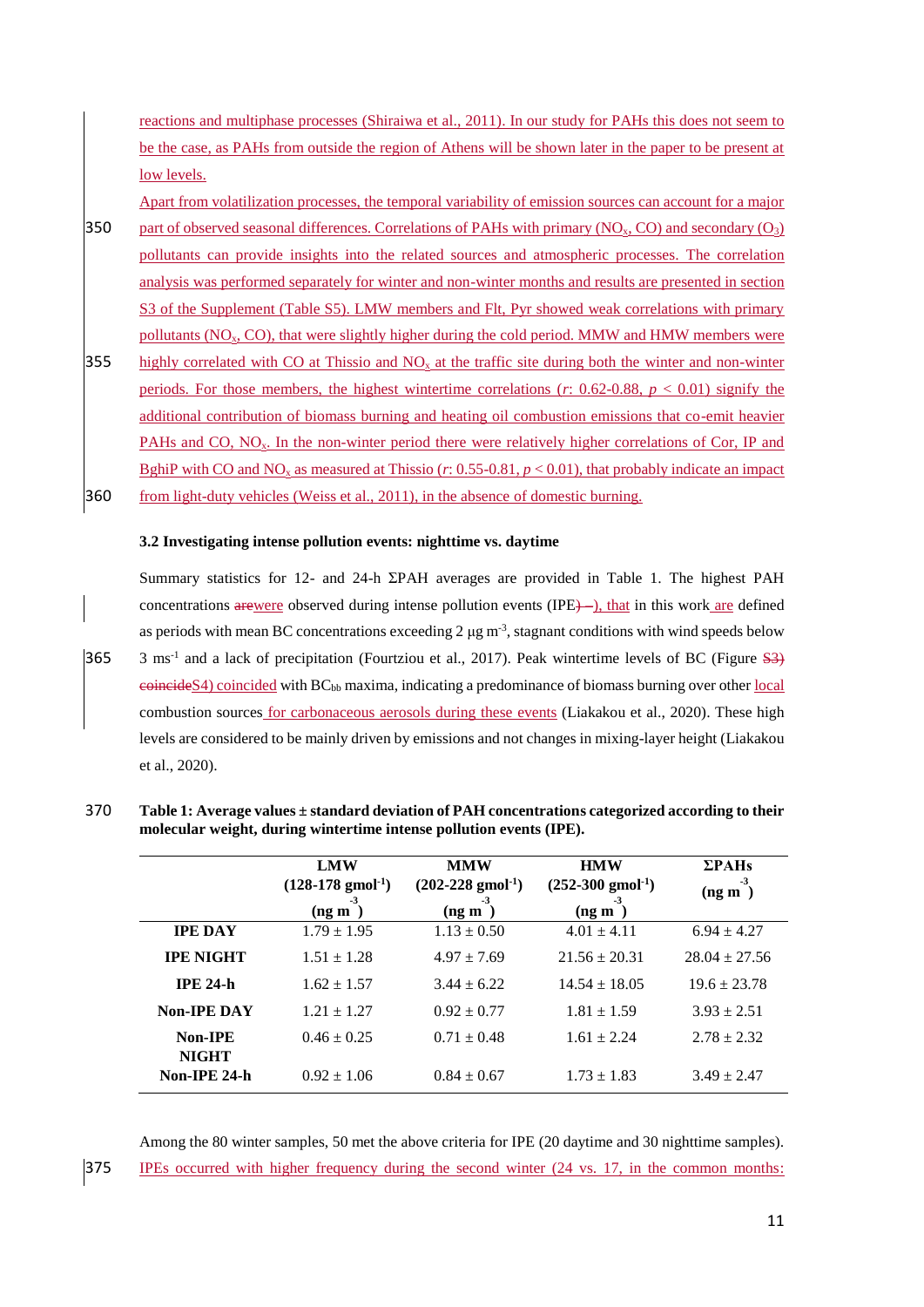December-January), due to more intense emissions (e.g. the BC mean concentration was 2.6 times higher during the second winter) and reduced atmospheric dispersion (average wind speeds of 3.0 and 1.9 m s<sup>-</sup> <sup>1</sup>, in the first and second winter periods, respectively).

- During IPEs, ΣPAH concentrations presentdisplayed a strong night-day gradient, owing to the effect of 380 nighttime residential BB emissions. Several studies have examined the diurnal variability of PAH levels, worldwide (e.g. Yan et al., 2009). Similarly pronounced nighttime enhancements were have been mostly reported mostly for megacities in E. Asia, such as Beijing and Nanjing (Elzein et al., 2019; Haque et al., 2019), where PAH levels are considerably higher than in Athens, owing due to the intensity and diversity of local sources that include burning of biomass, coal and plastics. During non-IPE periods, ΣPAH levels
- 385 arewere lower by 43% in daytime and 90% in nighttime, resulting in daytime levels being higher than nighttime and indicative of substantial contributions from other combustion sources like vehicular traffic. HMW PAHs havehad the highest contribution to ΣPAHs during IPEs and present presented the most pronounced day-night differences. MMW PAHs arewere more abundant during nighttime, with 24-h levels more than double during IPEs. Levels of LMW PAHs arewere higher during daytime in both IPE 390 and non-IPE periods, suggesting that biomass burning hashad a more limited effect in their particle-phase concentrations, compared to the higher MW members.
- To explore the various sources that drive the variability of PAHs, the correlations of ΣPAHs with specific tracers is examined (Table S4). Given the very high correlations of ΣPAHs with BaP (Figure S4), especially during nighttime IPEs  $(r = 0.95, p < 0.01)$ , similar associations with examined tracers can be 395 expected for the corresponding PAH carcinogenicity. Strong correlations with biomass burning tracers such as non-sea salt K<sup>+</sup> and BC<sub>bb</sub> are observed, particularly during IPE nights (*r*: 0.81 and 0.95, respectively, *p* < 0.01). Levoglucosan, mannosan and galactosan displayed very high correlations with ΣPAHs during nighttime IPE (*r*: 0.90-0.93, *p* < 0.01). When compared with the "fingerprint" ACSM wood-burning fragments (*m/z* 60 and 73) as well as with submicron organic aerosol (OA), ΣPAHs exhibit 400 significant nighttime IPE correlations, with *r* values of 0.92, 0.91 and 0.89 (*p* < 0.01), respectively.source-
- specific tracers were examined (Table S6). Given the very high correlations of ΣPAHs with BaP (Figure S5), especially during nighttime IPEs  $(r = 0.95, p < 0.01)$ , similar associations with examined tracers can be expected for the corresponding PAH carcinogenicity. Strong correlations with biomass burning tracers such as non-sea salt K<sup>+</sup> and BC<sub>bb</sub> were observed, particularly during IPE nights (*r*: 0.81 and 0.95,
- 405 respectively, *p* < 0.01). Similarly, levoglucosan, mannosan and galactosan displayed very high correlations with ΣPAHs during nighttime IPEs (*r*: 0.90-0.93, *p* < 0.01). Comparisons were also made with the "fingerprint" ACSM  $m/z$  60 and 73 that are linked to dissociation of levoglucosan produced as a pyrolytic product of biomass (Alfarra et al., 2007; Heringa et al., 2011; Weimer et al., 2008). In fact, filter-based levoglucosan measurements correlated excellently with *m/z* 60 and 73 ACSM fragments (*r*
- 410 = 0.98 and 0.97, respectively,  $p < 0.01$ ). ΣPAHs exhibited strong correlations with  $m/z$  60 and 73 during nighttime IPEs, with *r* values of 0.88, 0.86 ( $p < 0.01$ ), respectively, indicating the impact of BB emissions. A close association was observed also between ΣPAHs and submicron organic aerosol (OA). During the period when PMF-resolved ACSM OA components were available, the strongest correlations were observed with BBOA and SV-OOA, the components that the cold period in Athens correspond to fresh 415 and processed BB organic aerosol, respectively (Stavroulas et al., 2019). On the contrary, ΣPAHs were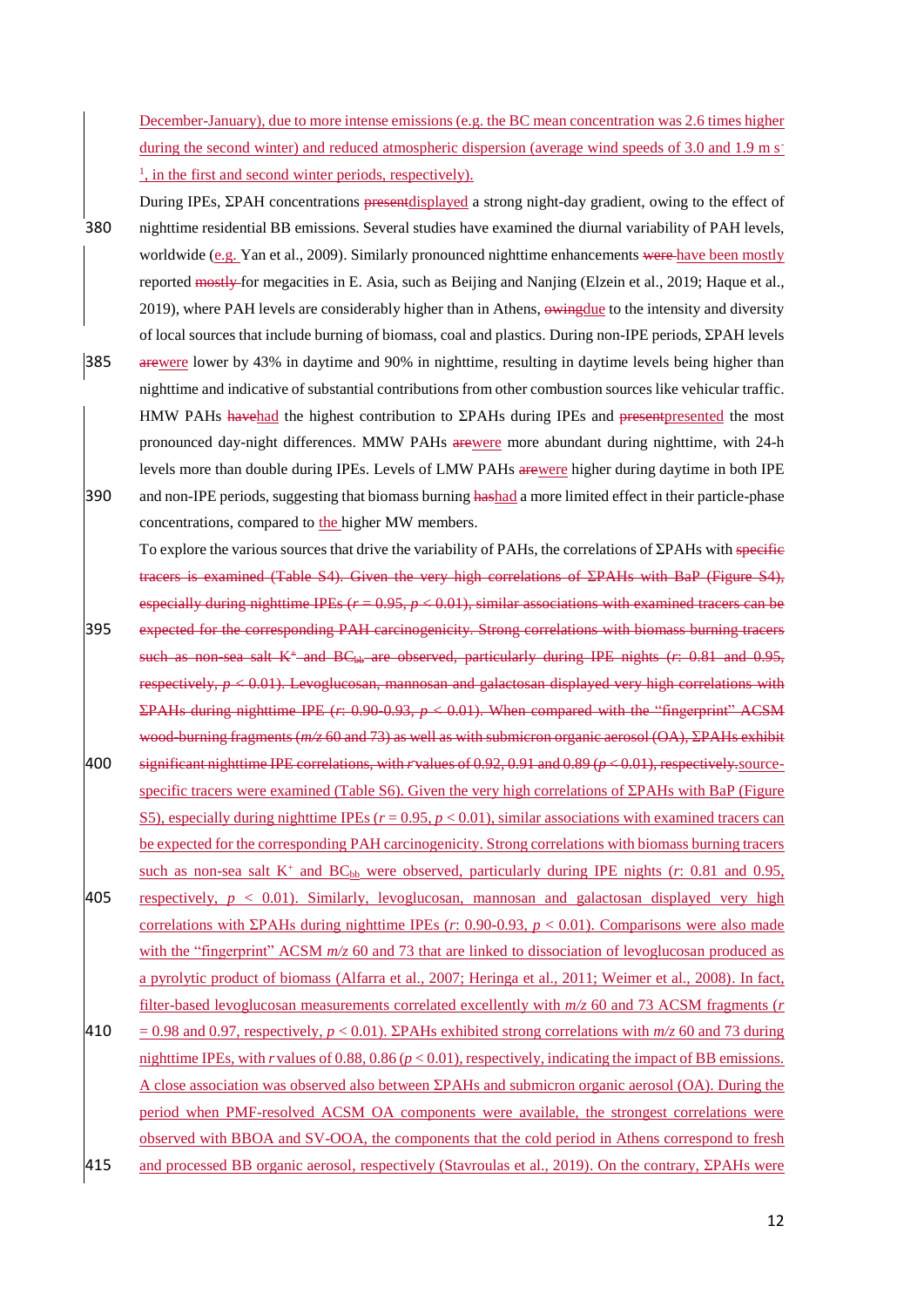uncorrelated with LV-OOA, which mostly represents OA of regional origin. An absence of correlation between ΣPAHs and highly-oxidized OA from ASCM data has been also reported by field and experimental studies (Cui et al., 2020; Zheng et al., 2020).

The results indicate a significant impact of BB emissions on PAH levels during nighttime IPEs. The ratio 420 of ΣPAHs to levoglucosan during these events was 53% lower than in daytime, when biomass burning and therefore levoglucosan concentrations decrease. This indicates anthe important activity effects of additional PAH sources such as vehicular traffic-and is, a finding consistent with past studies in Greece (Saffari et al., 2013). The levoglucosan/(mannosan+galactosan) ratio can also indicate whether solid fuels used for heating are either "aged" (e.g. aged wood or lignite) producing more levoglucosan, or more

425 "fresh" (Saffari et al., 2013). The calculated value close to 6 for both daytime and nighttime samples suggests that solid fuels used for residential heating in Athens are mainly associated with fresh firewood and their type has not changed since 2013, when a similar wintertime ratio was reported in Athens (Fourtziou et al., 2017). Finally, the ratio of levoglucosan to mannosan can be indicative of wood type, with hardwood use (e.g., olive, oak, beech) producing ratios around 14–15, while softwood (e.g., pine) 430 gives burning leads to lower ratios, around 4 (Schmidl et al., 2008). In ourthe present study, thisthe

levoglucosan/mannosan ratio ranged from 7.3 tο 9.7 (Table S5S7), indicating a balanced use of both wood types, in agreement with observations at the same site during the 2013-2014 winter (Fourtziou et al., 2017), once again supporting that a similar-mixture of fresh softwood and hardwood is consistently used for residential heating over the recent years.

#### 435 **3.3 PMF modeling and source characterization**

Solutions with 3-8 factors were examined, with the four-factor solution deemed as the most physically meaningful (a more detailed presentation of the selected solution can be found in Section S5 of the supplement). The four identified factors are presented below; an extended description of a more extensive discussion on their validation is provided in Section S5 of the Supplement.

- 440 The first factor was attributed to biomass burning (BB). Levoglucosan, a well-established BB signature marker, is almost exclusively associated with this factor (Figure 2). The factor is also characterized by important loadings in 5-6 ring PAHs, a feature that has been reported in BB source profiles of PMF studies in urban areas worldwide (Han et al., 2019; Masiol et al., 2020; Taghvaee et al., 2018).(Han et al., 2019; Masiol et al., 2020; Taghvaee et al., 2018b). The strong presence of BaP in the factor is
- 445 consistent with results from studies in European cities (Li et al., 2018; Srivastava et al., 2018) and also with a recent study at Thissio (Fourtziou et al., 2017) that reported direct associations between wintertime BaP levels and several BB tracers. The OC/EC ratio in the profile was 4.2, higher than the other local sources and characteristic of fresh BB emissions and. It was also comparable to the value (3.7) calculated for the BB source at the same site by a long-term  $PM_2$ , source apportionment study (Theodosi et al.,
- 450 2018). Moreover, the source contributions registered the highest, among the four factors, correlations with BB external tracers and specifically with  $BC_{bb}$   $(r = 0.93, p < 0.01)$  and water-soluble  $K^+$   $(r = 0.61,$  $p < 0.01$ ). The bivariate polar wind plot (calculatated according to the methodology of Uria Tellaetxe and Carslaw, 2014) for contributions of the BB source (Figure S5a) indicateSimilarly, the strongest correlations were observed between the BB source and the  $m/z$  60 and 73 ACSM fragments ( $r = 0.88$  and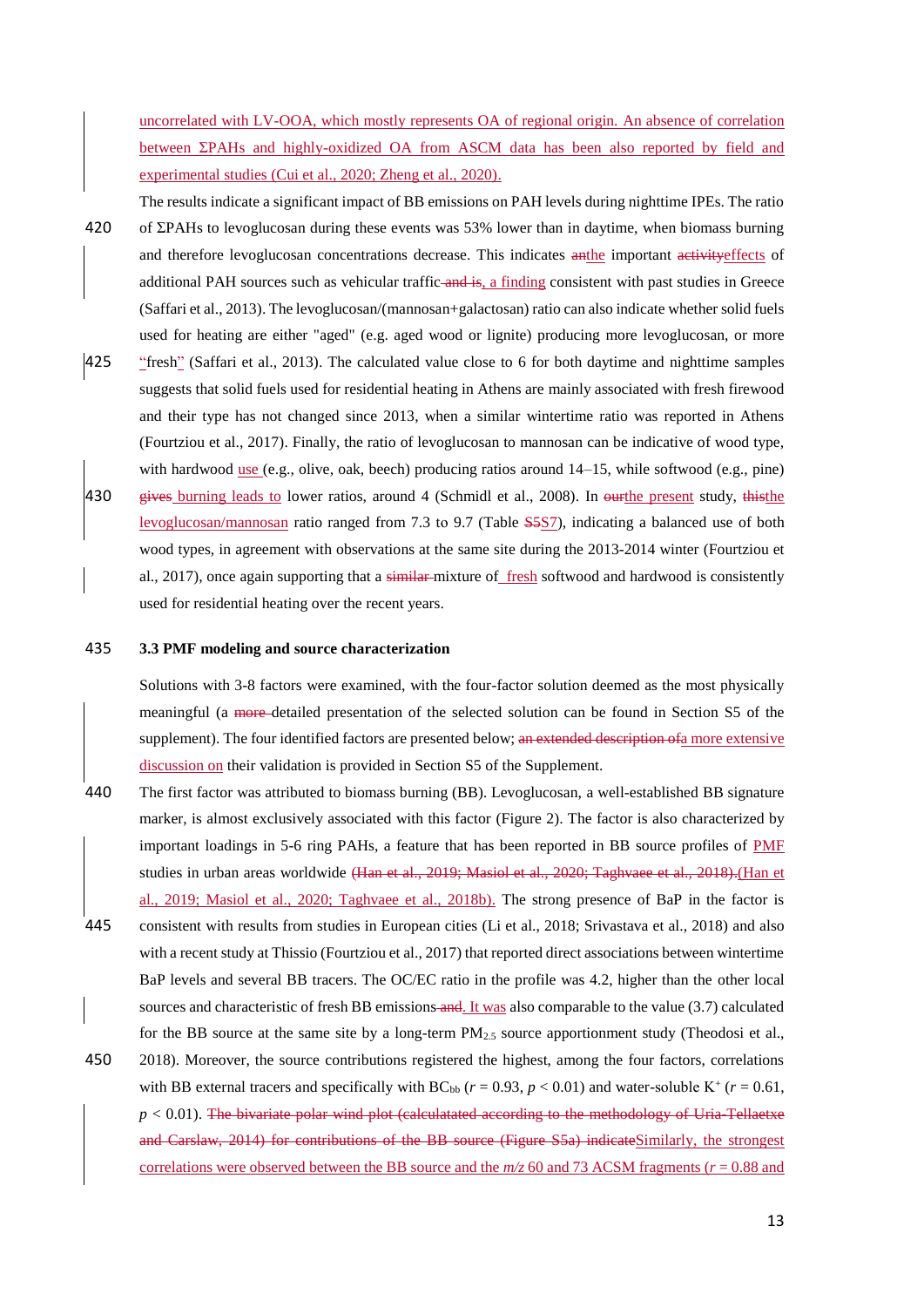- 455 0.86, respectively,  $p < 0.01$ ), further validating its identification. The biomass burning source was closely related to the BBOA component  $(r = 0.85, p < 0.01)$  with a slope of 0.003 indicating that the 12 members included in the PMF analysis comprise about 0.3% of BBOA (Poulain et al., 2011). Similar associations have been reported by studies comparing OA components from online aerosol mass spectrometry and source contributions from offline filter-based source apportionment (Bozzetti et al., 2017; Srivastava et
- 460 al., 2021). The bivariate polar wind plot (calculatated according to the methodology of Uria-Tellaetxe and Carslaw, 2014) for contributions of the BB source (Figure S6a) indicates the local character of the source, with concentrations being enhanced during low-wind conditions, as it has been observed at the same site for fresh BB aerosols emitted in central Athens (Kaskaoutis et al., 2021; Stavroulas et al., 2019). The factor was present almost exclusively during the winter months (Figure S6(Kaskaoutis et al., 465 2021; Stavroulas et al., 2019). The factor was present almost exclusively during the winter months (Figure S7), when local wood-burning emissions for residential heating intensify, leading to frequent



# **Figure 2: Percentage contributions of individual sources to mean modelled concentrations of PAHs**  470 **and other carbonaceous species, obtained from PMF analysis for 24-h samples collected at Thissio Athens, during December 2016 – January 2018.**

The second factor was linked to gasoline-powered vehicles, which constitute the major fraction (over 90%) of the vehicular fleet in the GAA. The factor was characterized by stronger contributions to HMW 475 PAHs (e.g., IP, BghiP and Cor), over lower-MW members (Figure 2). This feature has been used to differentiate the gasoline source from general traffic sources in several PAH source apportionment

- studies (Callén et al., 2013; Javed et al., 2019; Sofowote et al., 2008; Wu et al., 2014). The OC/EC ratio in the source profile was 1.9, within the range (1.7-2.3) typically reported for fresh emissions from gasoline vehicles (Grivas et al., 2012). The source contribution time series presented the highest 480 correlations with  $BC_{ff}$  ( $r = 0.79$ ,  $p < 0.01$ ), which is mostly a proxy of traffic emissions impacting Thissio
- (Liakakou et al., 2020). It was the only factor that correlated significantly during both non-winter  $(r =$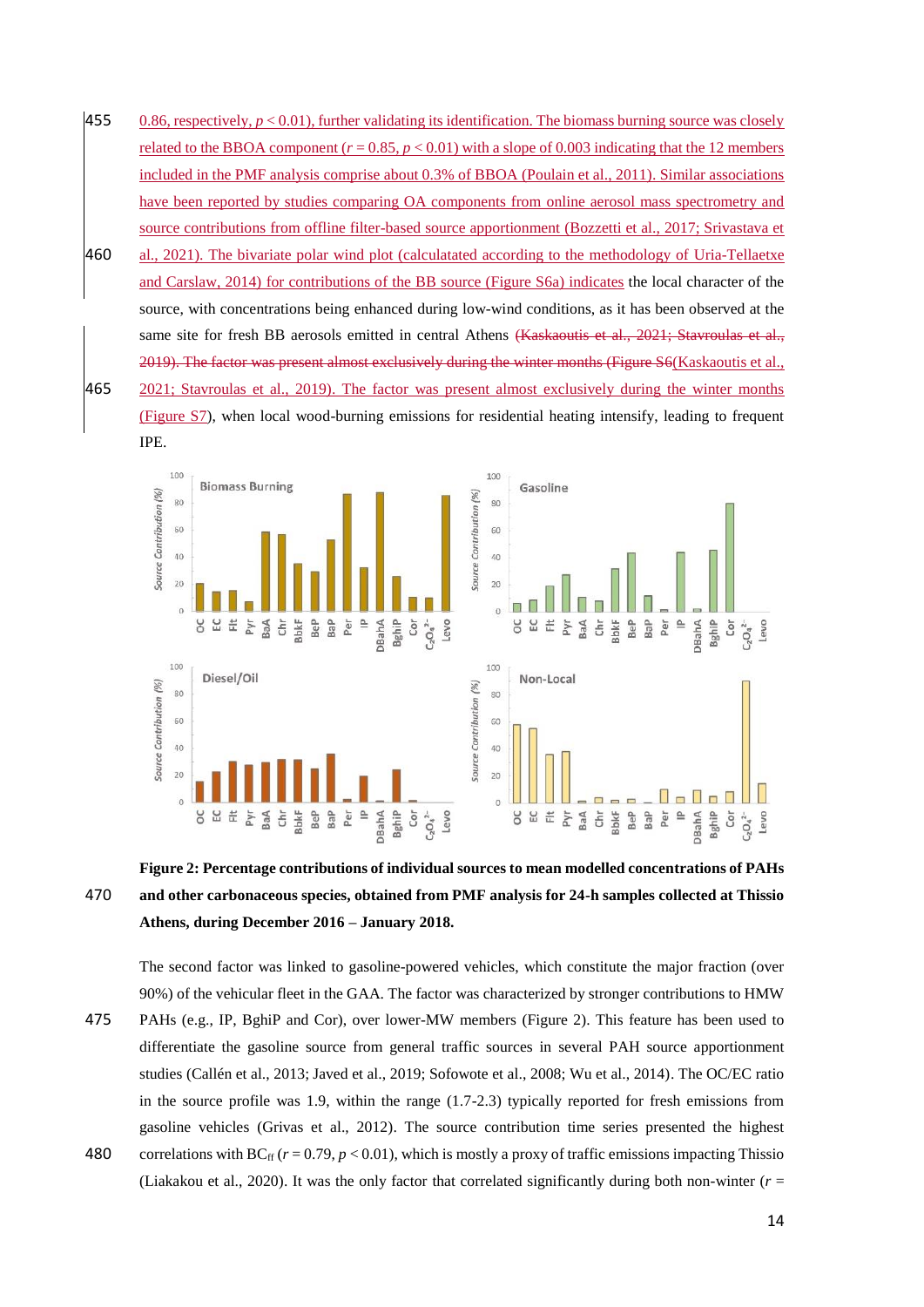0.80,  $p < 0.01$ ) and winter ( $r = 0.66$ ,  $p < 0.01$ ) periods with CO, which is emitted mainly by gasoline vehicles in the GAA (Fameli and Assimakopoulos, 2016). On the contrary the BB source correlated with CO only in winter  $(r = 0.83, p < 0.01)$  due to strong CO emissions from wood burning during IPEIPEs

- 485 (Gratsea et al., 2017)(Gratsea et al., 2017). The wind plot for the factor's contributions (Figure S5b), again given the absence of a strong directional pattern, is Moreover, this was also the only local source that was correlated  $(r = 0.57, p < 0.01)$  with ACSM HOA during the non-winter months, when HOA is exclusively associated with vehicular traffic (Stavroulas et al., 2019). However, unraveling the HOA contributions from gasoline and diesel vehicles is challenging (Shah et al., 2018) and while some
- 490 experimental results support a close connection of ambient HOA profiles with gasoline vehicle emissions (Collier et al., 2015) there are field source apportionment studies that report high correlations of HOA with both fuel-type combustion sources (Al-Naiema et al., 2018). The wind plot for the factor contributions (Figure S6b), given the absence of a strong directional pattern, is again suggestive of aerosols produced in the vicinity of the site (central Athens). Higher contributions were observed during
- 495 the winter months (Figure  $\frac{5657}{2}$ , consistent with the increased traffic in the center of Athens (especially during the December holiday period), relative to the vacation months of July-August. The third factor was associated with emissions from diesel/oil combustion and is characterized by an increased abundance of lower MW members (Shirmohammadi et al., 2016; Zheng et al., 2017). It presented the highest contributions to Flt and Pyr among local sources and also substantial loadings in
- 500 BaA, Chr, BbkF and BaP, along with smaller compared to the gasoline factor loadings in IP and BghiP (Figure 2). Comparable patterns can be observed in source profiles of other PMF studies that distinguish diesel and gasoline sources (Agudelo-Castañeda and Teixeira, 2014; Liu et al., 2019), where contributions in the diesel factor are found relatively increased for 4-, 5-ring PAHs and decreased for HMW members.(e.g. Agudelo-Castañeda and Teixeira, 2014; Liu et al., 2019), where contributions in
- 505 the diesel factor were found relatively increased for 4-, 5-ring PAHs and decreased for HMW members. The OC/EC ratio was 1.6, higher than typically reported values for diesel exhaust, which could indicate moderate aging. Higher OC/EC ratios can be expected also in the cases of heavy-duty diesel vehicles in creeping mode (Pio et al., 2011) and non-traffic oil combustion emissions (e.g. ships in the port). Based
- on its wind plot, the factor, while still local, presents a relative enhancement for moderate-speed winds 510 transporting aerosols from the S-W sectors of the GAA (Figure S5cS6c). Primary pollution hot-spots are found in this direction, such as the port of Piraeus (at a distance of 7-11 km) and the industrial/commercial hub of the Athens basin (2-4 km) that is traversed by the E75 international route, the most heavily trafficked – and frequently congested – highway in the GAA (Grivas et al., 2019). Therefore, the area to the S-W of the site is characterized by increased circulation of light- and heavy-duty diesel vehicles. As
- 515 with the gasoline factor, the contribution time-series recorded statistically significant  $(p < 0.01)$ correlations with external combustion indicators, albeit weaker ( $r = 0.66$ ,  $p < 0.01$  with CO;  $r = 0.39$ , *p*  $< 0.01$  with BC $_{\rm ff}$ ). Although the factor was uncorrelated with the HOA during the non-winter months, it recorded a large correlation during the first winter period  $(r = 0.88, p < 0.01)$ , potentially signifying a measurable contribution of stationary heating fuel combustion – recognized as an additional contributing 520 factor to HOA during winter in Athens (Stavroulas et al., 2019) – to the diesel factor during stagnation events. It is recognized, however, that this correlation could be inflated by a common boundary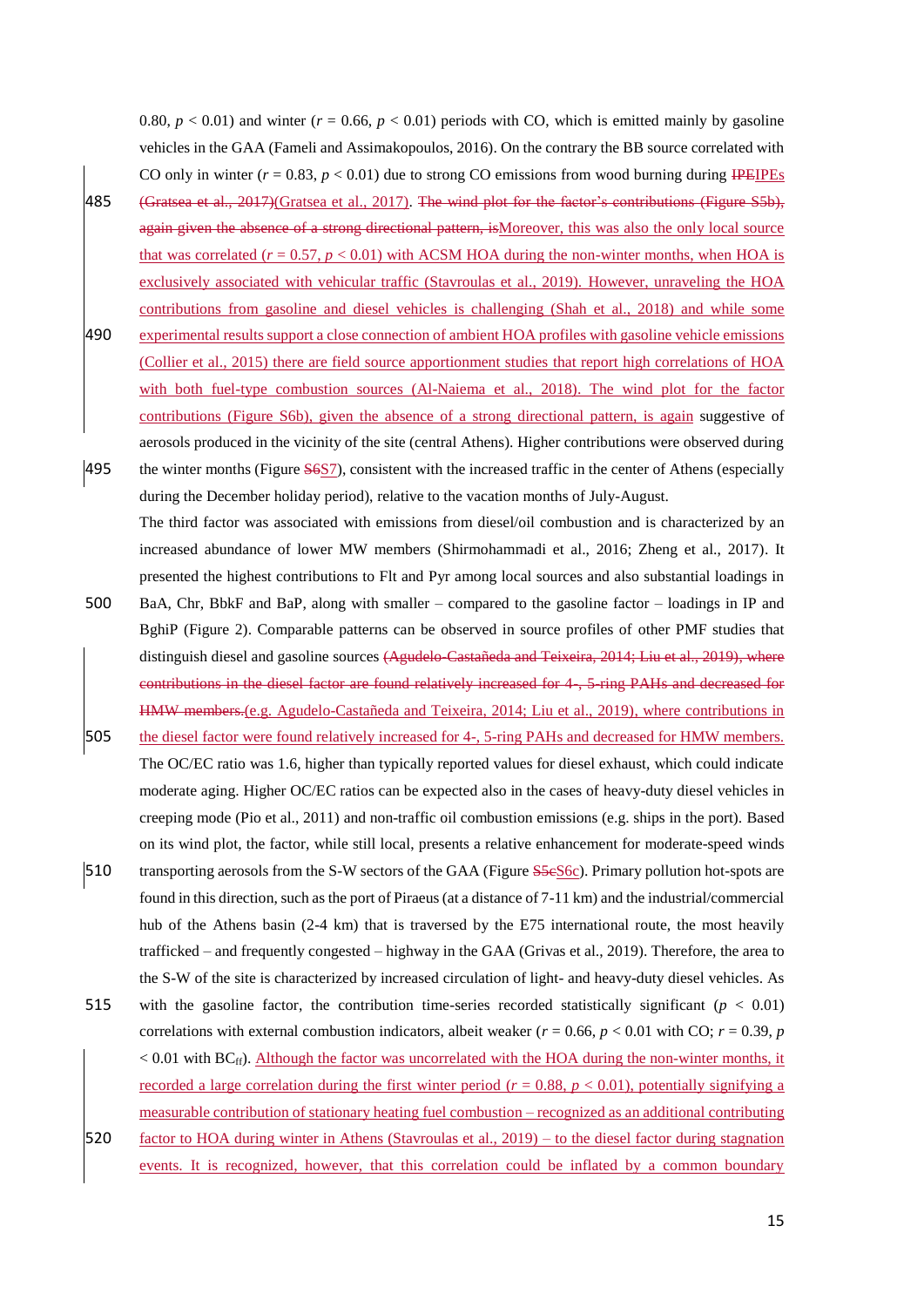layer/stagnation effect of traffic and residential emissions and therefore more research is need to confirm the finding. When examining the entire period with availability of OA component data (December 2016  $-$  July 2017), it was observed that the source had a consistent association ( $r = 0.74$ ,  $p < 0.01$ ) with the

525 HOA/CO ratio, that is expected to be higher for aerosols from diesel combustions (Reyes-Villegas et al., 2016).

The fourth factor was characteristic of non-local contributions to carbonaceous aerosol. It was mainly associated with high contributions to OC and EC, which at urban background locations are moderately impacted from local primary sources and mostly driven by aerosols regionally transported to the receptor

- 530 site (Buzcu-Guven et al., 2007; Hasheminassab et al., 2014). The dominance of regional/secondary sources at urban and suburban background sites has been identified by the majority of aerosol source apportionment studies in the GAA (Diapouli et al., 2017; Grivas et al., 2018; Paraskevopoulou et al., 2015; Theodosi et al., 2018) and other urban areas worldwide, like Mexico City (Aiken et al., 2009) and Paris (Skyllakou et al., 2014). The factor was also characterized by a high contribution of oxalate, an
- 535 important secondary constituent of water-soluble organic carbon (Myriokefalitakis et al., 2011). The contribution time-series wasThe contributions of non-local sources were positively correlated with sulfate and ammonium ( $r$ : 0.57 and 0.51, respectively,  $p < 0.01$ ), indicators of regionally-transported secondary aerosol. This is the only factor that showed a statistically significant  $(p < 0.01)$  enhancement (Figure S6The non-local PMF factor showed the strongest associations with SV-OOA and LV-OOA, the 540 secondary, oxidized OA components (Srivastava et al., 2021; Xu et al., 2021). This was mainly observed during the non-winter months ( $r = 0.77$  and 0.55,  $p < 0.01$ , respectively), while in the winter period the factor was again correlated with LV-OOA of regional origin  $(r = 0.48, p < 0.05)$  but not with SV-OOA, which in winter is rather associated with the fast processing of heating emissions (Stavroulas et al., 2019).
- This is the only factor that showed a statistically significant  $(p < 0.01)$  enhancement (Figure S7) during
- 545 the non-winter months, due to increased photo-oxidation for production of secondary organics under stronger insolation. The polar plot of Figure S5dS6d displays the typically observed (Stavroulas et al., 2019)(Stavroulas et al., 2019) large dispersion of concentration enhancements along the SW-NE axis of the Athens basin, indicating the association of the factor with transport on a larger-than-urban spatial level. A considerable fraction of the lighter members (Flt and Pyr) were was attributed to this factor.
- 550 Studies performed at regional background sites that are mainly impacted by long-range transport have attributed increased contributions of Flt and Pyr to aerosols deriving from distant combustion of coal and heavy oil (Lhotka et al., 2019; Mao et al., 2018; Miura et al., 2019; Wang et al., 2014)(Lhotka et al., 2019; Mao et al., 2018; Miura et al., 2019; Wang et al., 2014). The OC/EC ratio in the source profile
- (2.9) was increased compared to the petroleum-related sources (1.6-1.9), but not as much as usually 555 reported for secondary aerosol factors. Given this, and that PAHs are subject to oxidative aging and removal during atmospheric transport (Galarneau, 2008; Ravindra et al., 2008) it is likely that the nonlocal factor not only includes transboundary aerosols, but also partially-aged aerosol from a less extended spatial scale (e.g. from energy production using fossil fuels in continental Greece or from emissions from marine oil combustion in the Aegean Sea). In support of this, we note it is noted that the centroids of all 560 identified air mass trajectory clusters during the study period converge to the north of the GAA before arriving in the Athens basin (see also the discussion in the following section 3.4).
	- 16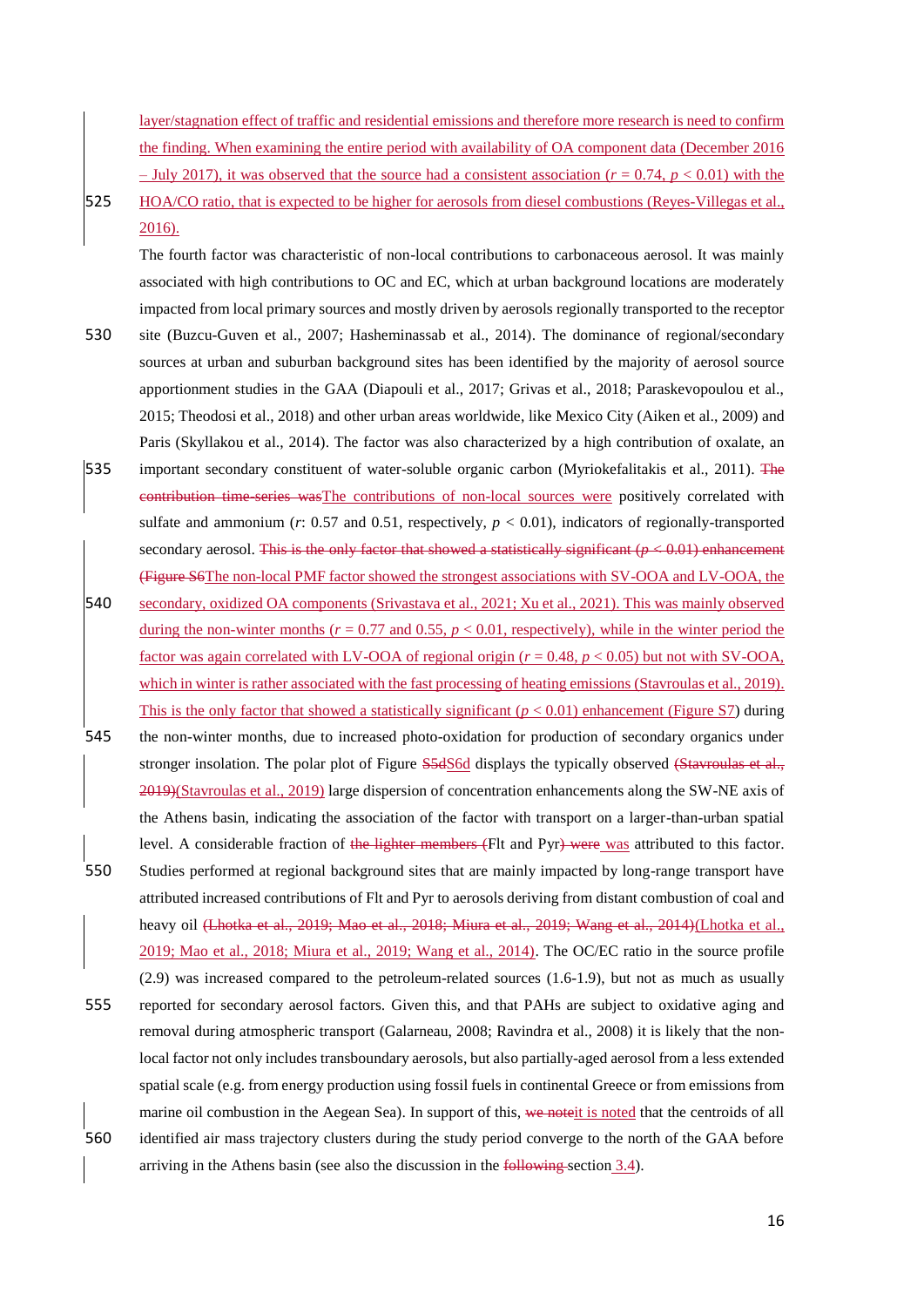#### **3.4 Source contributions**

Average source contributions to PAHs and TC are presented in Figure 3 for the calendar year 2017 (January to December; 93 24-h values), to achieve consistent statistical sampling of each season. Here 565 we focusThe following discussion is focused on the contributions to PAHs, while the contributions to TC are discussed in Section S5 of the Supplement. The mean annual contributions of sources to mean modeled OC and EC are displayed in Figure S8.



570 **Figure 3: Fractional contributions of PMF-resolved sources to mean modeled concentrations of: a) TC, b) Sum of 12 PAHs included in the PMF analysis, c) Sum of 6 carcinogenic PAHs (IARC groups 1, 2A, 2B: BaP, DBahA, BaA, Chr, BbjkF, IP), d) estimated BaPeq.**

- Regarding local sources, the annual contribution of biomass burning sourceto ΣPAHs is amplified 575 compared to TC (31% vs 12%, Figures 2a, 2b), ever so more when assessing only the contributions to carcinogenic PAHs (36%, Figure 3c). The large impact of biomass burning on long- and short-term PAH exposure becomes more evident considering that it is essentially is a source active only mainly in wintertime and manifests mostly during IPEs (18% of measurement days in 2017).
- The other two local sources (diesel/oil and gasoline) accounted for a combined 62% of ΣPAHs (Figure 580 3b), highlighting the importance of urban vehicular emissions on a long-term basis – but not during IPEs. Even though the participation of diesel cars is minimal in the passenger fleet in Athens (<10%, the vast majority being Euro 5 and 6 vehicles), the contribution of the diesel/oil factor is at least comparable to the gasoline factor for ΣPAHs (and much larger for TC), indicating that it is probably emissions from older light- and heavy-duty vehicles (and to an extent stationary emissions) that should be associated 585 with the significant contributions of this source. Manoli et al. (2016Manoli et al. (2016), reported an even
- larger gap between diesel and gasoline contributions to ΣPAHs (51% vs 30% approximately), at an urban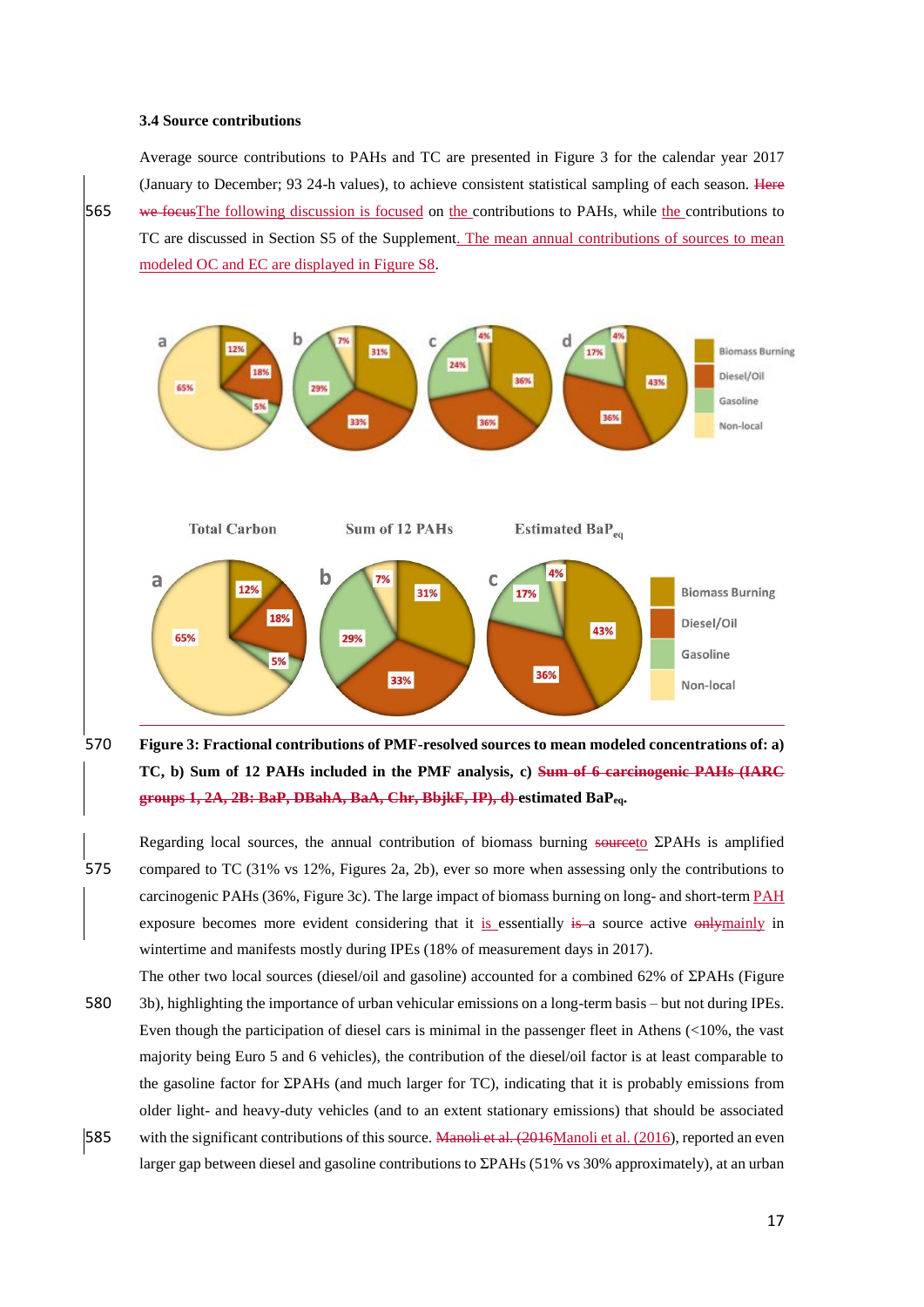background location in Thessaloniki, Greece, during 2011-2012. Even before the lifting of the ban on private diesel cars in Athens and Thessaloniki (2011), diesel emissions were considered to be more important regarding the impact of road transport on PAH concentrations (Andreou and Rapsomanikis,

- 590 2009; Viras and Siskos, 1993).(Andreou and Rapsomanikis, 2009; Viras and Siskos, 1993). Comparing with these studies, a declining contribution to PAHs of diesel vehicles in Greek cities is implied. Non-local sources were the major contributors to total carbon concentrations (65%) at the Thissio site (Figure 3a) – consistent with findings from previous studies at urban background sites in the GAA and elsewhere. The effect of non-local sources is greatly reduced (Figure 3b) when examining contributions
- 595 to ΣPAHs (7%) against those of the three local sources (29-33%). Figure 4a shows that non-local daily contributions remain lower than 20% during winter but regularly exceed 50% during summer. Non-local contributions are intimately linked with regional transport<sub> $\vec{i}$ </sub> therefore, an air mass trajectory cluster analysis can help understand itstheir variability and originorigins. Four major air mass source regions are identified for the GAA during the study period, using 96-h back-trajectories: The Black Sea
- 600 area (with a frequency of 43%), Northern Greece/Balkans (32%), Western Europe (20%) and Eastern Europe (5%).

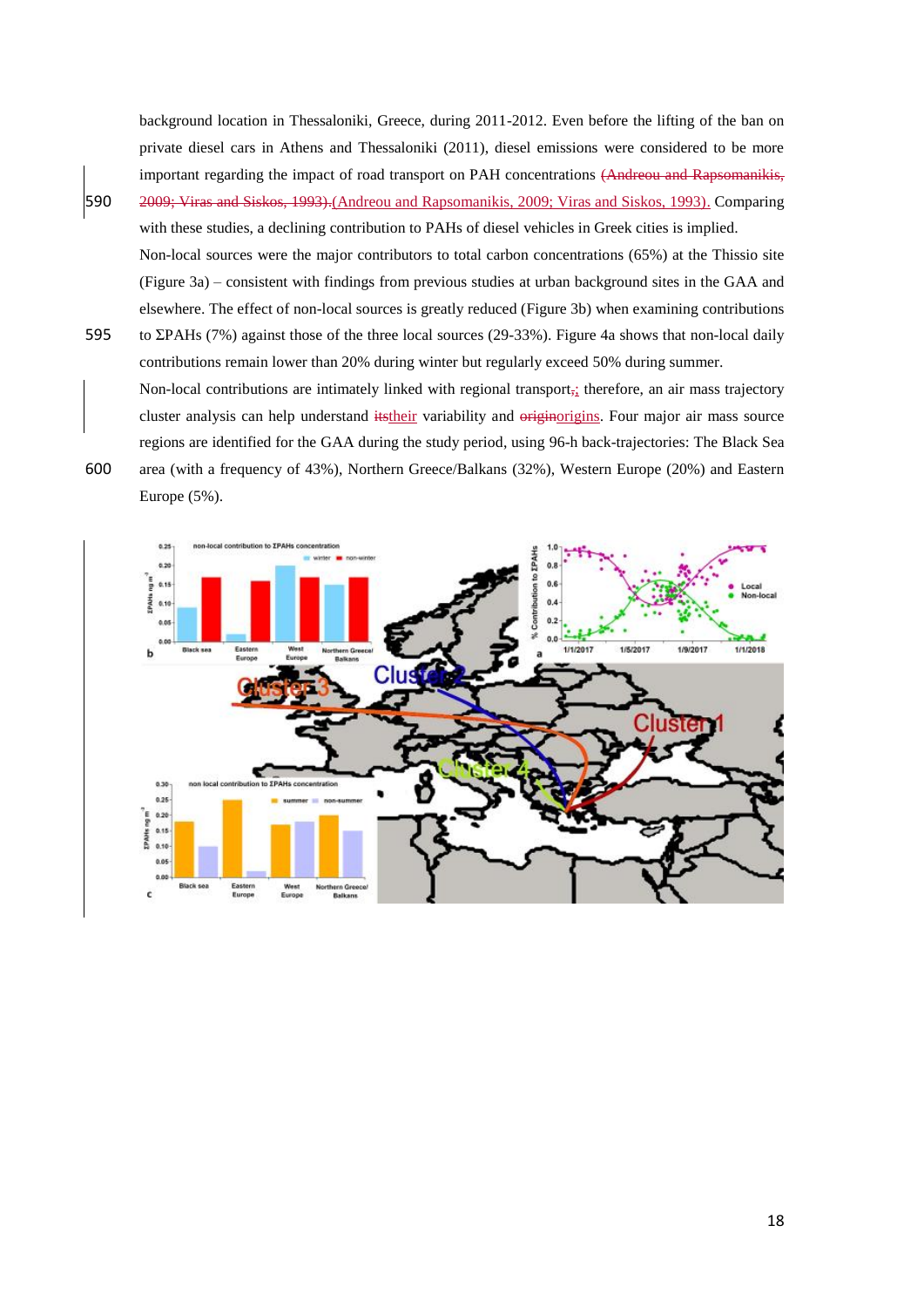

605

*Figure 4: The four dominant clusters of backward trajectories, Black sea (1: red), Eastern Europe (2: blue), Western Europe (3:* **orange***purple) and Northern Greece /Balkans (4:* **green***brown). Panel a shows the local & non-local relative source contributions during the study period. Panels b, c show the non-local contribution to ΣPAHs concentration according to the respective air mass origin.* 

610

When examining total PAH levels per trajectory cluster, associated it should be considered that relevant synoptic circulation patterns can affect the intensity of local emission sources (e.g. during wintertime cold fronts that may lead to increased BB), so this impedes a fully unbiased assessment. The source apportionment results were utilized here instead, to remove the effect of local sources and to associate 615 trajectory clusters more directly with non-local sources.

- Figure 4b shows that the non-local contribution of the four clusters to ΣPAH concentrations during the non-winter period iswas practically the same (differences from the mean within 10%). For the winter period it iscan be observed that the contribution from Eastern Europe iswas very small compared to the other clusters. During summer (Figure 4c), the highest contributions arewere related to trajectories from 620 Eastern Europe, an area identified as a hotspot of PAH production in Europe (EEA, 2018; Guerreiro et al., 2016; Rogula-Kozłowska et al., 2013). We note however the small frequency – 5% – of the cluster summer. An important summertime enhancement is(EEA, 2018; Guerreiro et al., 2016; Rogula-Kozłowska et al., 2013). However, the small frequency (5%) of the cluster in summer should be noted.
- 625 trajectories from the Black Sea area, where extensive summer agricultural burning has been identified as a significant source of carbonaceous aerosol in the Eastern Mediterranean (Amiridis et al., 2009; Sciare et al., 2005). For Western Europe and Northern Greece/Balkan clusters, the mean contributions remain effectively constant on a seasonal basis. Outside of winterThis occurrence is mainly for the period from July to September (Sciare et al., 2008) and can be better observed using satellite imagery and fire maps 630 (MODIS, VIIRS-NOAA). Moreover, emission inventories from GWIS (Global Wildfire Information

An important summertime enhancement can be also observed for non-local contributions associated with

System) verify the identified source area as a major hotspot of fire-related emissions. These fires derive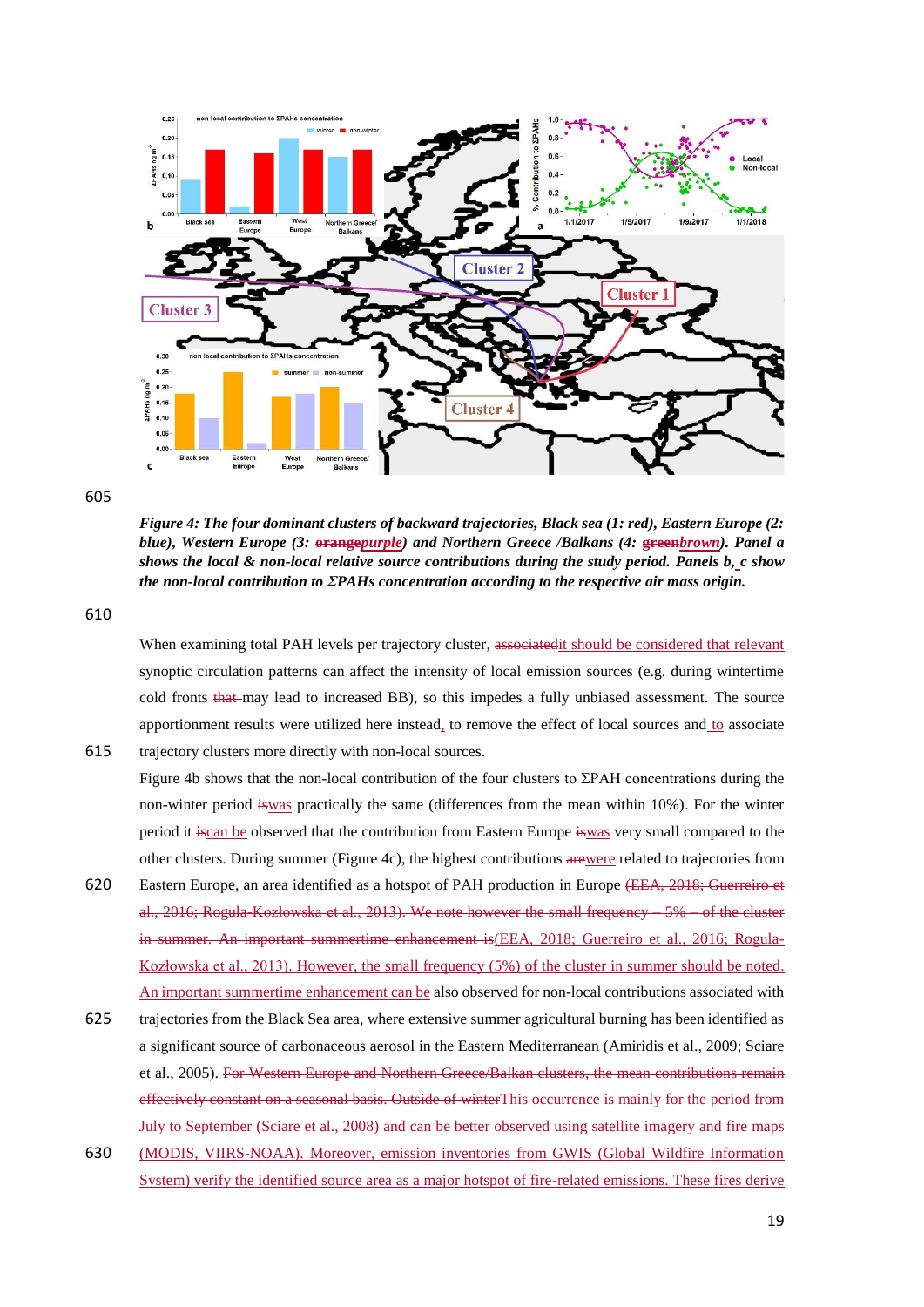predominantly from agricultural waste burning. For example, in 2017, the fractions of total burned area that were associated with croplands were 96.5% and 96.1% in Ukraine and Turkey, respectively. Relevant information is provided in Section S5, Figure S9. For Western Europe and Northern

635 Greece/Balkan clusters, the mean contributions remained effectively constant on a seasonal basis. In nonwinter months, when non-local sources become much more prominent, contributions do not depend on air mass sector, possibly indicating that anthropogenic production of harmful aerosols is a continentalscale problem. Even more, PAH concentrations attributed to non-local sources show limited seasonal variability, meaning that increased atmospheric degradation during the warm period plays a minor role.

### 640 **3.5 Contributions to carcinogenic potency and risk assessment**

The calculated annual BaP<sub>eq</sub> value at the urban background site of Thissio for 2017 was 0.53 ng m<sup>-3</sup>, higher than the one reported during 2013 for a suburban background site in the  $GAA<sub>5</sub>$  that is less affected by local emissions (0.3 ng m<sup>-3</sup>) (Alves et al., 2017). With the exception of sites in heavily industrialized areas (Kozielska et al., 2014), studies in other European and North American cities, generally calculate  $645$  BaP<sub>eq</sub> values in the same order of magnitude as in Athens. However, much higher values, in the order of several ng m<sup>-3</sup> BaP<sub>eq</sub> are usually reported for cities in China. (Table  $\frac{\text{S6SS}}{1}$ ). Figure  $\frac{\text{S7S10}}{1}$  shows the members that contribute the most to  $BaP_{eq}$  during the full measurement period; 50% of the annual  $BaP_{eq}$ is attributed to BaP, consistent with studies worldwide (Amador-Muñoz et al., 2010) and confirming its importance as an indicator of PAH carcinogenic risk. The  $BaP_{eq}$  value displayed a clear seasonal 650 variability, with the highest levels during winter and the lowest in summer (Table  $\frac{S7S9}{S}$ ). Especially, during nighttime IPE in the winter of 2017-2018, the mean BaP concentration and the BaP<sub>eq</sub> estimate reached peak values of 2.75 ng m<sup>-3</sup> and 5.18 ng m<sup>-3</sup>, respectively. Comparing to the mean BaP<sub>eq</sub> from all

- non-IPE samples  $(0.21 \text{ ng } \text{m}^3)$ , it appears that these short-duration wintertime events influence disproportionately the mean annual BaP<sub>eq</sub> value  $(0.53 \text{ ng m}^{-3})$ . 655 The PMF-resolved concentration profiles were used to obtain BaPeq contributions of each source. The
- annual contributions of biomass burning, diesel/oil and gasoline to  $BaP_{eq}$  arewere 43%, 36% and 17%, respectively, with the remaining 4% attributed to non-local sources (Figure 3d). These results clearly highlight BB, in spite of its seasonal and highly episodic character, as a principal driver of long-term carcinogenic risk. Moreover, the carcinogenic risk of PAHs should come under appraisal in the setting
- 660 of wildfires impacting with increasing frequency large urban agglomeration in vulnerable areas, such as California, Australia and Southern Europe. Such events, especially in the summer months when ambient exposure duration is increased, might become an important factor for both short- and long-term health effects in the years ahead. In the few European studies, where BB factors were apportioned and their contributions to BaP<sub>eq</sub> were reported (mainly in Southern European cities)), these contributions arewere
- 665 not that pronounced, even during the winter season (Callén et al., 2014; Masiol et al., 2012). Inhalation ECR values (Table S6) estimated for the annual period(Callén et al., 2014; Masiol et al., 2012; Iakovides et al., 2021a).

Inhalation ECR values (Table S9), estimated for the annual period, were equal to  $0.58 \times 10^{-6}$  (OEHHA method) and  $45.73 \times 10^{-6}$  (WHO method). These estimates approached or exceeded  $10^{-6}$ , thought to be a 670 threshold above which carcinogenic risks become not acceptable (EPA, 2011).(EPA, 2011). At current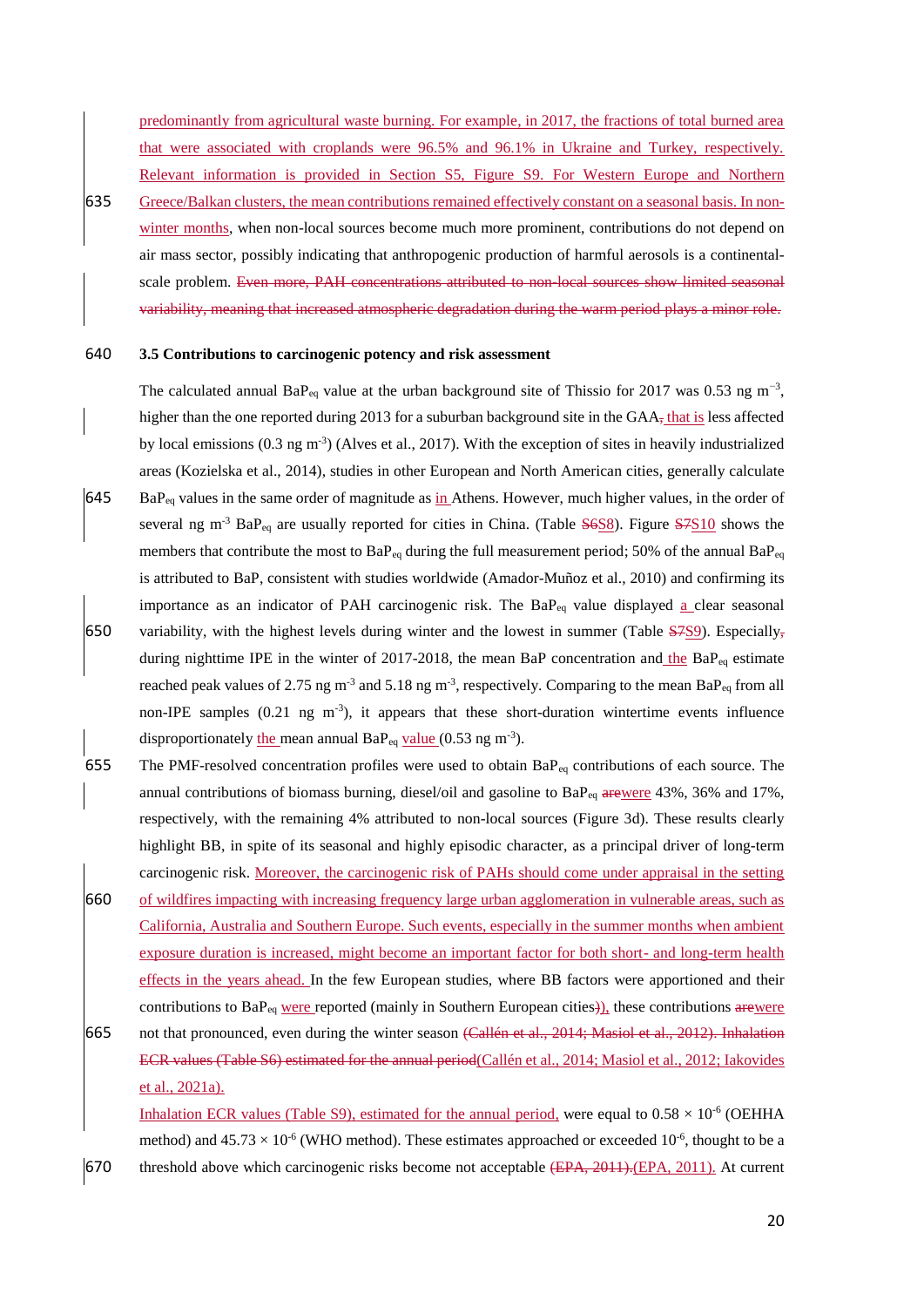levels, 76% of the excess risk would be attributed to wintertime exposure, mostly during IPEs, a percentage largely superior to those ofcorresponding to the other three seasons (4-14%). Based on the stricter WHO unit risk, an excess of 4.6 cancer cases per 100,000 people can be linked to inhalation exposure to PAHs in urban background conditions in Athens. For the 3 million living in the central 675 Athens basin, it can be projected that the number of excess cancer cases eancould be well over 100.

# **4. Conclusions**

Domestic biomass burning is identified as a considerable source of carcinogenic PAHs in one of the most populated regions of the Mediterranean. Overutilization of wood burning for domestic heating during the 680 economic recession in Greece, persists even today despite the improved economy, leading to a significant increase in annual urban background levels of ΣPAHs and BaP, with respect to the period preceding the recession. The local biomass burning source, that which is present almost exclusively during the winter period, emerges as the most important contributor to carcinogenic toxicity of ΣPAHs (43% on an annual basis). Therefore, wintertime exposure is seen as responsible for the largest part (76%) of the estimated 685 excess lifetime cancer risk. This large wintertime enhancement (estimated in 2017) can be mostly attributed to a few nighttime episodes (19 events in 105 days with measurementsof measurement), revealing a disproportional impact of residential BB emissions but also an opportunity for targeted intervention measures. Given this, and the extended usage of biomass burning throughout Europe (e.g., France, Germany, Ireland and the UK), European action and policies aimed at the regulation of biomass 690 burning emissions are immediately needed in order to achieverequired as they can lead considerable benefits for public health.

Sources related to local road transport were found responsible for the major part of ΣPAH concentrations (62%), indicating that current EU planning to further curb vehicular emissions and promote electromobility can have tangible results in the reduction of urban aerosol toxicity. There is an indication 695 that the effects of diesel vehicles are weakening in Greek cities, consistent with the modernization of the commercial vehicle fleet in Greece over the last two decades. More research in other European cities, where diesel penetration in the passenger fleets is much higher, could be rather useful to study the relative contributions and trends of diesel and gasoline vehicle contributions.

Non-local sources had a relatively small contribution to ΣPAHs level and toxicity but their relative 700 contribution during the warm period of the year becomes comparable with that of the local sources.Sources related to local road transport were found responsible for the major part of ΣPAH concentrations (62%), indicating that current EU planning to further curb vehicular emissions and promote electromobility can lead to tangible results in reducing urban aerosol toxicity. However, caution is still needed for non-exhaust emissions that are also linked to enhanced particle toxicity and are 705 expected to emerge as the principal vehicle-related particle source in the years to come (Alves et al.,

2018; Daellenbach et al., 2020). In this work, there are some indications that the effects of diesel vehicles are weakening in Greek cities, which is consistent with the modernization of the commercial vehicle fleet over the last two decades. More research in other European cities, where diesel penetration in the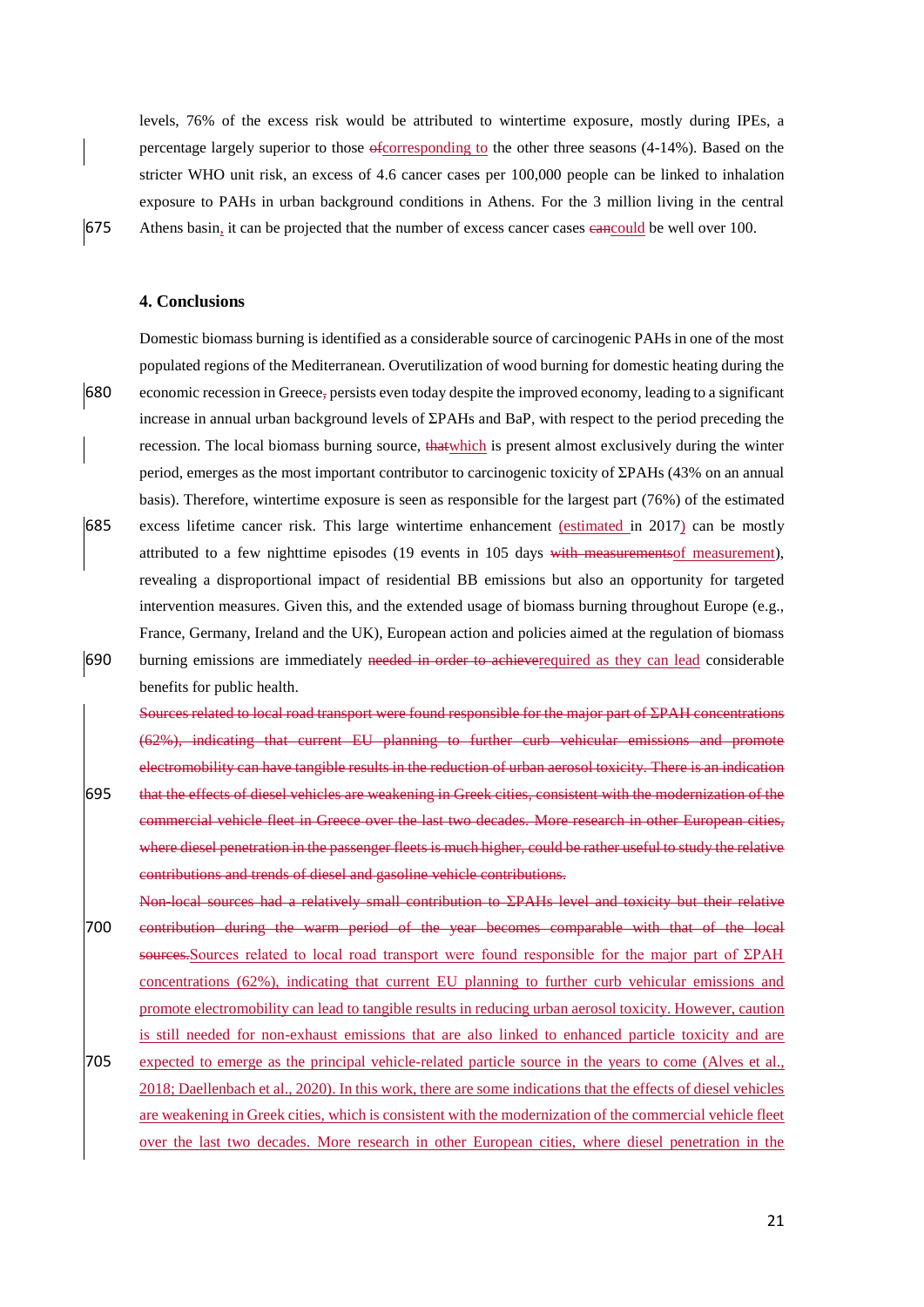passenger fleets is much higher, could be rather useful to study the relative contributions and trends of

- 710 diesel and gasoline vehicle contributions. Non-local sources had a relatively small contribution to ΣPAHs level and toxicity but their relative contribution during the warm period of the year becomes comparable with that of local sources. It should be noted that photochemistry of PAHs could be an important degradation pathway (mainly in summer) leading to formation of oxidized PAHs products, which can be considerably more toxic than parent
- 715 PAHs<sub>z</sub>. As this may revise the relative importance of non-local compared to local sources, although this remains to be explored in future studiesoxy-PAHs are a subject of ongoing research with measurements at Thissio.

We haveIt was shown that a comprehensive observation dataset, combined with receptor modeling and back-trajectory analysis provides powerful insights  $\frac{a_{\text{in}}}{b}$  the source apportionment and contributions to

720 the health risks from PAH exposure. Despite the large body of work to date on PAHs, similar studies are surprisingly scarce in Europe and the US, so we hope ourit is intended that the present study will motivate urgently needed follow-ups in other urban environments.

## **Data availability**

Data are available upon request, by the corresponding authors

# 725 **Author contributions**

Conceptualization, NMAN and ANNM; methodology, NM and, AN, IT and GG; formal analysis, IT and GG; investigation, IT, GG, AB, DP, MA, AG, CP, KT, PZ, MT, CO; writing—original draft preparation, IT and GG; writing—review and editing, IT, GG, AB, DP,NM and AN; supervision, NM and AN; funding acquisition and project administration, NM and AN; funding acquisition, NM and ANNM.

#### 730 **Competing interests**

The authors declare that they have no conflict of interest.

# **Acknowledgements**

This work has been funded by the European Research Council, CoG-2016 project PyroTRACH (726165) H2020-EU.1.1. – Excellent. We also acknowledge support by the "PANhellenic infrastructure for 735 Atmospheric Composition and climatE change" (MIS 5021516) which is implemented under the Action "Reinforcement of the Research and Innovation Infrastructure", funded by the Operational Programme "Competitiveness, Entrepreneurship and Innovation" (NSRF 2014-2020) and co-financed by Greece and the European Union (European Regional Development Fund). The authors thank Dr. E. Liakakou for providing BC and BC speciation data  $(BC<sub>ff</sub>$  and  $BC<sub>wb</sub>)$  for Thissio, Dr. I. Hatzianestis of HCMR for 740 providing guidance in the PAH analysis method, I. Stavroulas for the contribution in the ACSM PMF analysis and, P. Kalkavouras for the trajectory cluster analysis and M. Lianou for filter collection.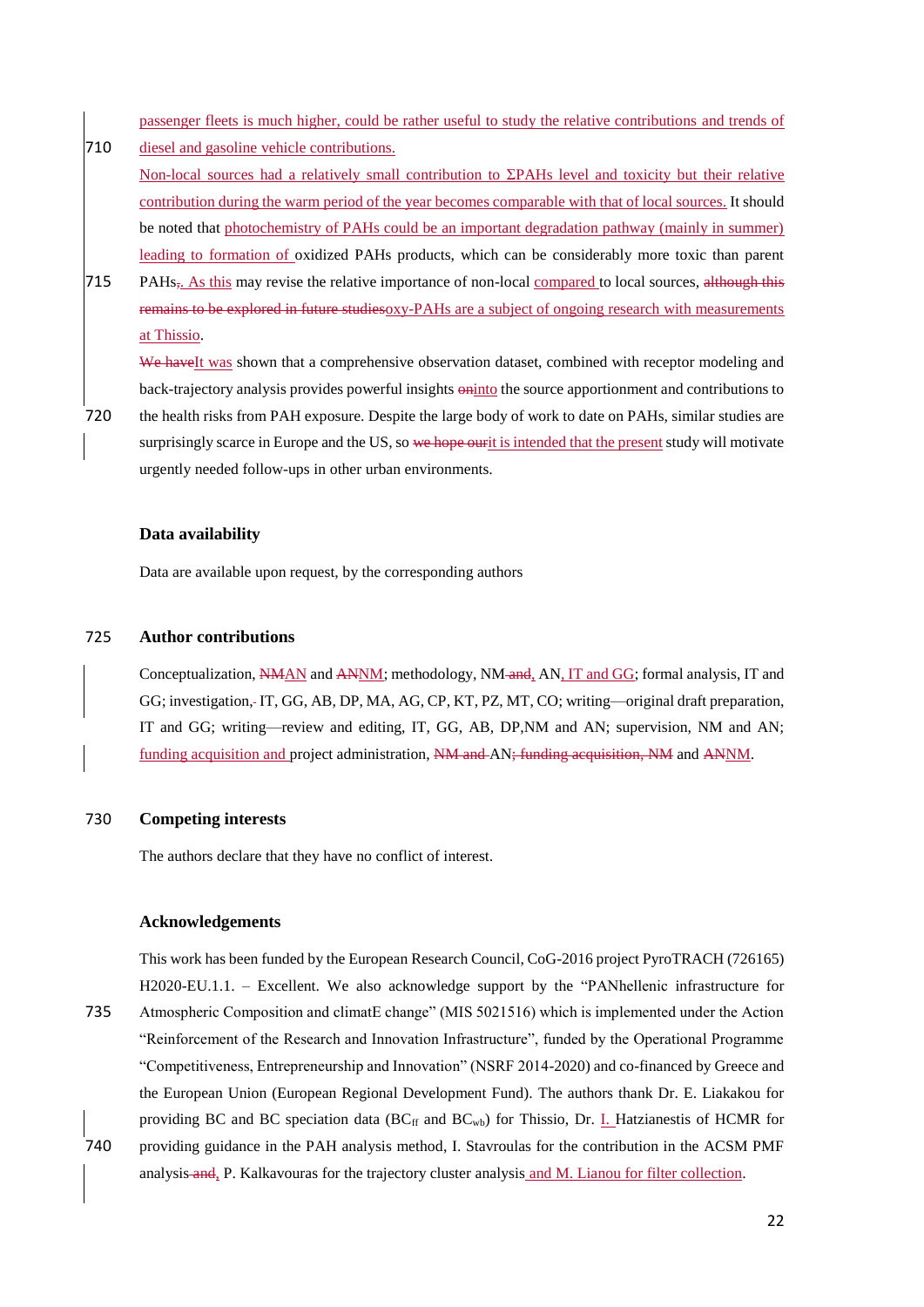#### **References**

|     | Agudelo-Castañeda, D. M. and Teixeira, E. C.: Seasonal changes, identification and source                       |
|-----|-----------------------------------------------------------------------------------------------------------------|
|     | apportionment of PAH in PM <sub>4</sub> PM 1.0, Atmos. Environ., 96, 186–200,                                   |
| 745 | doi:10.1016/j.atmosenv.2014.07.030, 2014.                                                                       |
|     | Aiken, A. C., Salcedo, D., Cubison, M. J., Huffman, J. A., DeCarlo, P. F., Ulbrich, I. M., Docherty, K.         |
|     | S., Sueper, D., Kimmel, J. R., Worsnop, D. R., Trimborn, A., Northway, M., Stone, E. A., Schauer, J.            |
|     | J., Volkamer, R. M., Fortner, E., de Foy, B., Wang, J., Laskin, A., Shutthanandan, V., Zheng, J., Zhang,        |
|     | R., Gaffney, J., Marley, N. A., Paredes-Miranda, G., Arnott, W. P., Molina, L. T., Sosa, G. and                 |
| 750 | Jimenez, J. L.: Mexico City aerosol analysis during MILAGRO using high resolution aerosol mass                  |
|     | spectrometry at the urban supersite $(T0)$ – Part 1: Fine particle composition and organic source               |
|     | apportionment, Atmos. Chem. Phys., 9(17), 6633–6653, doi:10.5194/acp-9-6633-2009, 2009.                         |
|     | Al-Naiema, I. M., Hettiyadura, A. P. S., Wallace, H. W., Sanchez, N. P., Madler, C. J., Cevik, B. K.,           |
|     | Bui, A. A. T., Kettler, J., Griffin, R. J. and Stone, E. A.: Source apportionment of fine particulate           |
| 755 | matter in Houston, Texas: insights to secondary organic aerosols, Atmos. Chem. Phys., 18(21), 15601–            |
|     | <u>15622, doi:10.5194/acp-18-15601-2018, 2018.</u>                                                              |
|     | Alfarra, M. R., Prevot, A. S. H., Szidat, S., Sandradewi, J., Weimer, S., Lanz, V. A., Schreiber, D.,           |
|     | Mohr, M. and Baltensperger, U.: Identification of the Mass Spectral Signature of Organic Aerosols               |
|     | from Wood Burning Emissions, Environ. Sci. Technol., 41(16), 5770–5777, doi:10.1021/es062289b,                  |
| 760 | 2007.                                                                                                           |
|     | Alves, C. A., Vicente, A. M., Custódio, D., Cerqueira, M., Nunes, T., Pio, C., Lucarelli, F., Calzolai,         |
|     | $C$ More $C$ Diagonal $D$ Eleftratedia $V$ Orient $V$ and $M_{\text{max}}$ Dandonic D. A. Defineration consider |

G., Nava, S., Diapouli, E., Eleftheriadis, K., Querol, X. and Musa Bandowe, B. A.: Polycyclic aromatic hydrocarbons and their derivatives (nitro-PAHs, oxygenated PAHs, and azaarenes) in PM<sub>2</sub>PM 2.5 from Southern European cities, Sci. Total Environ., 595, 494–504, doi:10.1016/j.scitotenv.2017.03.256, 765 2017.

Alves, C. A., Evtyugina, M., Vicente, A. M. P., Vicente, E. D., Nunes, T. V., Silva, P. M. A., Duarte, M. A. C., Pio, C. A., Amato, F. and Querol, X.: Chemical profiling of PM10 from urban road dust, Sci. Total Environ., 634, 41–51, doi:10.1016/j.scitotenv.2018.03.338, 2018.

Amador-Muñoz, O., Villalobos-Pietrini, R., Agapito-Nadales, M. C., Munive-Colín, Z., Hernández-770 Mena, L., Sánchez-Sandoval, M., Gómez-Arroyo, S., Bravo-Cabrera, J. L. and Guzmán-Rincón, J.: Solvent extracted organic matter and polycyclic aromatic hydrocarbons distributed in size-segregated airborne particles in a zone of México City: Seasonal behavior and human exposure, Atmos. Environ.,

Amiridis, V., Balis, D. S., Giannakaki, E., Stohl, A., Kazadzis, S., Koukouli, M. E. and Zanis, P.:

775 Optical characteristics of biomass burning aerosols over Southeastern Europe determined from UV-Raman lidar measurements, Atmos. Chem. Phys., 9(7), 2431–2440, doi:10.5194/acp-9-2431-2009, 2009.

44(1), 122–130, doi:10.1016/j.atmosenv.2009.07.012, 2010.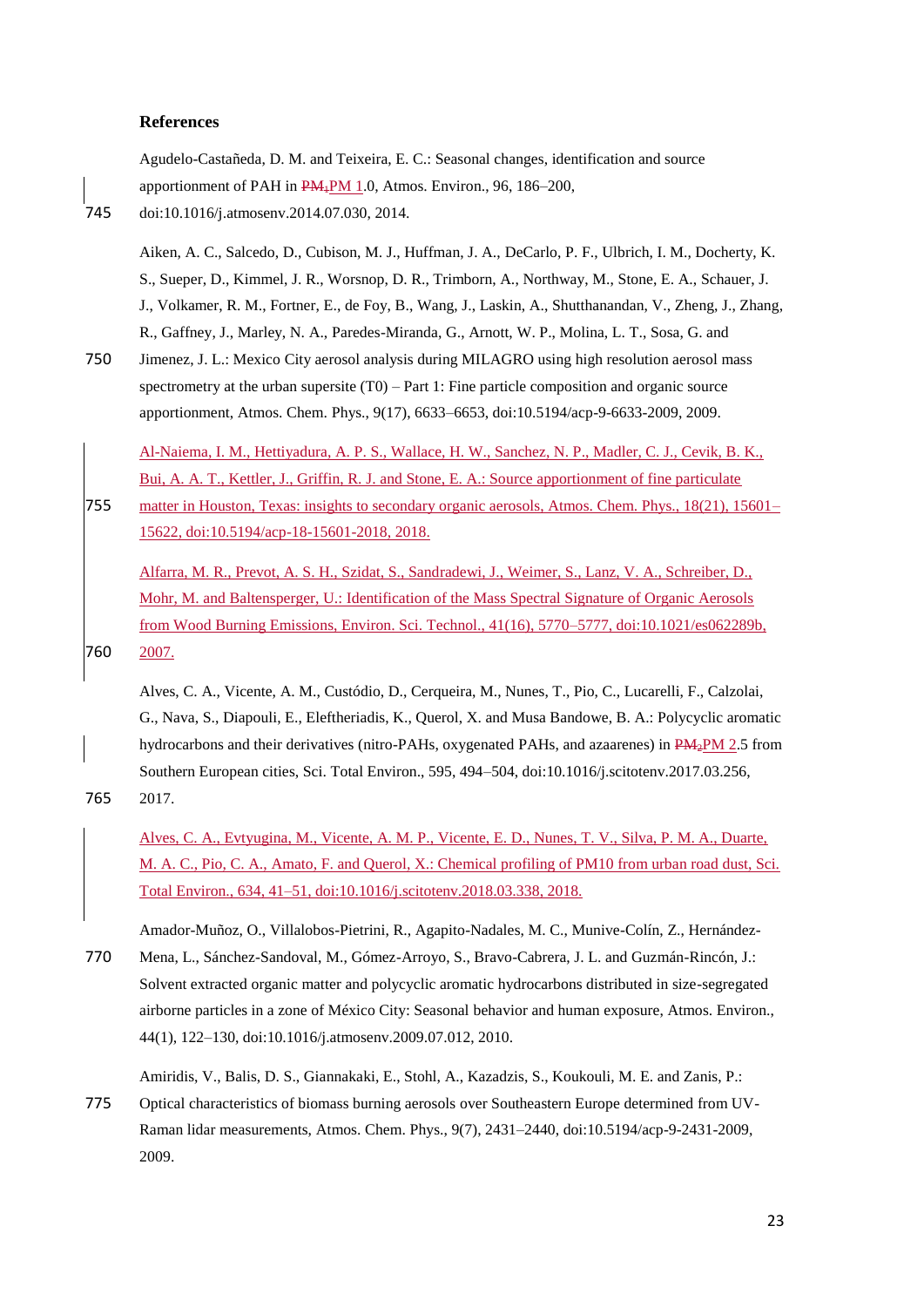Amiridis, V., Zerefos, C., Kazadzis, S., Gerasopoulos, E., Eleftheratos, K., Vrekoussis, M., Stohl, A., Mamouri, R. E., Kokkalis, P., Papayannis, A., Eleftheriadis, K., Diapouli, E., Keramitsoglou, I.,

780 Kontoes, C., Kotroni, V., Lagouvardos, K., Marinou, E., Giannakaki, E., Kostopoulou, E., Giannakopoulos, C., Richter, A., Burrows, J. P. and Mihalopoulos, N.: Impact of the 2009 Attica wild fires on the air quality in urban Athens, Atmos. Environ., 46, 536–544, doi:10.1016/j.atmosenv.2011.07.056, 2012.

Andreou, G. and Rapsomanikis, S.: Polycyclic aromatic hydrocarbons and their oxygenated derivatives 785 in the urban atmosphere of Athens, J. Hazard. Mater., 172(1), 363–373, doi:10.1016/j.jhazmat.2009.07.023, 2009.

Bari, M. A., Baumbach, G., Kuch, B. and Scheffknecht, G.: Particle-phase concentrations of polycyclic aromatic hydrocarbons in ambient air of rural residential areas in southern Germany, Air Qual. Atmos. Heal., 3(2), 103–116, doi:10.1007/s11869-009-0057-8, 2010.

- 790 Bond, T. C., Doherty, S. J., Fahey, D. W., Forster, P. M., Berntsen, T., DeAngelo, B. J., Flanner, M. G., Ghan, S., Kärcher, B., Koch, D., Kinne, S., Kondo, Y., Quinn, P. K., Sarofim, M. C., Schultz, M. G., Schulz, M., Venkataraman, C., Zhang, H., Zhang, S., Bellouin, N., Guttikunda, S. K., Hopke, P. K., Jacobson, M. Z., Kaiser, J. W., Klimont, Z., Lohmann, U., Schwarz, J. P., Shindell, D., Storelvmo, T., Warren, S. G. and Zender, C. S.: Bounding the role of black carbon in the climate system: A scientific 795 assessment, J. Geophys. Res. Atmos., 118(11), 5380–5552, doi:10.1002/jgrd.50171, 2013.
	- Bougiatioti, A., Stavroulas, I., Kostenidou, E., Zarmpas, P., Theodosi, C., Kouvarakis, G., Canonaco, F., Prévôt, A. S. H., Nenes, A., Pandis, S. N. and Mihalopoulos, N.: Processing of biomass-burning aerosol in the eastern Mediterranean during summertime, Atmos. Chem. Phys., 14(9), 4793–4807, doi:10.5194/acp-14-4793-2014, 2014.
- 800 Bozzetti, C., Sosedova, Y., Xiao, M., Daellenbach, K. R., Ulevicius, V., Dudoitis, V., Mordas, G., Byčenkienė, S., Plauškaitė, K., Vlachou, A., Golly, B., Chazeau, B., Besombes, J.-L., Baltensperger, U., Jaffrezo, J.-L., Slowik, J. G., El Haddad, I. and Prévôt, A. S. H.: Argon offline-AMS source apportionment of organic aerosol over yearly cycles for an urban, rural, and marine site in northern Europe, Atmos. Chem. Phys., 17(1), 117–141, doi:10.5194/acp-17-117-2017, 2017.
- 805 Buzcu-Guven, B., Brown, S. G., Frankel, A., Hafner, H. R. and Roberts, P. T.: Analysis and Apportionment of Organic Carbon and Fine Particulate Matter Sources at Multiple Sites in the Midwestern United States, J. Air Waste Manage. Assoc., 57(5), 606–619, doi:10.3155/1047- 3289.57.5.606, 2007.

Callén, M. S., López, J. M., Iturmendi, A. and Mastral, A. M.: Nature and sources of particle associated 810 polycyclic aromatic hydrocarbons (PAH) in the atmospheric environment of an urban area, Environ. Pollut., 183, 166–174, doi:10.1016/j.envpol.2012.11.009, 2013.

Callén, M. S., Iturmendi, A. and López, J. M.: Source apportionment of atmospheric PM2.5-bound polycyclic aromatic hydrocarbons by a PMF receptor model. Assessment of potential risk for human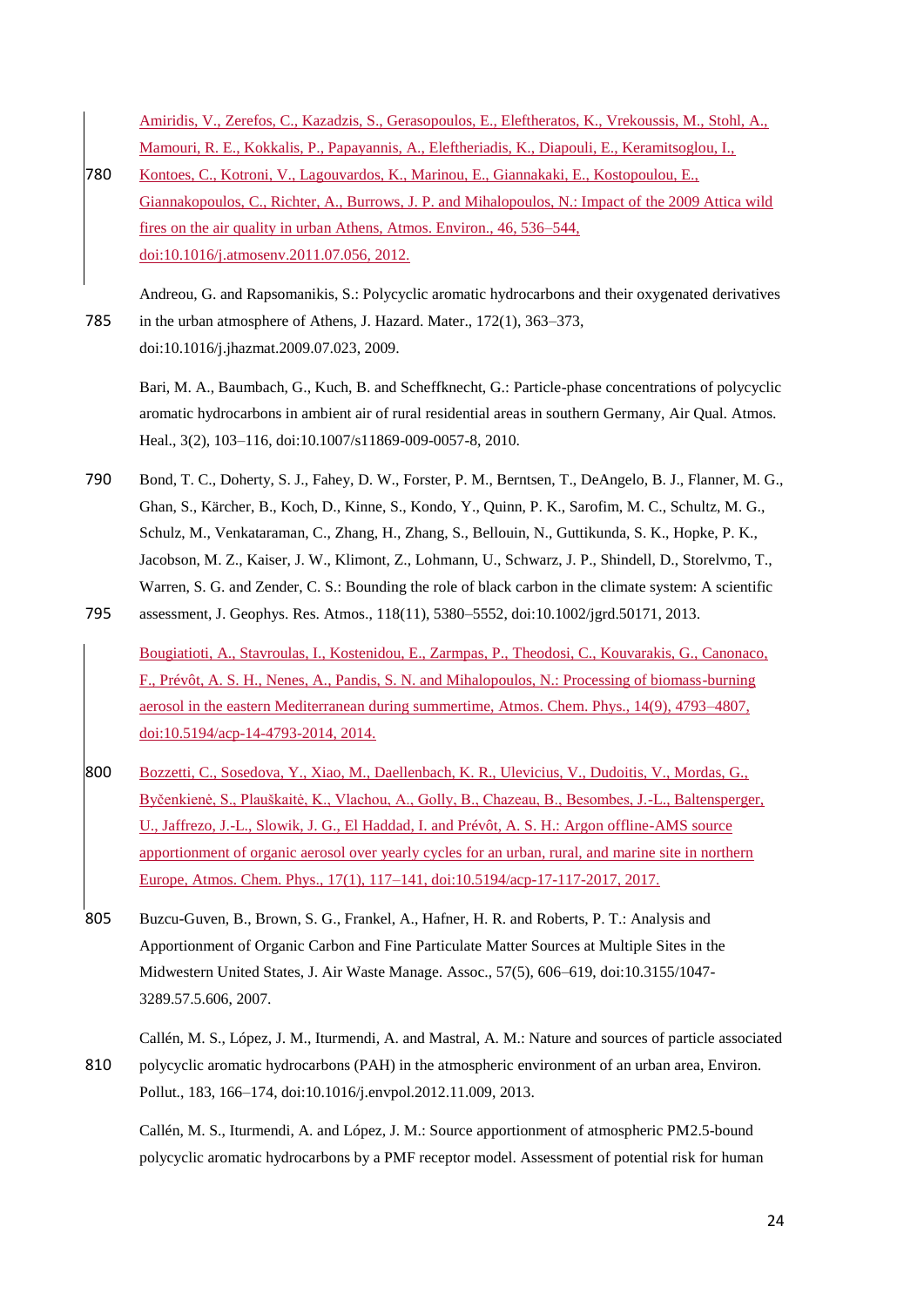health, Environ. Pollut., 195, 167–177, doi:10.1016/j.envpol.2014.08.025, 2014.

- 815 Canonaco, F., Crippa, M., Slowik, J. G., Baltensperger, U. and Prévôt, A. S. H.: SoFi, an IGOR-based interface for the efficient use of the generalized multilinear engine (ME-2) for the source apportionment: ME-2 application to aerosol mass spectrometer data, Atmos. Meas. Tech., 6(12), 3649– 3661, doi:10.5194/amt-6-3649-2013, 2013.
- Cavalli, F., Viana, M., Yttri, K. E., Genberg, J. and Putaud, J.-P.: Toward a standardised thermal-820 optical protocol for measuring atmospheric organic and elemental carbon: the EUSAAR protocol, Atmos. Meas. Tech., 3(1), 79–89, doi:10.5194/amt-3-79-2010, 2010.
	- Crutzen, P. J. and Andreae, M. O.: Biomass Burning in the Tropics: Impact on Atmospheric Chemistry and Biogeochemical Cycles, Science (80-. )., 250(4988), 1669 LP – 1678, doi:10.1126/science.250.4988.1669, 1990.
- 825 Collier, S., Zhou, S., Kuwayama, T., Forestieri, S., Brady, J., Zhang, M., Kleeman, M., Cappa, C., Bertram, T. and Zhang, Q.: Organic PM Emissions from Vehicles: Composition, O/C Ratio, and Dependence on PM Concentration, Aerosol Sci. Technol., 49(2), 86–97, doi:10.1080/02786826.2014.1003364, 2015.
- Cui, S., Lei, R., Wu, Y., Huang, D., Shen, F., Wang, J., Qiao, L., Zhou, M., Zhu, S., Ma, Y. and Ge, X.: 830 Characteristics of Black Carbon Particle-Bound Polycyclic Aromatic Hydrocarbons in Two Sites of Nanjing and Shanghai, China, Atmosphere (Basel)., 11(2), 202, doi:10.3390/atmos11020202, 2020.

Daellenbach, K. R., Uzu, G., Jiang, J., Cassagnes, L.-E., Leni, Z., Vlachou, A., Stefenelli, G., Canonaco, F., Weber, S., Segers, A., Kuenen, J. J. P., Schaap, M., Favez, O., Albinet, A., Aksoyoglu, S., Dommen, J., Baltensperger, U., Geiser, M., El Haddad, I., Jaffrezo, J.-L. and Prévôt, A. S. H.:

835 Sources of particulate-matter air pollution and its oxidative potential in Europe, Nature, 587(7834), 414–419, doi:10.1038/s41586-020-2902-8, 2020.

Diapouli, E., Manousakas, M., Vratolis, S., Vasilatou, V., Maggos, T., Saraga, D., Grigoratos, T., Argyropoulos, G., Voutsa, D., Samara, C. and Eleftheriadis, K.: Evolution of air pollution source contributions over one decade, derived by PM10 and PM2.5 source apportionment in two metropolitan 840 urban areas in Greece, Atmos. Environ., 164, 416–430, doi:10.1016/j.atmosenv.2017.06.016, 2017.

Drinovec, L., Močnik, G., Zotter, P., Prévôt, A. S. H., Ruckstuhl, C., Coz, E., Rupakheti, M., Sciare, J., Müller, T., Wiedensohler, A. and Hansen, A. D. A.: The "dual-spot" Aethalometer: An improved measurement of aerosol black carbon with real-time loading compensation, Atmos. Meas. Tech., 8(5), 1965–1979, doi:10.5194/amt-8-1965-2015, 2015.

845 Dutton, S. J., Rajagopalan, B., Vedal, S. and Hannigan, M. P.: Temporal patterns in daily measurements of inorganic and organic speciated PM2.5 in Denver, Atmos. Environ., 44(7), 987–998, doi:10.1016/j.atmosenv.2009.06.006, 2010.

EIONET, 2021.National Emission Inventory for Greece. https://cdr.eionet.europa.eu/gr/eu/nec\_revised/inventories/envycotfw//, n.d.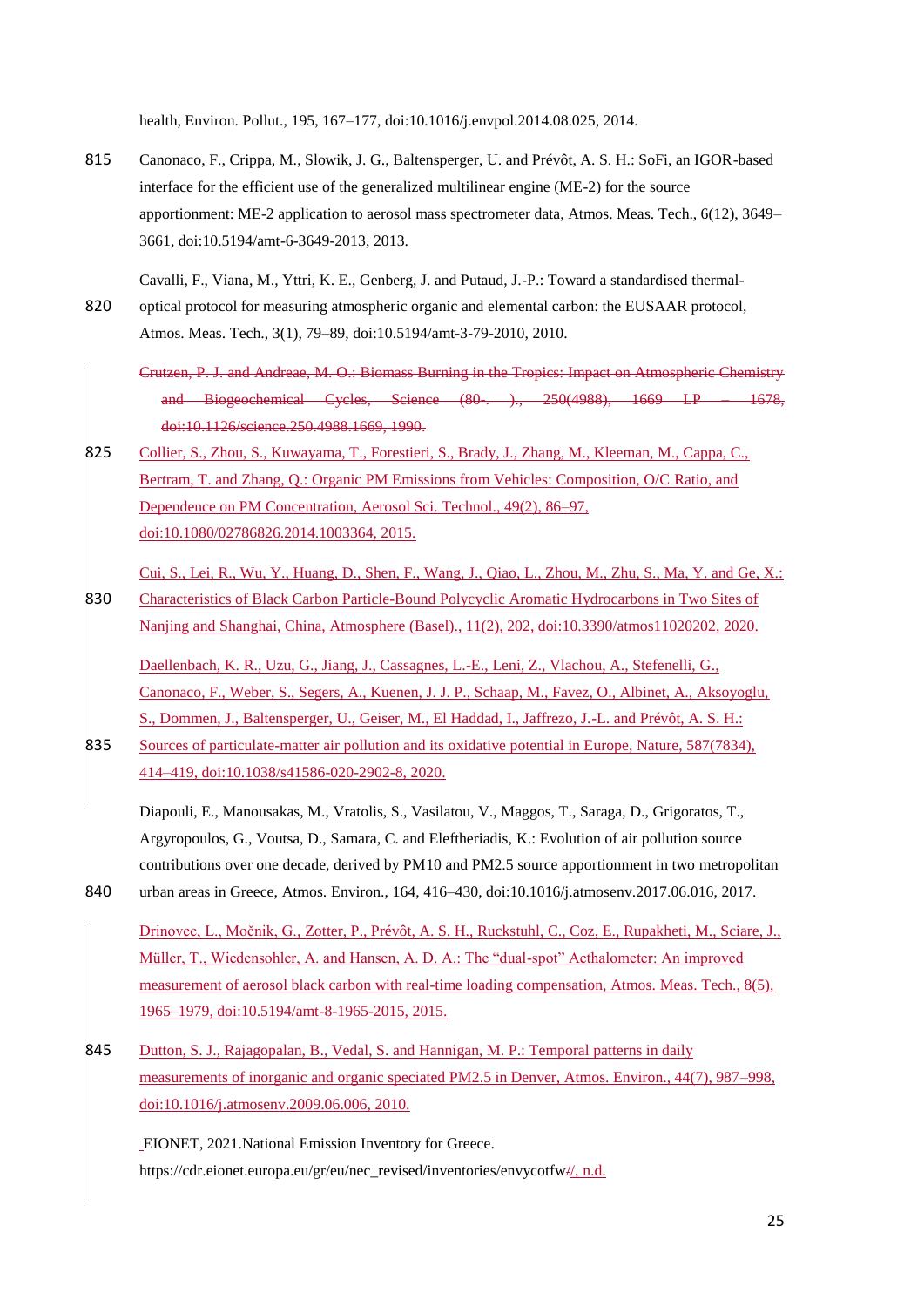850 Elzein, A., Dunmore, R. E., Ward, M. W., Hamilton, J. F. and Lewis, A. C.: Variability of polycyclic aromatic hydrocarbons and their oxidative derivatives in wintertime Beijing, China, Atmos. Chem. Phys., 19(13), 8741–8758, doi:10.5194/acp-19-8741-2019, 2019.

EPA, U.S., 2011. Exposure Factors Handbook 2011 Edition (Final Report). Washington, DC, EPA/600/R-09/052F., n.d.

855 European Environmental Agency: Air quality in Europe — 2018 report No 12/2018. [online] Available from: papers2://publication/uuid/1D25F41B-C673-4FDA-AB71-CC5A2AD97FDD, 2018.

Fameli, K.-M. and Assimakopoulos, V. D.: The new open Flexible Emission Inventory for Greece and the Greater Athens Area (FEI-GREGAA): Account of pollutant sources and their importance from 2006 to 2012, Atmos. Environ., 137, 17–37, doi:10.1016/j.atmosenv.2016.04.004, 2016.

860 Finlayson-Pitts, B. J.: Tropospheric Air Pollution: Ozone, Airborne Toxics, Polycyclic Aromatic Hydrocarbons, and Particles, Science (80–...–. )., 276(5315), 1045–1051, doi:10.1126/science.276.5315.1045, 1997.

Florou, K., Papanastasiou, D. K., Pikridas, M., Kaltsonoudis, C., Louvaris, E., Gkatzelis, G. I., Patoulias, D., Mihalopoulos, N. and Pandis, S. N.: The contribution of wood burning and other

865 pollution sources to wintertime organic aerosol levels in two Greek cities, Atmos. Chem. Phys., 17(4), 3145–3163, doi:10.5194/acp-17-3145-2017, 2017.

Fountoukis, C., Megaritis, A. G., Skyllakou, K., Charalampidis, P. E., Denier van der Gon, H. A. C., Crippa, M., Prévôt, A. S. H., Fachinger, F., Wiedensohler, A., Pilinis, C. and Pandis, S. N.: Simulating the formation of carbonaceous aerosol in a European Megacity (Paris) during the MEGAPOLI summer 870 and winter campaigns, Atmos. Chem. Phys., 16(6), 3727–3741, doi:10.5194/acp-16-3727-2016, 2016.

- Fourtziou, L., Liakakou, E., Stavroulas, I., Theodosi, C., Zarmpas, P., Psiloglou, B., Sciare, J., Maggos, T., Bairachtari, K., Bougiatioti, A., Gerasopoulos, E., Sarda-Estève, R., Bonnaire, N. and Mihalopoulos, N.: Multi-tracer approach to characterize domestic wood burning in Athens (Greece) during wintertime, Atmos. Environ., 148, 89–101, doi:10.1016/j.atmosenv.2016.10.011, 2017.
- 875 Galarneau, E.: Source specificity and atmospheric processing of airborne PAHs: Implications for source apportionment, Atmos. Environ., 42(35), 8139–8149, doi:10.1016/j.atmosenv.2008.07.025, 2008.

Gogou, A. I., Apostolaki, M. and Stephanou, E. G.: Determination of organic molecular markers in marine aerosols and sediments: one-step flash chromatography compound class fractionation and

880 capillary gas chromatographic analysis, J. Chromatogr. A, 799(1–2), 215–231, doi:10.1016/S0021-9673(97)01106-0, 1998.

Gratsea, M., Liakakou, E., Mihalopoulos, N., Adamopoulos, A., Tsilibari, E. and Gerasopoulos, E.: The combined effect of reduced fossil fuel consumption and increasing biomass combustion on Athens' air quality, as inferred from long term CO measurements, Sci. Total Environ., 592, 115–123,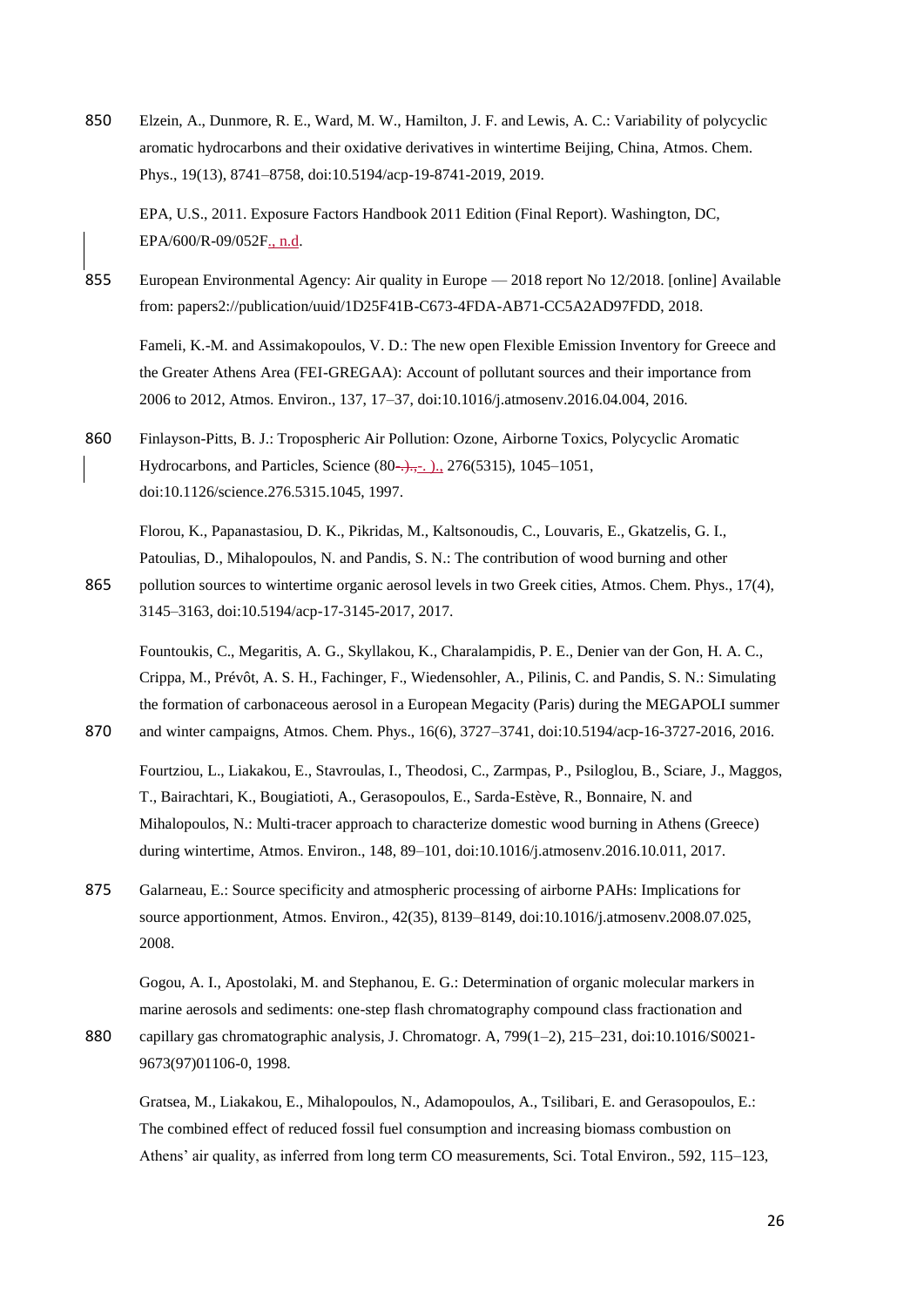885 doi:10.1016/j.scitotenv.2017.03.045, 2017.

Grivas, G., Cheristanidis, S. and Chaloulakou, A.: Elemental and organic carbon in the urban environment of Athens. Seasonal and diurnal variations and estimates of secondary organic carbon, Sci. Total Environ., 414, 535–545, doi:10.1016/j.scitotenv.2011.10.058, 2012.

Grivas, G., Cheristanidis, S., Chaloulakou, A., Koutrakis, P. and Mihalopoulos, N.: Elemental 890 Composition and Source Apportionment of Fine and Coarse Particles at Traffic and Urban Background

Locations in Athens, Greece, Aerosol Air Qual. Res., 18(7), 1642–1659, doi:10.4209/aaqr.2017.12.0567, 2018.

Grivas, G., Stavroulas, I., Liakakou, E., Kaskaoutis, D. G., Bougiatioti, A., Paraskevopoulou, D., Gerasopoulos, E. and Mihalopoulos, N.: Measuring the spatial variability of black carbon in Athens 895 during wintertime, Air Qual. Atmos. Heal., 12(12), 1405–1417, doi:10.1007/s11869-019-00756-y,

2019.

Guerreiro, C. B. B., Horálek, J., de Leeuw, F. and Couvidat, F.: Benzo(a)pyrene in Europe: Ambient air concentrations, population exposure and health effects, Environ. Pollut., 214, 657–667, doi:10.1016/j.envpol.2016.04.081, 2016.

900 Han, B., You, Y., Liu, Y., Xu, J., Zhou, J., Zhang, J., Niu, C., Zhang, N., He, F., Ding, X. and Bai, Z.: Inhalation cancer risk estimation of source-specific personal exposure for particulate matter–bound polycyclic aromatic hydrocarbons based on positive matrix factorization, Environ. Sci. Pollut. Res., 26(10), 10230–10239, doi:10.1007/s11356-019-04198-y, 2019.

Haque, M. M., Kawamura, K., Deshmukh, D. K., Fang, C., Song, W., Mengying, B. and Zhang, Y.-L.: 905 Characterization of organic aerosols from a Chinese megacity during winter: predominance of fossil fuel combustion, Atmos. Chem. Phys., 19(7), 5147–5164, doi:10.5194/acp-19-5147-2019, 2019.

Hasheminassab, S., Daher, N., Saffari, A., Wang, D., Ostro, B. D. and Sioutas, C.: Spatial and temporal variability of sources of ambient fine particulate matter (PM2.5) in California, Atmos. Chem. Phys., 14(22), 12085–12097, doi:10.5194/acp-14-12085-2014, 2014.

- 910 IARC Monographs on the Evaluation of Carcinogenic Risks to Humans, , 92, 2010. Heringa, M. F., DeCarlo, P. F., Chirico, R., Tritscher, T., Dommen, J., Weingartner, E., Richter, R., Wehrle, G., Prévôt, A. S. H. and Baltensperger, U.: Investigations of primary and secondary particulate matter of different wood combustion appliances with a high-resolution time-of-flight aerosol mass spectrometer, Atmos. Chem. Phys., 11(12), 5945–5957, doi:10.5194/acp-11-5945-2011, 2011.
- 915 Iakovides, M., Iakovides, G. and Stephanou, E. G.: Atmospheric particle-bound polycyclic aromatic hydrocarbons, n-alkanes, hopanes, steranes and trace metals: PM2.5 source identification, individual and cumulative multi-pathway lifetime cancer risk assessment in the urban environment, Sci. Total Environ., 752, 141834, doi:https://doi.org/10.1016/j.scitotenv.2020.141834, 2021a.

Iakovides, M., Apostolaki, M. and Stephanou, E. G.: PAHs, PCBs and organochlorine pesticides in the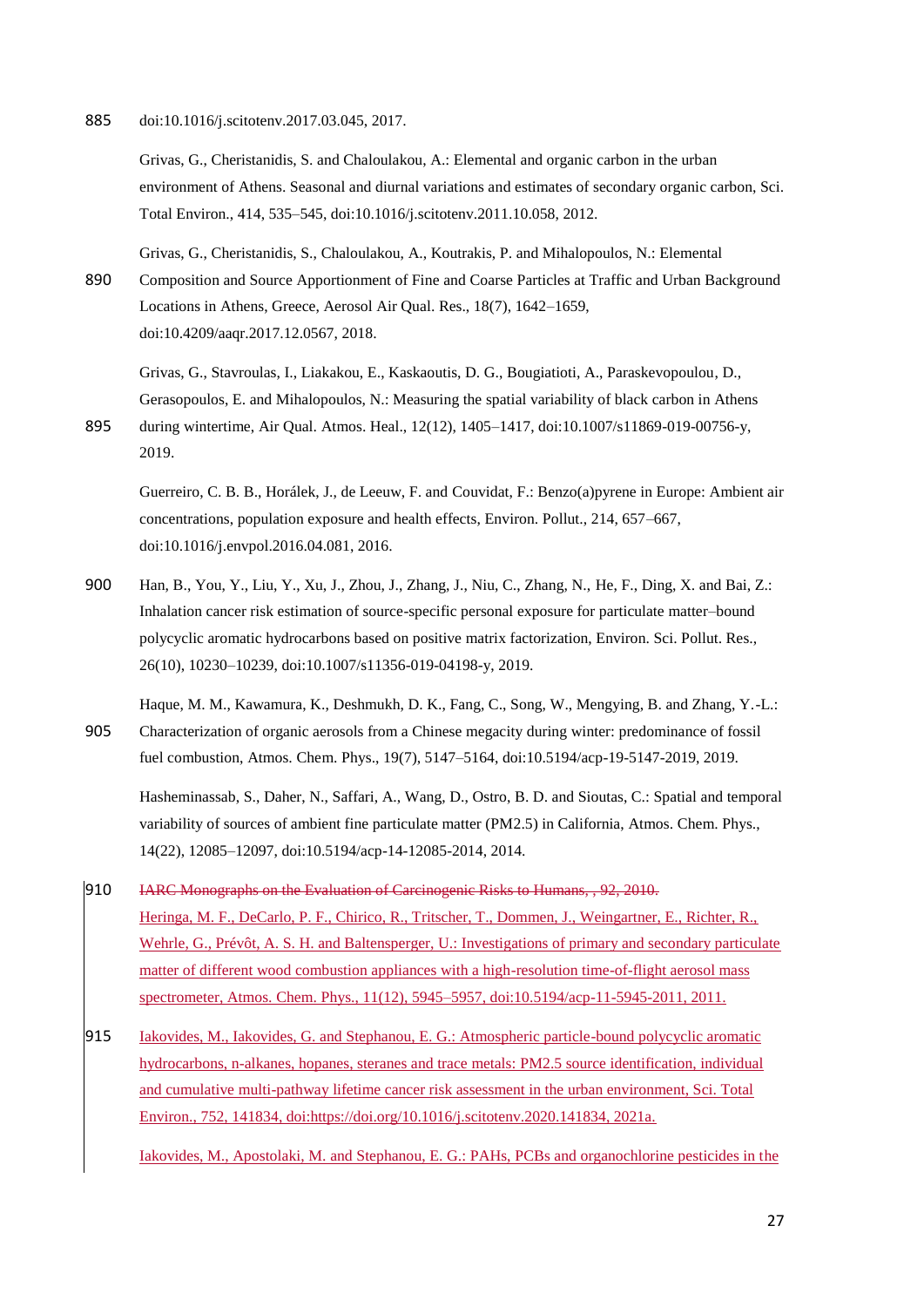920 atmosphere of Eastern Mediterranean: Investigation of their occurrence, sources and gas-particle partitioning in relation to air mass transport pathways, Atmos. Environ., 244, 117931, doi:10.1016/j.atmosenv.2020.117931, 2021b.

Iinuma, Y., Engling, G., Puxbaum, H. and Herrmann, H.: A highly resolved anion-exchange chromatographic method for determination of saccharidic tracers for biomass combustion and primary

925 bio-particles in atmospheric aerosol, Atmos. Environ., 43(6), 1367–1371, doi:10.1016/j.atmosenv.2008.11.020, 2009.

IARC Monographs on the Evaluation of Carcinogenic Risks to Humans, , 92, 2010.

Javed, W., Iakovides, M., Garaga, R., Stephanou, E. G., Kota, S. H., Ying, Q., Wolfson, J. M., Koutrakis, P. and Guo, B.: Source apportionment of organic pollutants in fine and coarse atmospheric 930 particles in Doha, Qatar, J. Air Waste Manage. Assoc., 69(11), 1277–1292, doi:10.1080/10962247.2019.1640803, 2019.

Jedynska, A., Hoek, G., Eeftens, M., Cyrys, J., Keuken, M., Ampe, C., Beelen, R., Cesaroni, G., Forastiere, F., Cirach, M., de Hoogh, K., De Nazelle, A., Madsen, C., Declercq, C., Eriksen, K. T., Katsouyanni, K., Akhlaghi, H. M., Lanki, T., Meliefste, K., Nieuwenhuijsen, M., Oldenwening, M.,

935 Pennanen, A., Raaschou-Nielsen, O., Brunekreef, B. and Kooter, I. M.: Spatial variations of PAH, hopanes/steranes and EC/OC concentrations within and between European study areas, Atmos. Environ., 87, 239–248, doi:10.1016/j.atmosenv.2014.01.026, 2014.

Jiang, B., Liang, Y., Xu, C., Zhang, J., Hu, M. and Shi, Q.: Polycyclic Aromatic Hydrocarbons (PAHs) in Ambient Aerosols from Beijing: Characterization of Low Volatile PAHs by Positive-Ion

940 Atmospheric Pressure Photoionization (APPI) Coupled with Fourier Transform Ion Cyclotron Resonance, Environ. Sci. Technol., 48(9), 4716–4723, doi:10.1021/es405295p, 2014.

Kalkavouras, P., Bougiatioti, A., Grivas, G., Stavroulas, I., Kalivitis, N., Liakakou, E., Gerasopoulos, E., Pilinis, C. and Mihalopoulos, N.: On the regional aspects of new particle formation in the Eastern Mediterranean: A comparative study between a background and an urban site based on long term 945 observations, Atmos. Res., 239(August 2019), 104911, doi:10.1016/j.atmosres.2020.104911, 2020.

- Karagulian, F., Belis, C. A., Dora, C. F. C., Prüss-Ustün, A. M., Bonjour, S., Adair-Rohani, H. and Amann, M.: Contributions to cities' ambient particulate matter (PM): A systematic review of local source contributions at global level, Atmos. Environ., 120, 475–483, doi:10.1016/j.atmosenv.2015.08.087, 2015.
- 950 Kaskaoutis, D. G., Grivas, G., Stavroulas, I., Liakakou, E., Dumka, U. C., Dimitriou, K., Gerasopoulos, E. and Mihalopoulos, N.: In situ identification of aerosol types in Athens, Greece, based on long-term optical and on online chemical characterization, Atmos. Environ., 246, 118070, doi:10.1016/j.atmosenv.2020.118070, 2021.

Kassomenos, P., Flocas, H. A., Lykoudis, S. and Petrakis, M.: Analysis of Mesoscale Patterns in 955 Relation to Synoptic Conditionsover an Urban Mediterranean Basin, Theor. Appl. Climatol., 59(3–4),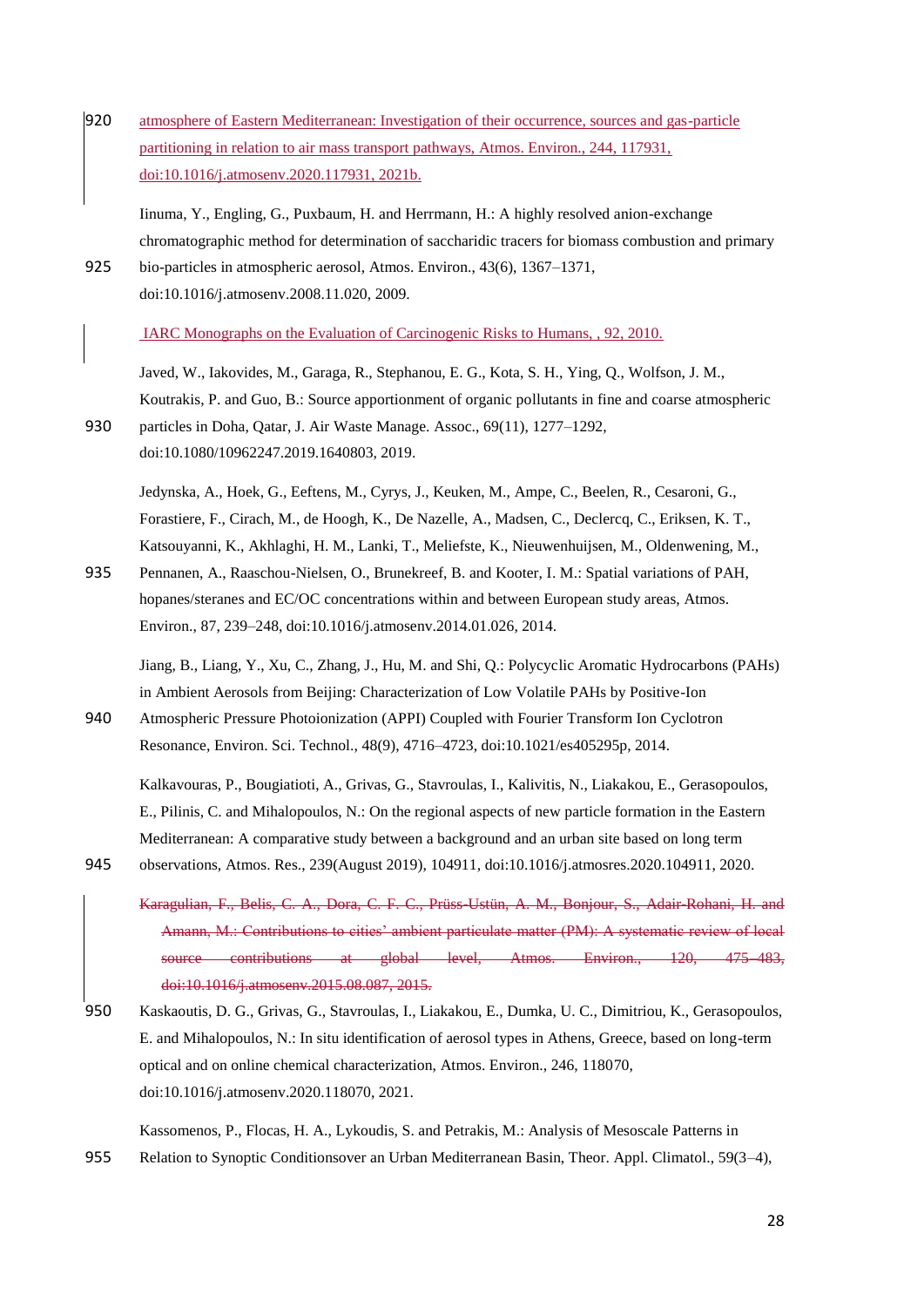215–229, doi:10.1007/s007040050025, 1998.

Katsoyiannis, A., Sweetman, A. J. and Jones, K. C.: PAH Molecular Diagnostic Ratios Applied to Atmospheric Sources: A Critical Evaluation Using Two Decades of Source Inventory and Air Concentration Data from the UK, Environ. Sci. Technol., 45(20), 8897–8906, doi:10.1021/es202277u, 960 2011.

Kocbach Bølling, A., Pagels, J., Yttri, K. E., Barregard, L., Sallsten, G., Schwarze, P. E. and Boman, C.: Health effects of residential wood smoke particles: the importance of combustion conditions and physicochemical particle properties, Part. Fibre Toxicol., 6(1), 29, doi:10.1186/1743-8977-6-29, 2009.

Kodros, J. K., Papanastasiou, D. K., Paglione, M., Masiol, M., Squizzato, S., Florou, K., Skyllakou, K., 965 Kaltsonoudis, C., Nenes, A. and Pandis, S. N.: Rapid dark aging of biomass burning as an overlooked source of oxidized organic aerosol, Proc. Natl. Acad. Sci., 117(52), 33028–33033, doi:10.1073/pnas.2010365117, 2020.

Kokkalis, P., Alexiou, D., Papayannis, A., Rocadenbosch, F., Soupiona, O., Raptis, P.-I., Mylonaki, M., Tzanis, C. G. and Christodoulakis, J.: Application and Testing of the Extended-Kalman-Filtering 970 Technique for Determining the Planetary Boundary-Layer Height over Athens, Greece, Boundary-Layer Meteorol., 176(1), 125–147, doi:10.1007/s10546-020-00514-z, 2020.

Kozielska, B., Rogula-Kozłowska, W. and Klejnowski, K.: Seasonal Variations in Health Hazards from Polycyclic Aromatic Hydrocarbons Bound to Submicrometer Particles at Three Characteristic Sites in the Heavily Polluted Polish Region, Atmosphere (Basel)., 6(1), 1-20, doi:10.3390/atmos6010001, 975 2014.

Lhotka, R., Pokorná, P. and Zíková, N.: Long-Term Trends in PAH Concentrations and Sources at Rural Background Site in Central Europe, Atmosphere (Basel)., 10(11), 687, doi:10.3390/atmos10110687, 2019.

Li, F., Schnelle-Kreis, J., Cyrys, J., Karg, E., Gu, J., Abbaszade, G., Orasche, J., Peters, A. and 980 Zimmermann, R.: Organic speciation of ambient quasi-ultrafine particulate matter (PM0.36) in Augsburg, Germany: Seasonal variability and source apportionment, Sci. Total Environ., 615, 828– 837, doi:10.1016/j.scitotenv.2017.09.158, 2018.

Liakakou, E., Stavroulas, I., Kaskaoutis, D. G., Grivas, G., Paraskevopoulou, D., Dumka, U. C., Tsagkaraki, M., Bougiatioti, A., Oikonomou, K., Sciare, J., Gerasopoulos, E. and Mihalopoulos, N.:

985 Long-term variability, source apportionment and spectral properties of black carbon at an urban background site in Athens, Greece, Atmos. Environ., 222, 117137, doi:10.1016/j.atmosenv.2019.117137, 2020.

Lin, Y., Ma, Y., Qiu, X., Li, R., Fang, Y., Wang, J., Zhu, Y. and Hu, D.: Sources, transformation, and health implications of PAHs and their nitrated, hydroxylated, and oxygenated derivatives in PM<sub>2</sub>PM 990 2.5 in Beijing, J. Geophys. Res. Atmos., 120(14), 7219–7228, doi:10.1002/2015JD023628, 2015.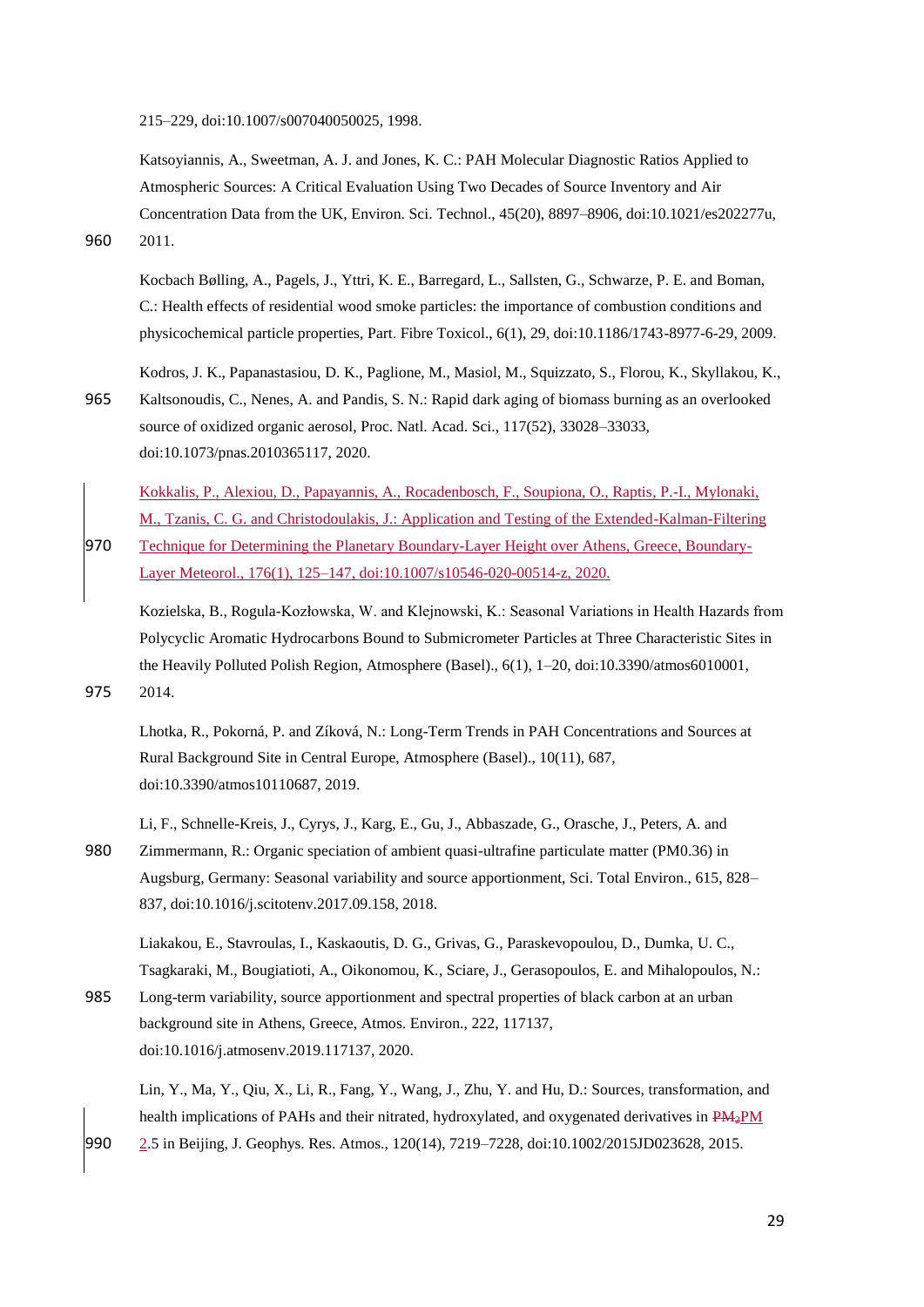Liu, W., Xu, Y., Zhao, Y., Liu, Q., Yu, S., Liu, Y., Wang, X., Liu, Y., Tao, S. and Liu, W.: Occurrence, source, and risk assessment of atmospheric parent polycyclic aromatic hydrocarbons in the coastal cities of the Bohai and Yellow Seas, China, Environ. Pollut., 254, 113046, doi:10.1016/j.envpol.2019.113046, 2019.

995 Lough, G. C., Schauer, J. J. and Lawson, D. R.: Day-of-week trends in carbonaceous aerosol composition in the urban atmosphere, Atmos. Environ., 40(22), 4137–4149, doi:10.1016/j.atmosenv.2006.03.009, 2006.

Mandalakis, M., Tsapakis, M., Tsoga, A. and Stephanou, E. G.: Gas–particle concentrations and distribution of aliphatic hydrocarbons, PAHs, PCBs and PCDD/Fs in the atmosphere of Athens 1000 (Greece), Atmos. Environ., 36(25), 4023–4035, doi:10.1016/S1352-2310(02)00362-X, 2002.

- Manoli, E., Kouras, A., Karagkiozidou, O., Argyropoulos, G., Voutsa, D. and Samara, C.: Polycyclic aromatic hydrocarbons (PAHs) at traffic and urban background sites of northern Greece: source apportionment of ambient PAH levels and PAH-induced lung cancer risk, Environ. Sci. Pollut. Res., 23(4), 3556–3568, doi:10.1007/s11356-015-5573-5, 2016.
- 1005 Mantis, J., Chaloulakou, A. and Samara, C.: PM10-bound polycyclic aromatic hydrocarbons (PAHs) in the Greater Area of Athens, Greece, Chemosphere, 59(5), 593–604, doi:10.1016/j.chemosphere.2004.10.019, 2005.

Mao, S., Li, J., Cheng, Z., Zhong, G., Li, K., Liu, X. and Zhang, G.: Contribution of Biomass Burning to Ambient Particulate Polycyclic Aromatic Hydrocarbons at a Regional Background Site in East 1010 China, Environ. Sci. Technol. Lett., 5(2), 56–61, doi:10.1021/acs.estlett.8b00001, 2018.

Marino, F., Cecinato, A. and Siskos, P. A.: Nitro-PAH in ambient particulate matter in the atmosphere of Athens, Chemosphere, 40(5), 533–537, doi:10.1016/S0045-6535(99)00308-2, 2000.

Masiol, M., Hofer, A., Squizzato, S., Piazza, R., Rampazzo, G. and Pavoni, B.: Carcinogenic and mutagenic risk associated to airborne particle-phase polycyclic aromatic hydrocarbons: A source 1015 apportionment, Atmos. Environ., 60, 375–382, doi:10.1016/j.atmosenv.2012.06.073, 2012.

Masiol, M., Squizzato, S., Formenton, G., Khan, M. B., Hopke, P. K., Nenes, A., Pandis, S. N., Tositti, L., Benetello, F., Visin, F. and Pavoni, B.: Hybrid multiple-site mass closure and source apportionment of PM2.5 and aerosol acidity at major cities in the Po Valley, Sci. Total Environ., 704, 135287, doi:10.1016/j.scitotenv.2019.135287, 2020.

1020 McCarty, J. L., Smith, T. E. L. and Turetsky, M. R.: Arctic fires re-emerging, Nat. Geosci., 13(10), 658–660, doi:10.1038/s41561-020-00645-5, 2020.

Miura, K., Shimada, K., Sugiyama, T., Sato, K., Takami, A., Chan, C. K., Kim, I. S., Kim, Y. P., Lin, N.-H. and Hatakeyama, S.: Seasonal and annual changes in PAH concentrations in a remote site in the Pacific Ocean, Sci. Rep., 9(1), 12591, doi:10.1038/s41598-019-47409-9, 2019.

1025 Mo, Z., Wang, Z., Mao, G., Pan, X., Wu, L., Xu, P., Chen, S., Wang, A., Zhang, Y., Luo, J., Ye, X.,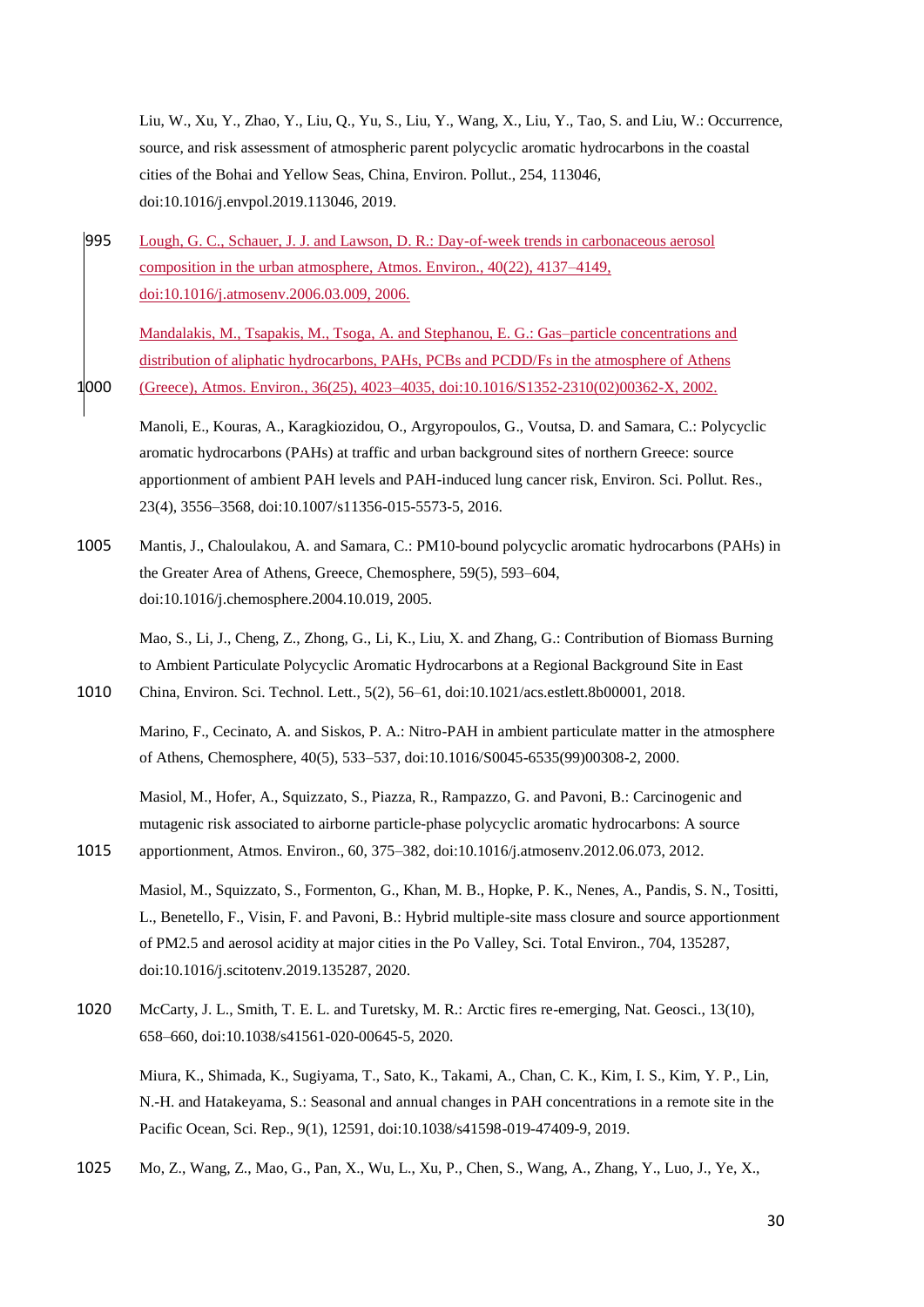Wang, X., Chen, Z. and Lou, X.: Characterization and health risk assessment of PM2.5-bound polycyclic aromatic hydrocarbons in 5 urban cities of Zhejiang Province, China, Sci. Rep., 9(1), 7296, doi:10.1038/s41598-019-43557-0, 2019.

Myriokefalitakis, S., Tsigaridis, K., Mihalopoulos, N., Sciare, J., Nenes, A., Kawamura, K., Segers, A. 1030 and Kanakidou, M.: In-cloud oxalate formation in the global troposphere: a 3-D modeling study, Atmos. Chem. Phys., 11(12), 5761–5782, doi:10.5194/acp-11-5761-2011, 2011.

Naeher, L. P., Brauer, M., Lipsett, M., Zelikoff, J. T., Simpson, C. D., Koenig, J. Q. and Smith, K. R.: 1035 Woodsmoke Health Effects: A Review, Inhal. Toxicol., 19(1), 67–106, doi:10.1080/08958370600985875, 2007.

NAPMN, 2020. Annual Air Quality Report 2019. Greek Ministry of Environment and Energy, Air Quality Department, Athens (in Greek).)., n.d.

Ng,  $Y_{\tau}$ , L., Mann, V. and Gulabivala, K.: A prospective study of the factors affecting outcomes of 1040 nonsurgical root canal treatment: partPart 1: periapicalPeriapical health, Int. Endod. J., 44(7), 583–609, doi:10.1111/j.1365-2591.2011.01872.x, 2011.

Nisbet, I. C. T. and LaGoy, P. K.: Toxic equivalency factors (TEFs) for polycyclic aromatic hydrocarbons (PAHs), Regul. Toxicol. Pharmacol., 16(3), 290–300, doi:10.1016/0273-2300(92)90009- X, 1992.

1045 Norris, G., R. Duvall, S. Brown, and S. Bai. EPA Positive Matrix Factorization (PMF) 5.0 Fundamentals and User Guide. U.S. Environmental Protection Agency, Washington, DC, EPA/600/R-14/108 (NTIS PB2015-105147) (2014).)., n.d.

Nowakowski, T. J., Bhaduri, A., Pollen, A. A., Alvarado, B., Mostajo-radji, M. A., Lullo, E. Di, Haeussler, M., Sandoval-espinosa, C., Liu, S. J., Velmeshev, D., Ounadjela, J. R., Shuga, J., Wang, X.,

1050 Lim, D. A., West, J. A., Leyrat, A. A., Kent, W. J. and Kriegstein, A. R.: Spatiotemporal gene expression trajectories reveal developmental hierarchies of the human cortex, , 1323(December), 1318– 1323, 2017.

O'Dell, K., Hornbrook, R. S., Permar, W., Levin, E. J. T., Garofalo, L. A., Apel, E. C., Blake, N. J., Jarnot, A., Pothier, M. A., Farmer, D. K., Hu, L., Campos, T., Ford, B., Pierce, J. R. and Fischer, E. V:

1055 Hazardous Air Pollutants in Fresh and Aged Western US Wildfire Smoke and Implications for Long-Term Exposure, Environ. Sci. Technol., 54(19), 11838–11847, doi:10.1021/acs.est.0c04497, 2020.

Paatero, P., Eberly, S., Brown, S. G. and Norris, G. A.: Methods for estimating uncertainty in factor analytic solutions, Atmos. Meas. Tech., 7(3), 781–797, doi:10.5194/amt-7-781-2014, 2014.

Pankow, J. F.: An absorption model of the gas/aerosol partitioning involved in the formation of 1060 secondary organic aerosol, Atmos. Environ., 28(2), 189–193, doi:10.1016/1352-2310(94)90094-9,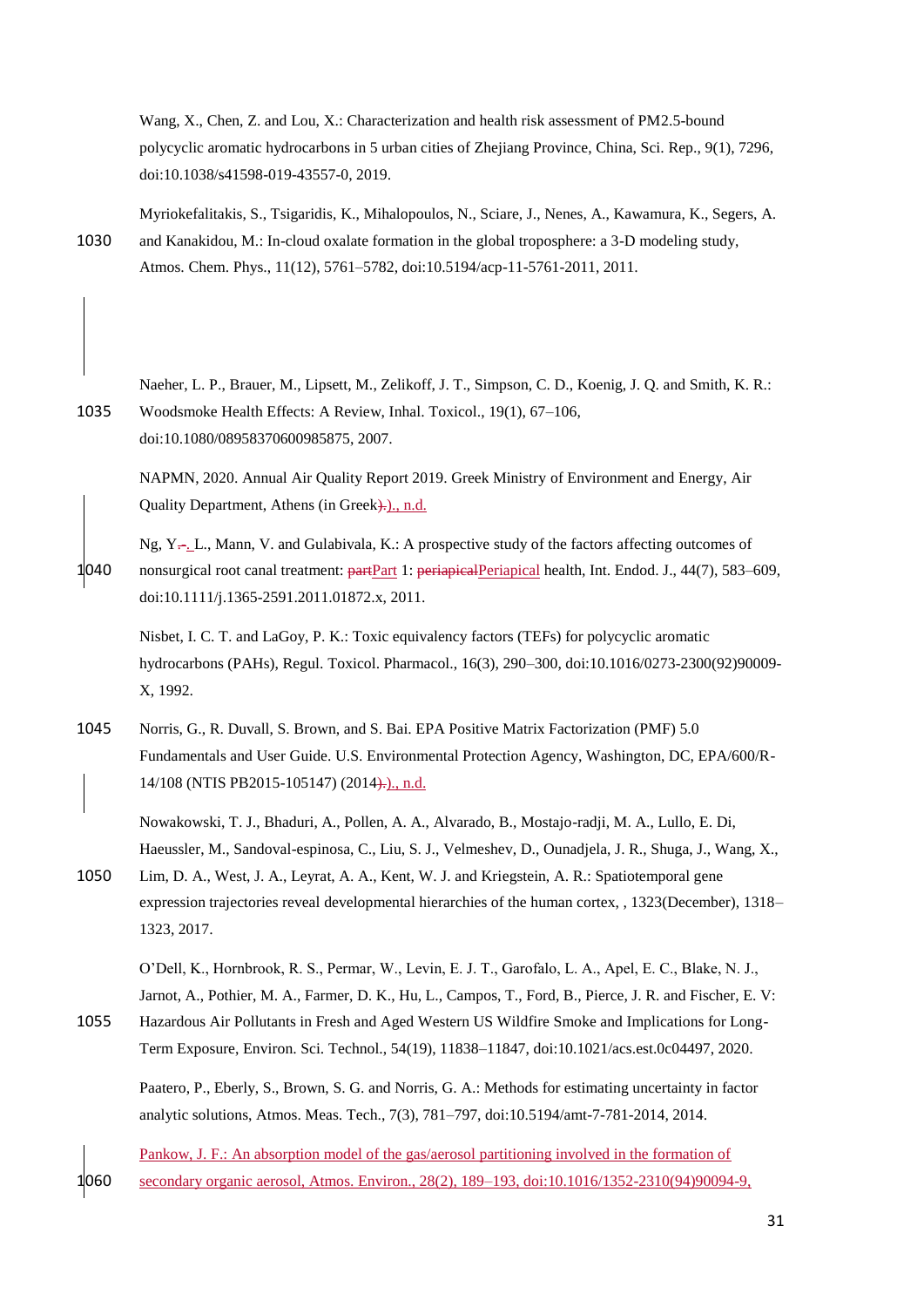1994.

Paraskevopoulou, D., Liakakou, E., Gerasopoulos, E., Theodosi, C. and Mihalopoulos, N.: Long-term characterization of organic and elemental carbon in the PM2.5 fraction: theThe case of Athens, Greece, Atmos. Chem. Phys., 14(23), 13313–13325, doi:10.5194/acp-14-13313-2014, 2014.

1065 Paraskevopoulou, D., Liakakou, E., Gerasopoulos, E. and Mihalopoulos, N.: Sources of atmospheric aerosol from long-term measurements (5years) of chemical composition in Athens, Greece, Sci. Total Environ., 527–528, 165–178, doi:10.1016/j.scitotenv.2015.04.022, 2015.

Parinos, C., Hatzianestis, I., Chourdaki, S., Plakidi, E. and Gogou, A.: Imprint and short-term fate of the Agia Zoni II tanker oil spill on the marine ecosystem of Saronikos Gulf, Sci. Total Environ., 693, 1070 133568, doi:10.1016/j.scitotenv.2019.07.374, 2019.

Pateraki, S., Manousakas, M., Bairachtari, K., Kantarelou, V., Eleftheriadis, K., Vasilakos, C., Assimakopoulos, V. D. and Maggos, T.: The traffic signature on the vertical PM profile: Environmental and health risks within an urban roadside environment, Sci. Total Environ., 646, 448– 459, doi:10.1016/j.scitotenv.2018.07.289, 2019.

- 1075 Piletic, I. R., Offenberg, J. H., Olson, D. A., Jaoui, M., Krug, J., Lewandowski, M., Turlington, J. M. and Kleindienst, T. E.: Constraining carbonaceous aerosol sources in a receptor model by including 14C data with redox species, organic tracers, and elemental/organic carbon measurements, Atmos. Environ., 80, 216–225, doi:10.1016/j.atmosenv.2013.07.062, 2013.
- Pio, C., Cerqueira, M., Harrison, R. M., Nunes, T., Mirante, F., Alves, C., Oliveira, C., Sanchez de la 1080 Campa, A., Artíñano, B. and Matos, M.: OC/EC ratio observations in Europe: Re-thinking the approach for apportionment between primary and secondary organic carbon, Atmos. Environ., 45(34), 6121–6132, doi:10.1016/j.atmosenv.2011.08.045, 2011.
- Poulain, L., Iinuma, Y., Müller, K., Birmili, W., Weinhold, K., Brüggemann, E., Gnauk, T., Hausmann, A., Löschau, G., Wiedensohler, A. and Herrmann, H.: Diurnal variations of ambient particulate wood 1085 burning emissions and their contribution to the concentration of Polycyclic Aromatic Hydrocarbons (PAHs) in Seiffen, Germany, Atmos. Chem. Phys., 11(24), 12697–12713, doi:10.5194/acp-11-12697- 2011, 2011.

Ravindra, K., Sokhi, R. and Van Grieken, R.: Atmospheric polycyclic aromatic hydrocarbons: Source attribution, emission factors and regulation, Atmos. Environ., 42(13), 2895–2921,

1090 doi:10.1016/j.atmosenv.2007.12.010, 2008.

Reyes-Villegas, E., Green, D. C., Priestman, M., Canonaco, F., Coe, H., Prévôt, A. S. H. and Allan, J. D.: Organic aerosol source apportionment in London 2013 with ME-2: exploring the solution space with annual and seasonal analysis, Atmos. Chem. Phys., 16(24), 15545–15559, doi:10.5194/acp-16-15545-2016, 2016.

1095 Ringuet, J., Albinet, A., Leoz-Garziandia, E., Budzinski, H. and Villenave, E.: Diurnal/nocturnal

32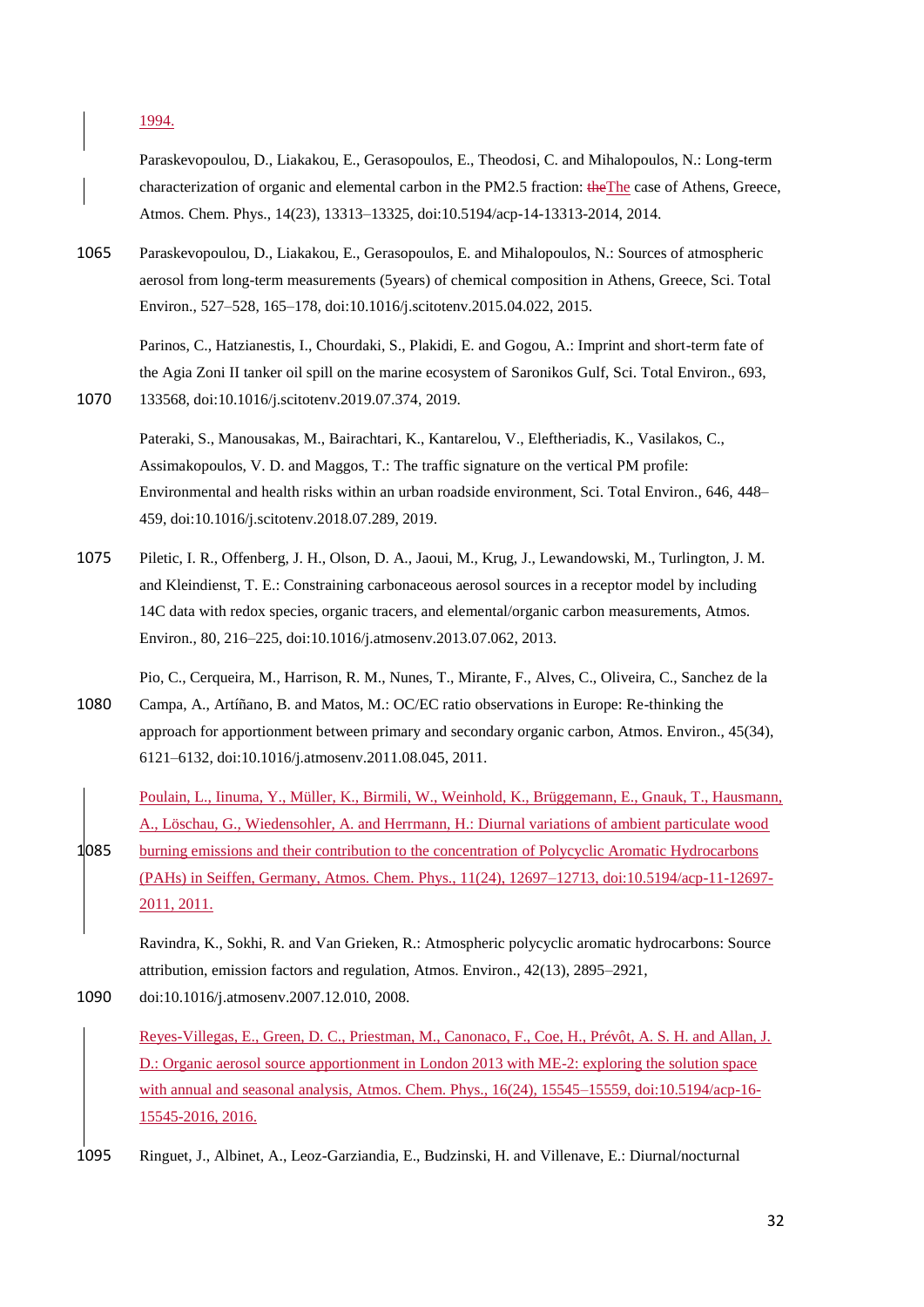concentrations and sources of particulate-bound PAHs, OPAHs and NPAHs at traffic and suburban sites in the region of Paris (France), Sci. Total Environ., 437, 297–305, doi:10.1016/j.scitotenv.2012.07.072, 2012.

Rogula-Kozłowska, W., Kozielska, B. and Klejnowski, K.: Concentration, Origin and Health Hazard 1100 from Fine Particle-Bound PAH at Three Characteristic Sites in Southern Poland, Bull. Environ. Contam. Toxicol., 91(3), 349–355, doi:10.1007/s00128-013-1060-1, 2013.

Saffari, A., Daher, N., Samara, C., Voutsa, D., Kouras, A., Manoli, E., Karagkiozidou, O., Vlachokostas, C., Moussiopoulos, N., Shafer, M. M., Schauer, J. J. and Sioutas, C.: Increased Biomass Burning Due to the Economic Crisis in Greece and Its Adverse Impact on Wintertime Air Quality in 1105 Thessaloniki, Environ. Sci. Technol., 47(23), 13313–13320, doi:10.1021/es403847h, 2013.

Sandradewi, J., Prévôt, A. S. H., Szidat, S., Perron, N., Alfarra, M. R., Lanz, V. A., Weingartner, E.

and Baltensperger, U.: Using Aerosol Light Absorption Measurements for the Quantitative Determination of Wood Burning and Traffic Emission Contributions to Particulate Matter, Environ. Sci. Technol., 42(9), 3316–3323, doi:10.1021/es702253m, 2008.

- 1110 Schmidl, C., Marr, I. L., Caseiro, A., Kotianová, P., Berner, A., Bauer, H., Kasper-Giebl, A. and Puxbaum, H.: Chemical characterisation of fine particle emissions from wood stove combustion of common woods growing in mid-European Alpine regions, Atmos. Environ., 42(1), 126–141, doi:10.1016/j.atmosenv.2007.09.028, 2008.
- Schnelle-Kreis, J., Sklorz, M., Orasche, J., Stölzel, M., Peters, A. and Zimmermann, R.: Semi Volatile 1115 Organic Compounds in Ambient PM2.5. Seasonal Trends and Daily Resolved Source Contributions, Environ. Sci. Technol., 41(11), 3821–3828, doi:10.1021/es060666e, 2007.

Sciare, J., Oikonomou, K., Cachier, H., Mihalopoulos, N., Andreae, M. O., Maenhaut, W. and Sarda-Estève, R.: Aerosol mass closure and reconstruction of the light scattering coefficient over the Eastern Mediterranean Sea during the MINOS campaign, Atmos. Chem. Phys., 5(8), 2253–2265, 1120 doi:10.5194/acp-5-2253-2005, 2005.

Sciare, J., Oikonomou, K., Favez, O., Liakakou, E., Markaki, Z., Cachier, H. and Mihalopoulos, N.: Long-term measurements of carbonaceous aerosols in the Eastern Mediterranean: evidence of longrange transport of biomass burning, Atmos. Chem. Phys., 8(18), 5551–5563, doi:10.5194/acp-8-5551- 2008, 2008.

1125 Shah, R. U., Robinson, E. S., Gu, P., Robinson, A. L., Apte, J. S. and Presto, A. A.: High-spatialresolution mapping and source apportionment of aerosol composition in Oakland, California, using mobile aerosol mass spectrometry, Atmos. Chem. Phys., 18(22), 16325–16344, doi:10.5194/acp-18- 16325-2018, 2018.

Shiraiwa, M., Ammann, M., Koop, T. and Pöschl, U.: Gas uptake and chemical aging of semisolid 1130 organic aerosol particles, Proc. Natl. Acad. Sci., 108(27), 11003 LP – 11008, doi:10.1073/pnas.1103045108, 2011.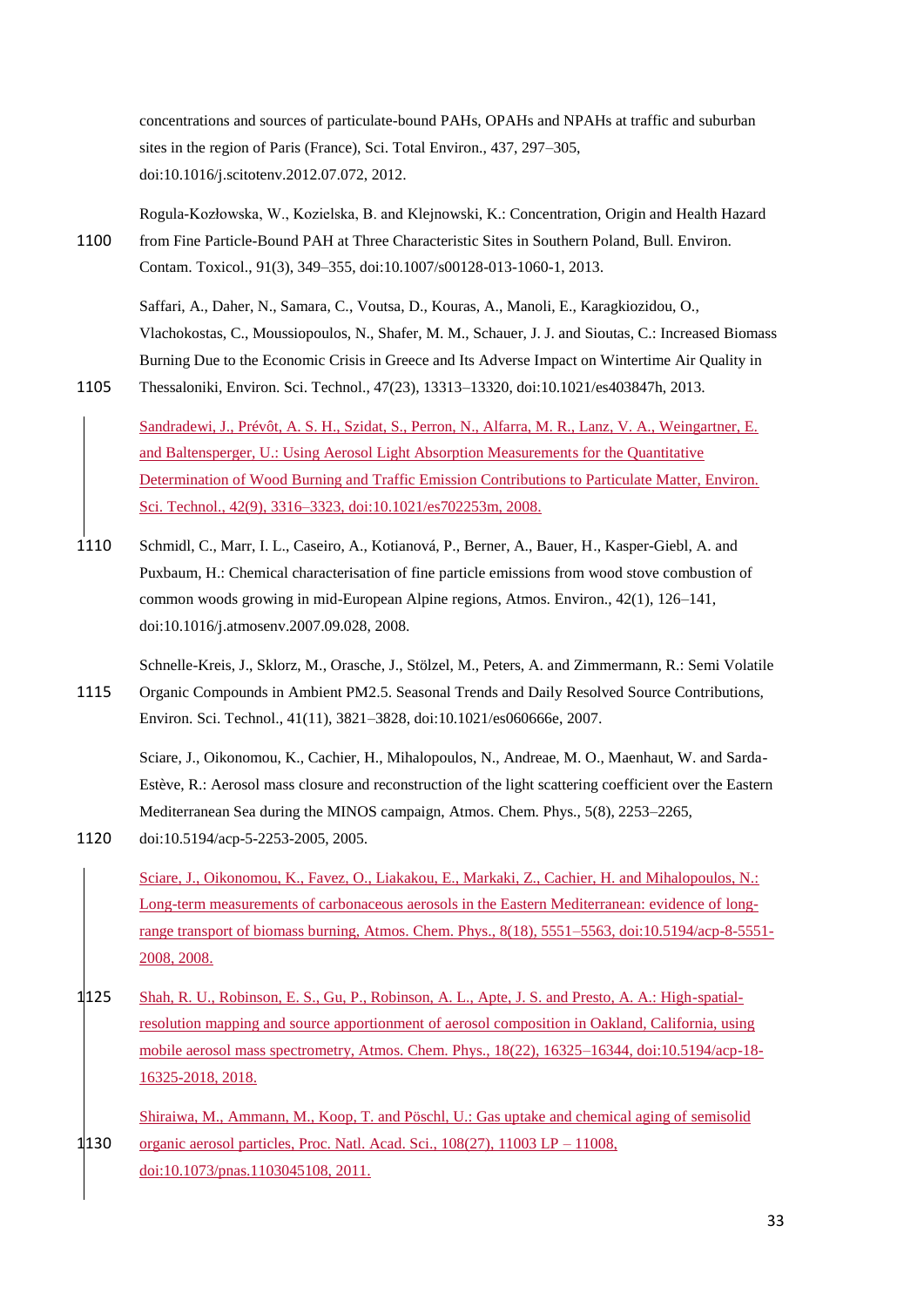Shirmohammadi, F., Hasheminassab, S., Saffari, A., Schauer, J. J., Delfino, R. J. and Sioutas, C.: Fine and ultrafine particulate organic carbon in the Los Angeles basin: Trends in sources and composition, Sci. Total Environ., 541, 1083–1096, doi:10.1016/j.scitotenv.2015.09.133, 2016.

1135 Simoneit, B. R. .: Biomass burning — a review of organic tracers for smoke from incomplete combustion, Appl. Geochemistry, 17(3), 129–162, doi:10.1016/S0883-2927(01)00061-0, 2002.

Sitaras, I. E. and Siskos, P. A.: Levels of Volatile Polycyclic Aromatic Hydrocarbons in the Atmosphere of Athens, Greece, Polycycl. Aromat. Compd., 18(4), 451–467, doi:10.1080/10406630108233820, 2001.

1140 Sitaras, I. E. and Siskos, P. A.: The role of primary and secondary air pollutants in atmospheric pollution: Athens urban area as a case study, Environ. Chem. Lett., 6(2), 59–69, doi:10.1007/s10311-007-0123-0, 2008.

Skyllakou, K., Murphy, B. N., Megaritis, A. G., Fountoukis, C. and Pandis, S. N.: Contributions of local and regional sources to fine PM in the megacity of Paris, Atmos. Chem. Phys., 14(5), 2343–2352. 1145 doi:10.5194/acp-14-2343-2014, 2014.

Sofowote, U. M., McCarry, B. E. and Marvin, C. H.: Source Apportionment of PAH in Hamilton Harbour Suspended Sediments: Comparison of Two Factor Analysis Methods, Environ. Sci. Technol., 42(16), 6007–6014, doi:10.1021/es800219z, 2008.

- Srivastava, D., Tomaz, S., Favez, O., Lanzafame, G. M., Golly, B., Besombes, J.-L., Alleman, L. Y., 1150 Jaffrezo, J.-L., Jacob, V., Perraudin, E., Villenave, E. and Albinet, A.: Speciation of organic fraction does matter for source apportionment. Part 1: A one-year campaign in Grenoble (France), Sci. Total Environ., 624, 1598–1611, doi:10.1016/j.scitotenv.2017.12.135, 2018.
- Srivastava, D., Daellenbach, K. R., Zhang, Y., Bonnaire, N., Chazeau, B., Perraudin, E., Gros, V., Lucarelli, F., Villenave, E., Prévôt, A. S. H., El Haddad, I., Favez, O. and Albinet, A.: Comparison of 1155 five methodologies to apportion organic aerosol sources during a PM pollution event, Sci. Total Environ., 757, 143168, doi:10.1016/j.scitotenv.2020.143168, 2021.

Stavroulas, I., Bougiatioti, A., Grivas, G., Paraskevopoulou, D., Tsagkaraki, M., Zarmpas, P., Liakakou, E., Gerasopoulos, E. and Mihalopoulos, N.: Sources and processes that control the submicron organic aerosol composition in an urban Mediterranean environment (Athens): a high

1160 temporal-resolution chemical composition measurement study, Atmos. Chem. Phys., 19(2), 901–919, doi:10.5194/acp-19-901-2019, 2019.

Taghvaee, S., Sowlat, M. H., Hassanvand, M. S., Yunesian, M., Naddafi, K. and Sioutas, C.: Sourcespecific lung cancer risk assessment of ambient PM2.5-bound polycyclic aromatic hydrocarbons (PAHs) in central Tehran, Environ. Int., 120(July), 321–332, doi:10.1016/j.envint.2018.08.003,

1165 20182018a.

Taghvaee, S., Sowlat, M. H., Mousavi, A., Hassanvand, M. S., Yunesian, M., Naddafi, K. and Sioutas,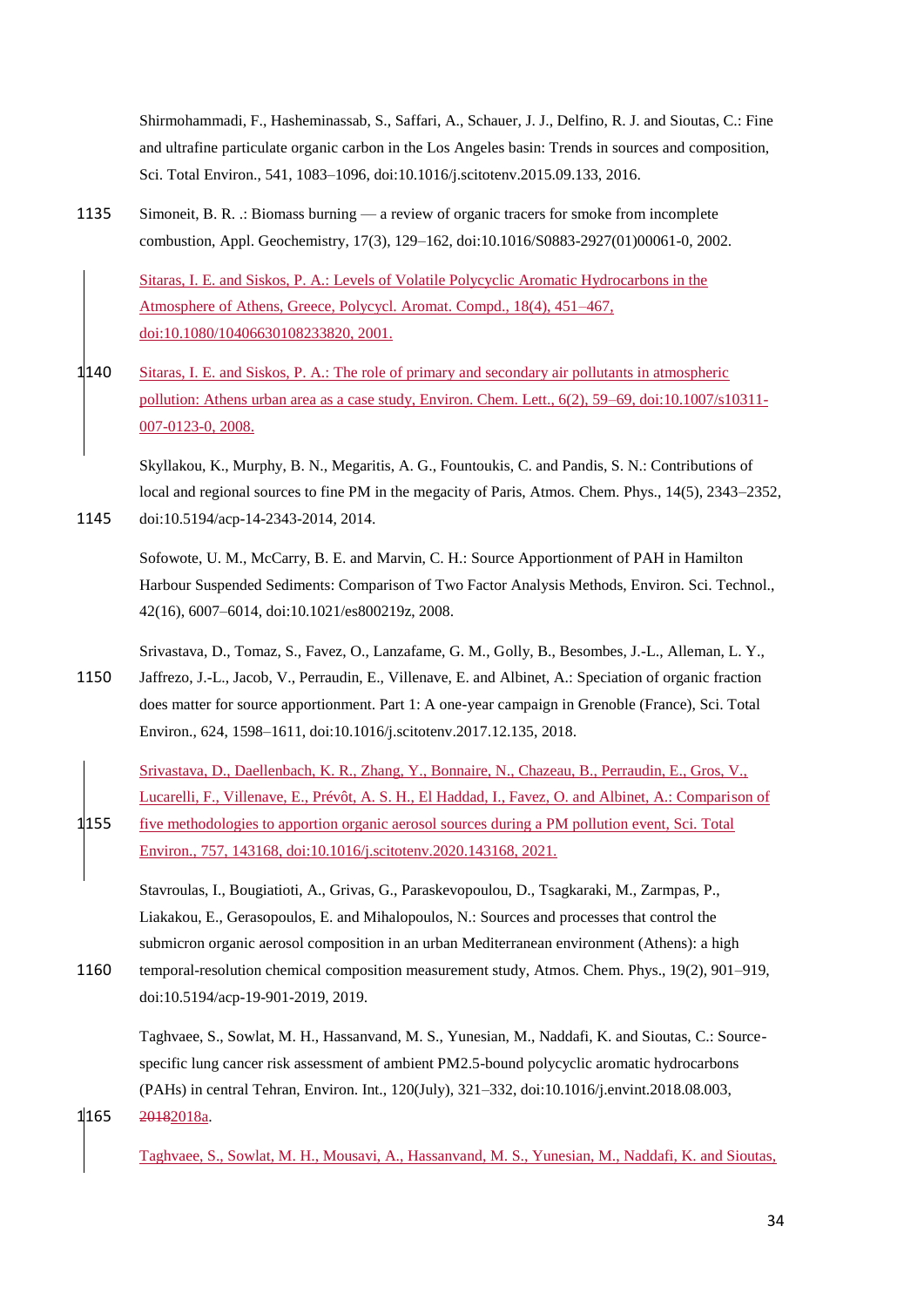C.: Source apportionment of ambient PM2.5 in two locations in central Tehran using the Positive Matrix Factorization (PMF) model, Sci. Total Environ., 628–629, 672–686, doi:10.1016/j.scitotenv.2018.02.096, 2018b.

1170 Terzi, E. and Samara, C.: Gas-Particle Partitioning of Polycyclic Aromatic Hydrocarbons in Urban, Adjacent Coastal, and Continental Background Sites of Western Greece, Environ. Sci. Technol., 38(19), 4973–4978, doi:10.1021/es040042d, 2004.

Theodosi, C., Tsagkaraki, M., Zarmpas, P., Grivas, G., Liakakou, E., Paraskevopoulou, D., Lianou, M., Gerasopoulos, E. and Mihalopoulos, N.: Multi-year chemical composition of the fine-aerosol fraction

1175 in Athens, Greece, with emphasis on the contribution of residential heating in wintertime, Atmos. Chem. Phys., 18(19), 14371–14391, doi:10.5194/acp-18-14371-2018, 2018.

Tsapakis, M. and Stephanou, E. G.: Diurnal Cycle of PAHs, Nitro-PAHs, and oxy-PAHs in a High Oxidation Capacity Marine Background Atmosphere, Environ. Sci. Technol., 41(23), 8011–8017, doi:10.1021/es071160e, 2007.

1180 Uria-Tellaetxe, I. and Carslaw, D. C.: Conditional bivariate probability function for source identification, Environ. Model. Softw., 59, 1–9, doi:10.1016/j.envsoft.2014.05.002, 2014.

Valotto, G., Rampazzo, G., Gonella, F., Formenton, G., Ficotto, S. and Giraldo, G.: Source apportionment of PAHs and n -alkanes bound to  $PAH_1PM$  1 collected near the Venice highway, J. Environ. Sci., 54, 77–89, doi:10.1016/j.jes.2016.05.025, 2017.

1185 Vasilakos, C., Levi, N., Maggos, T., Hatzianestis, J., Michopoulos, J. and Helmis, C.: Gas–particle concentration and characterization of sources of PAHs in the atmosphere of a suburban area in Athens, Greece, J. Hazard. Mater., 140(1–2), 45–51, doi:10.1016/j.jhazmat.2006.06.047, 2007.

Viras, L. G. and Siskos, P. A.: Spatial and Time Variation and Effect of Some Meteorological Parameters in Polycyclic Aromatic Hydrocarbons in Athens Greece, Polycycl. Aromat. Compd., 3(2), 1190 89–100, doi:10.1080/10406639308047861, 1993.

Wang, F., Lin, T., Li, Y., Ji, T., Ma, C. and Guo, Z.: Sources of polycyclic aromatic hydrocarbons in PM2.5 over the East China Sea, a downwind domain of East Asian continental outflow, Atmos. Environ., 92, 484–492, doi:10.1016/j.atmosenv.2014.05.003, 2014.

Weimer, S., Alfarra, M. R., Schreiber, D., Mohr, M., Prévôt, A. S. H. and Baltensperger, U.: Organic 1195 aerosol mass spectral signatures from wood-burning emissions: Influence of burning conditions and wood type, J. Geophys. Res., 113(D10), D10304, doi:10.1029/2007JD009309, 2008.

Weiss, M., Bonnel, P., Hummel, R., Provenza, A. and Manfredi, U.: On-Road Emissions of Light-Duty Vehicles in Europe, Environ. Sci. Technol., 45(19), 8575–8581, doi:10.1021/es2008424, 2011.

Wu, Y., Yang, L., Zheng, X., Zhang, S., Song, S., Li, J. and Hao, J.: Characterization and source 1200 apportionment of particulate PAHs in the roadside environment in Beijing, Sci. Total Environ., 470– 471, 76–83, doi:10.1016/j.scitotenv.2013.09.066, 2014.